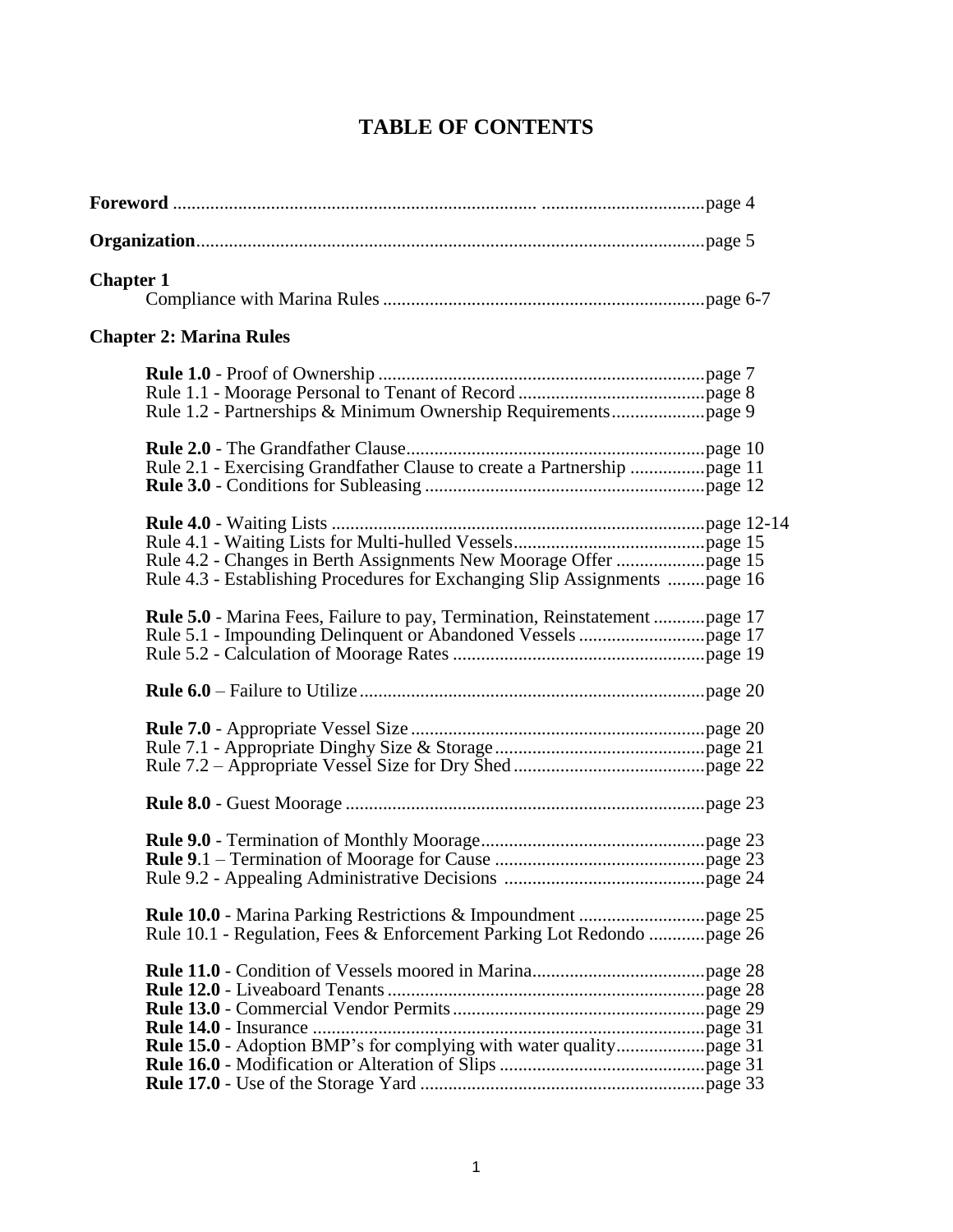# TABLE OF CONTENTS CONTINUED

# **Chapter 3: Safety & Security**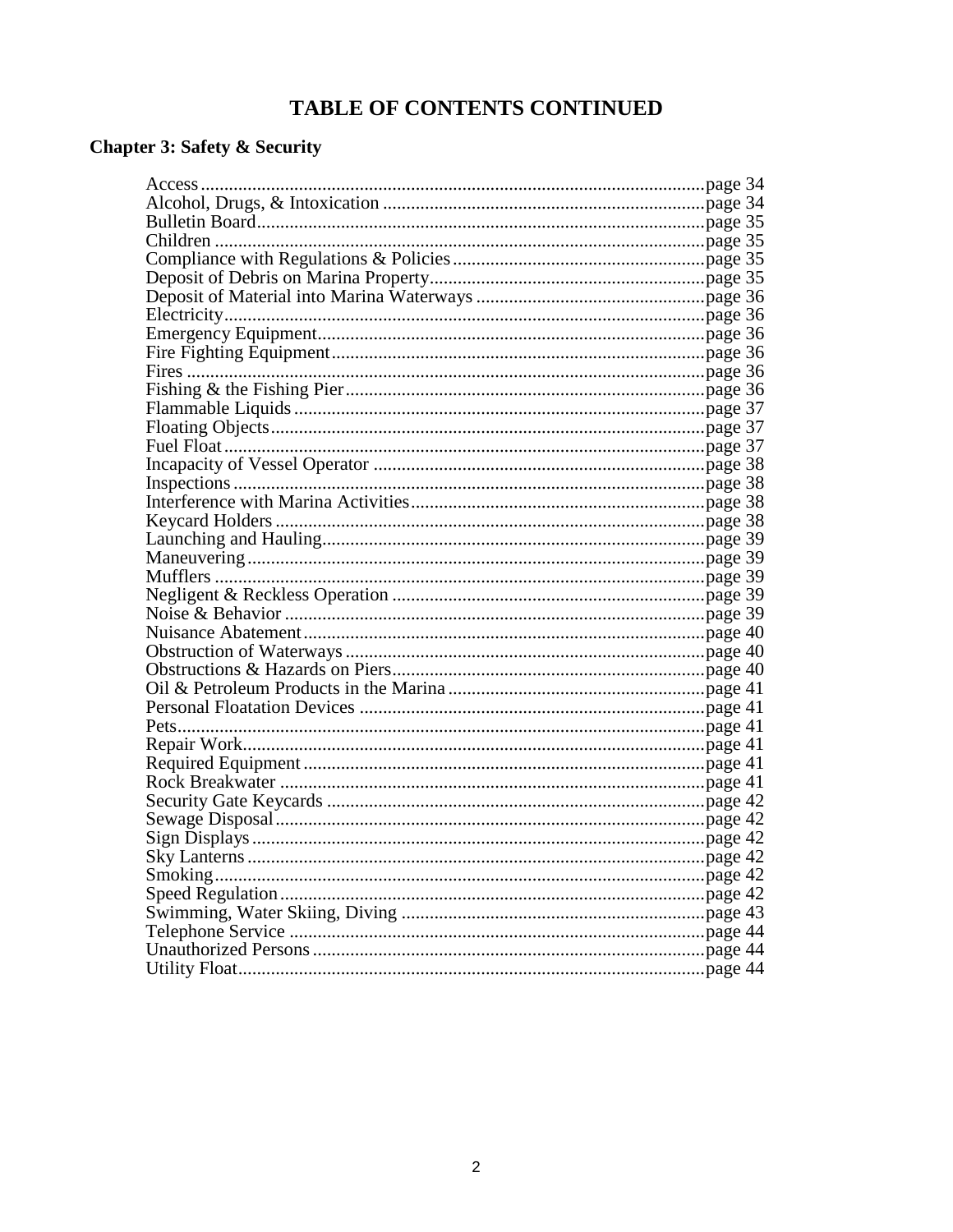# **TABLE OF CONTENTS CONTINUED**

| <b>Chapter 4: Best Management Practices</b> |  |
|---------------------------------------------|--|
|                                             |  |
|                                             |  |
|                                             |  |
|                                             |  |

# **Chapter 5: Marina Rates & Tariffs**

| Marina Services             |  |
|-----------------------------|--|
|                             |  |
|                             |  |
|                             |  |
|                             |  |
|                             |  |
| <b>Maintenance Services</b> |  |
|                             |  |
|                             |  |
|                             |  |
| <b>Administrative Fees</b>  |  |
|                             |  |
|                             |  |
|                             |  |
|                             |  |
|                             |  |
|                             |  |
|                             |  |
|                             |  |
|                             |  |
|                             |  |
|                             |  |
|                             |  |
|                             |  |
|                             |  |
|                             |  |

# **APPENDIX:**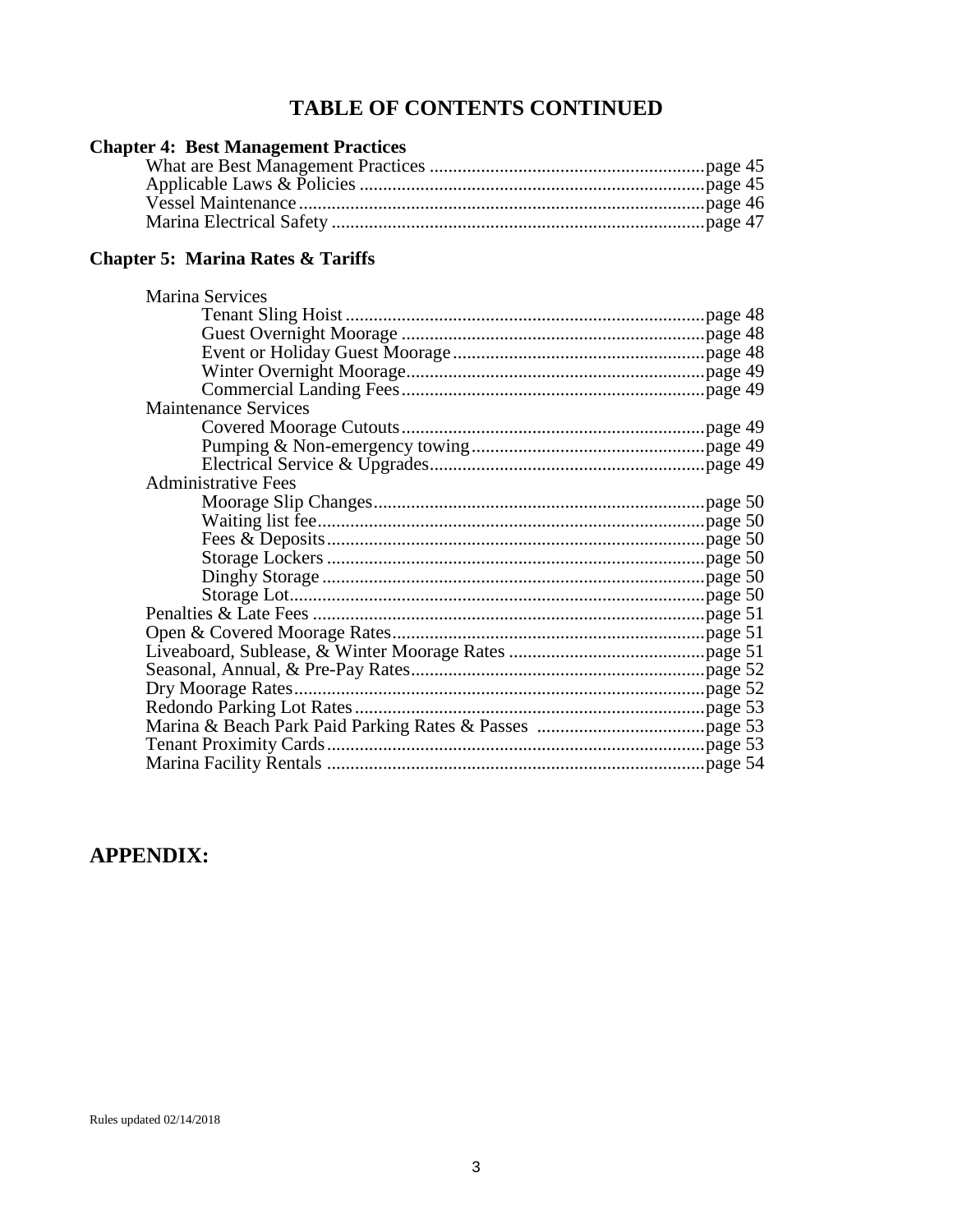# **Foreword**

**Thank you for choosing the Des Moines Marina.** The City of Des Moines wants to provide a safe, efficient and enjoyable atmosphere at the Marina. To ensure your safety and the smooth operation of the Marina, we require all users of the Marina facility to comply with the rules and regulations in this manual.

This Manual has five chapters. The first chapter cites the ordinances that give the City Administration the authority to make and enforce rules and regulations at the Marina. This chapter also explains the duties and obligations of Marina tenants and users, relative to the safe and efficient operation of the Marina. The second chapter contains the Marina Rules. These Rules govern the business relationships between the City and the users of the Marina. The user groups include the permanent moorage tenants and people on the waiting list for permanent moorage, the guest moorage, tenant launcher and fuel dock customers and vendors who have business in the Marina. The third chapter contains the regulations pertaining to the safe and secure operation of the Marina.

Chapter Four contains the Best Management Practices for Compliance with state and federal environmental laws. The Best Management Practices, referred to throughout this manual as the "BMP's", are a combination of rule, policy and procedure that serve as both rules and resources in how to comply with environmental laws.

Chapter Five contains the current rates and fees charged by the Marina for moorage and other services. These rates are usually updated in January and February of each year. People who have older editions of the manual may obtain copies of the current rates and fees at the Marina office.

Occasionally, usually in response to a unique or changing condition, the City Administration, acting through the Harbormaster or City Attorney, will issue a clarification of a particular Rule or Policy. These clarifications are intended to let the users of the Marina know how the City will apply the Rules to a specific situation. Clarifications will be included in the manual as they are issued and can be found in Appendix I of this manual.

The Marina staff welcomes any comments or questions about this manual. See our website [www.desmoinesmarina.com.](http://www.desmoinesmarina.com/) The Marina can be contacted by telephone at 206-824-5700, fax 206-878- 5940, email [info@desmoinesmarina.com](mailto:info@desmoinesmarina.com) or by writing to:

> City of Des Moines Marina 22307 Dock Ave. South Des Moines, WA 98198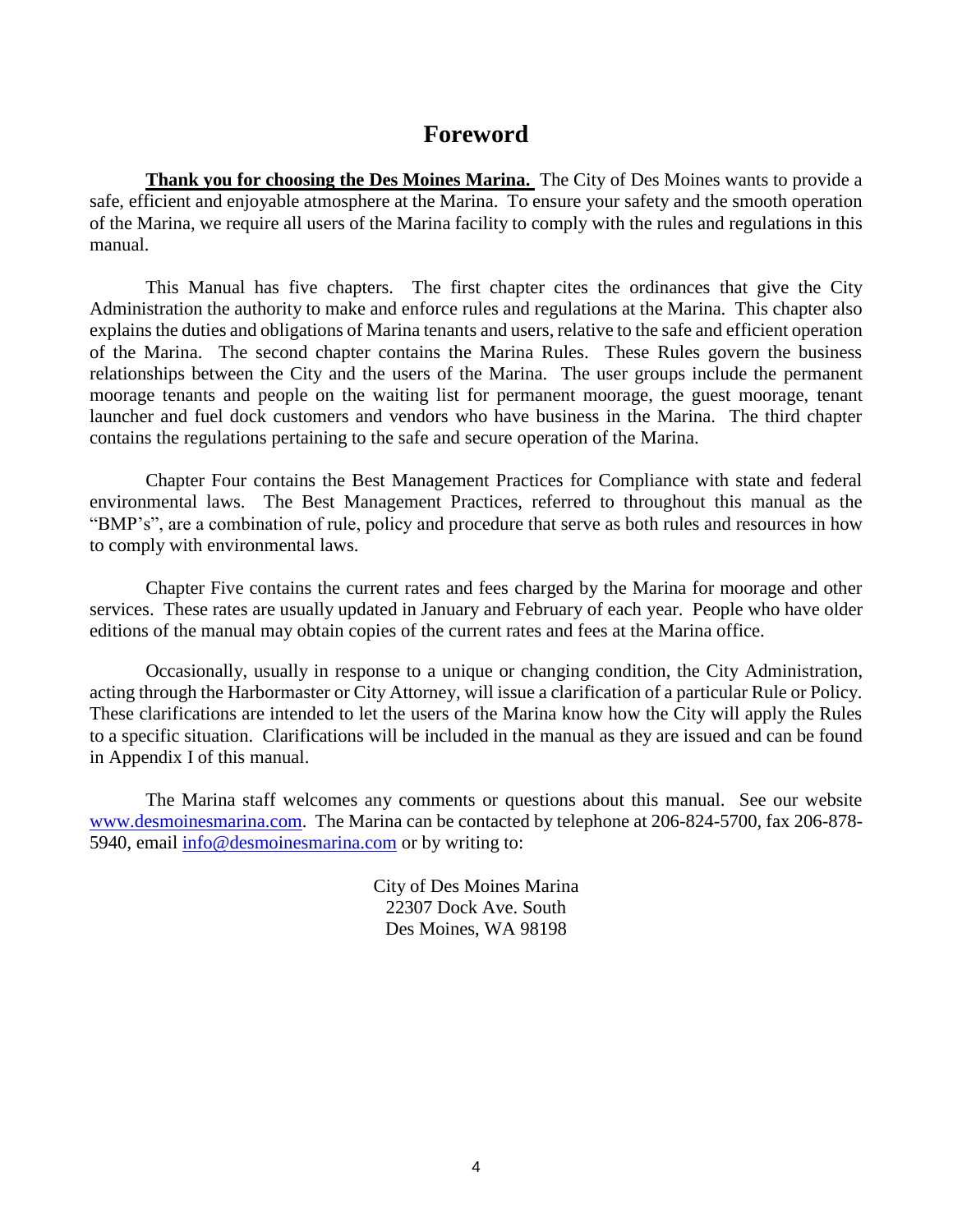# **Organization**

The Des Moines Marina is a department of the City of Des Moines and is subject to all applicable laws affecting municipal corporations of the state of Washington (RCW 35A).

The Des Moines City Council sets all legislative and general policy. This consists of such ordinances, resolutions and official directives by motions that are necessary to establish and operate City departments.

The City Council meets at 7:00 p.m. each second and fourth Thursday of each month. All meetings are open to the public. Any person may address the City Council and be heard during the "comments from the public" portion of the agenda. Persons may contact the City Clerk for agenda information (206-870-6519) or email.

The City Manager is appointed by the City Council and is responsible to the Council for the implementation of laws, ordinances, resolutions and directives. The City Manager establishes executive policy, issues administrative directives and supervises the affairs of the City.

The Harbormaster is appointed by and is responsible to the City Manager for the operation of the Marina. The Harbormaster directs the Marina's daily operations.

The Marina is divided into three separate divisions, the Administrative Division, the Service and the Maintenance Division. The Administrative Division consists of the office staff and the Harbormaster. The Harbormaster is responsible for the daily operations of the Service and Maintenance Divisions. Additional Marina staff and seasonal staff assist him in operations

## **Marina Contact Information**

| Main Office                | Service/Maintenance           |  |  |
|----------------------------|-------------------------------|--|--|
| 206-824-5700               | 206-960-2266                  |  |  |
| marinainfo@desmoineswa.gov | marinaservice@desmoineswa.gov |  |  |
| 22307 Dock AVE S           |                               |  |  |
| Des Moines, WA 98198       |                               |  |  |

Website [www.desmoinesmarina.com](http://www.desmoinesmarina.com/)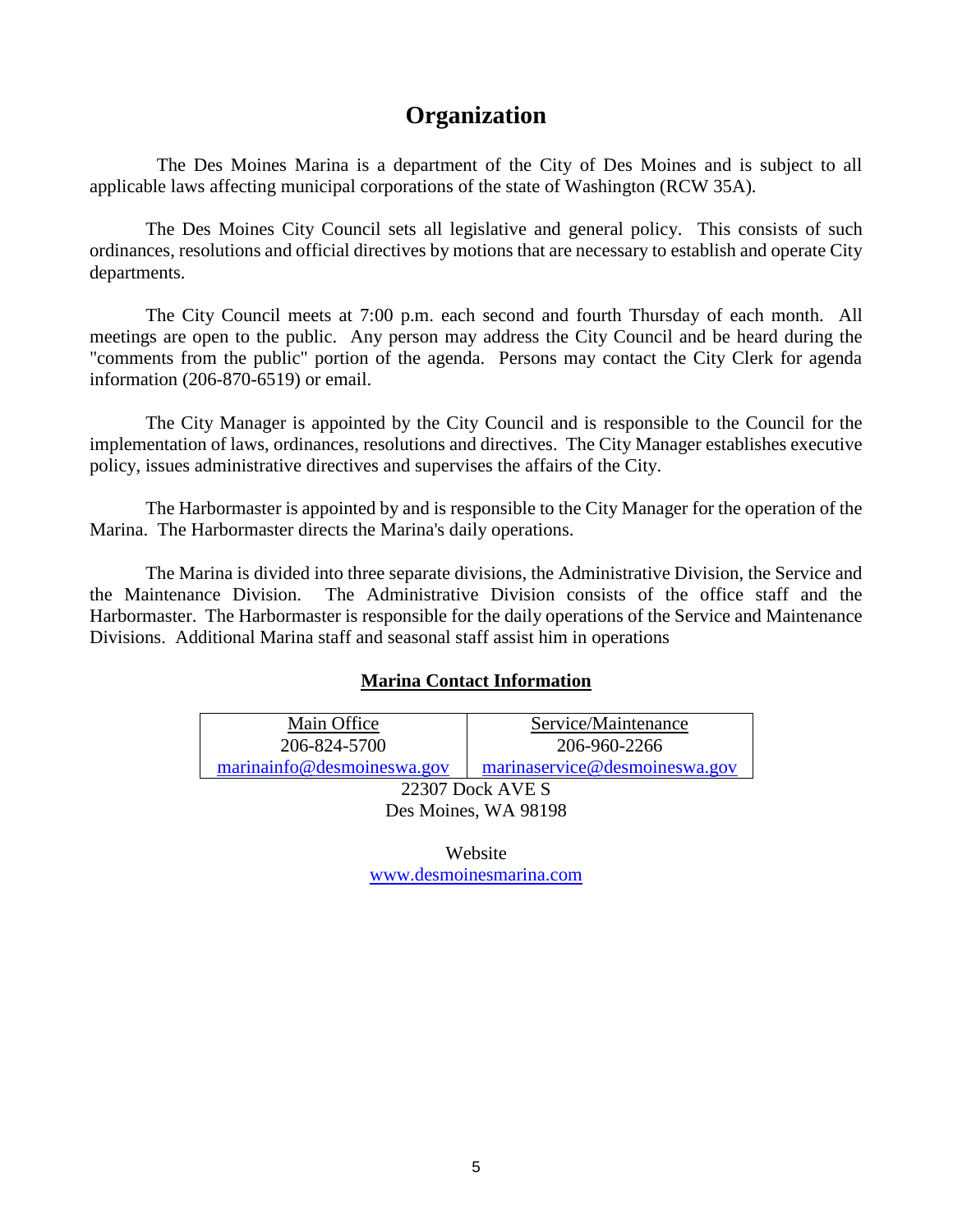# **Chapter 1: Compliance with Marina Rules**

# **Introduction**

### **(1) Purpose**

The purpose of the Marina Rules is to promote the safe, efficient, enjoyable and equitable operation of the Des Moines Marina for the public.

### **(2) Notification**

It is the user's responsibility to review or obtain a current copy of the Marina Rules/Policy  $\&$ Procedures Manual from the Marina office. The Marina does not accept responsibility for mailing or delivery of the Marina rules or for ensuring that Marina users have familiarized themselves with the most current Marina regulations. Current editions of these rules will be made available in the Marina office. Charges may be applied to copy requests.

## **(3) Application**

These rules apply to all users of the Marina and its facilities. Use of the Marina and its facilities constitutes implied acceptance of the terms and duties set forth under these rules.

### **(4) Definitions**

All terms not specifically defined in a Rule shall be defined by their common usage. When a definition is at issue, the Harbormaster's interpretation of the term shall stand.

### **(5) Interpretation**

Marina personnel may interpret the reasonable intent of these rules, consistent with the best interests of the public, to carry out the purposes of the rules.

## **(6) Invalidity of Particular Provisions**

If any term or provision of these regulations or the application thereof to any person or circumstance shall, to any extent, be invalid or unenforceable, the remainder of these regulations shall not be affected thereby and shall continue in full force and effect.

### **(7) Hold Harmless**

Anyone visiting the Marina does so at his/her own risk. The Marina assumes no liability for loss of property, personal injury, or any other liability arising out of the use of the Marina and its facilities. To the fullest extent provided by law, each user of the Marina agrees to indemnify the Marina and hold the Marina harmless from any liability.

# **Enforcement of Marina Rules**

## **(1) Authority to Promulgate and Enforce Laws, Rules, and Regulations**

The Harbormaster and his agents retain broad authority to ensure the safe and efficient operation of the Marina. Under this authority, the Harbormaster may issue oral and written directives, promulgate rules and regulations, and enforce all applicable laws and regulations. The Harbormaster retains all necessary police powers to protect property, public peace, and safety within the Marina. These powers include the power to issue Notices of Infraction for violations of law and/or Marina rules. [DMMC 15.04]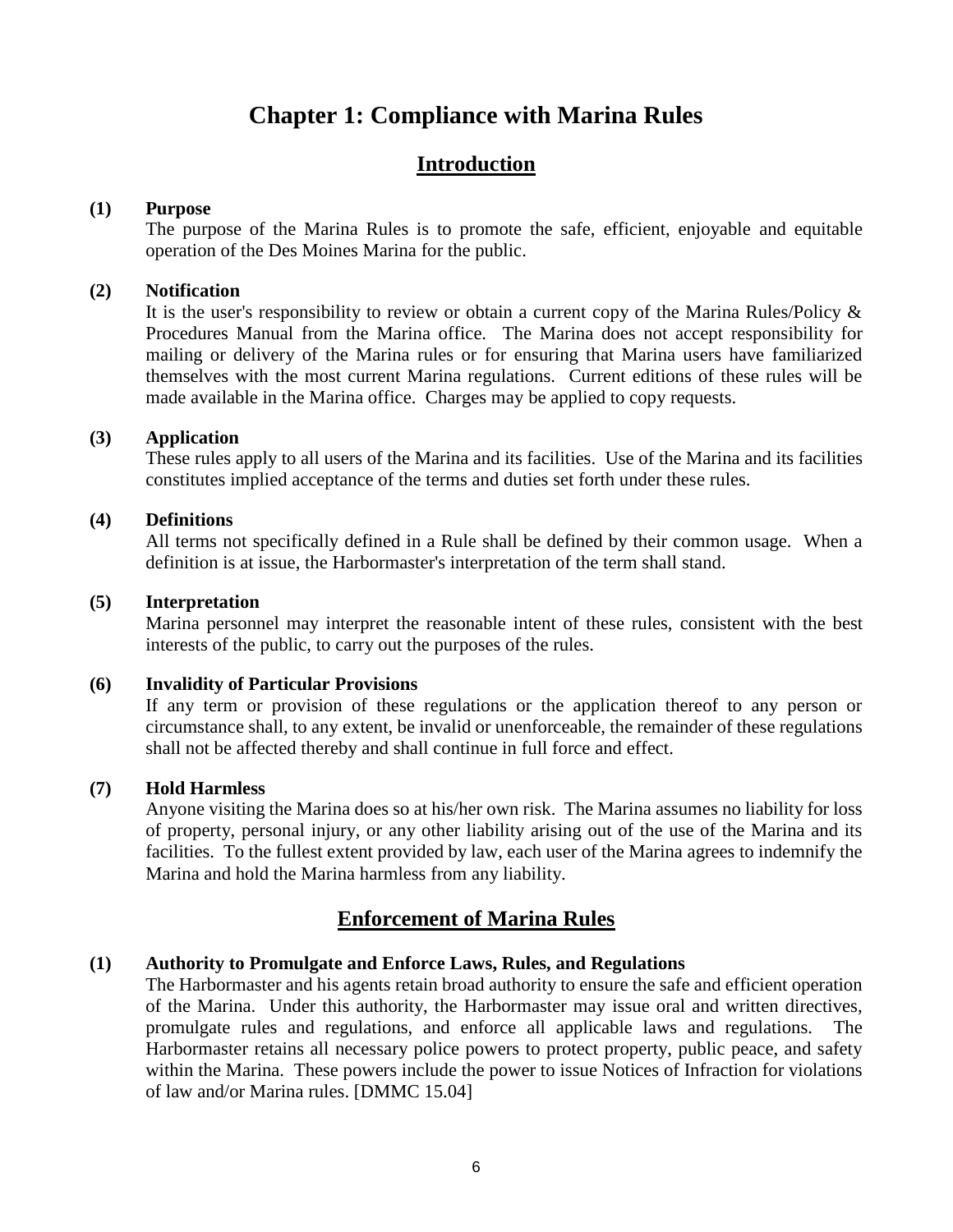# **(2) Duty of Marina Users to Comply with Laws and Marina Rules**

Every person shall comply with the rules and regulations of the Marina and all reasonable directives (oral and/or written) of the Harbormaster, or an employee of the Marina, relative to the safe and efficient operation of the Marina. Failure to comply is a violation of the City Code and the Marina Rules and may be grounds for requiring such person to remove him/herself and/or a vessel or vehicle from the Marina, issuance of a Notice of Infraction, or any other remedy as the Harbormaster deems necessary. [DMMC 15.04]

# **(3) Notice of Infraction**

Failure to comply with the Marina Rules is a class one civil infraction. If, in the opinion of the Harbormaster, a violation that is especially egregious or is a repeat violation may be referred to the City Attorney. The City Attorney may issue a Notice of Infraction to any person the City Attorney reasonably believes is violating any applicable law or Marina Rule. A Notice of Infraction represents a determination that a civil infraction and a violation of Marina Rules have been committed, and a monetary penalty and/or Marina fine may be assessed. The determination is final unless contested in compliance with the Des Moines Municipal Code. [DMMC 15.04]

# **Chapter 2: Marina Rules**

# **RULES AND REGULATIONS OF THE DES MOINES MARINA RULE 1.0**

# **PROOF OF OWNERSHIP**

To maintain the integrity of the waiting lists, it will be necessary for the Marina management to establish and continually monitor the ownership interests for each vessel moored at the Des Moines Marina. Therefore, the Harbormaster is authorized to request proof of ownership from any tenant or potential tenant at any time, not only in those situations specifically required by the service agreement or these rules, but in any other situation in which, in the opinion of Marina management, there is an imminent or potential violation of either the letter or spirit of any agreement or rule.

The basic documents for establishing proof of ownership are:

- A current **Washington State Certificate of Title** as provided in Chapter 88.02 RCW, or
- A valid marine document as a Vessel of the United States, **USCG Documentation**, as described in RCW 88.02.550.

In questionable transactions, the Harbormaster shall submit the file to the City Attorney for review and approval. The City Attorney may require further documentation, such as, but not limited to, one or more of the following:

- A certificate of insurance, showing the proper individuals as loss payees.
- Canceled checks, showing consideration for the sale of the vessel.
- Financing papers, showing the proper individual as the owner.
- Other documentation as needed to demonstrate proof of ownership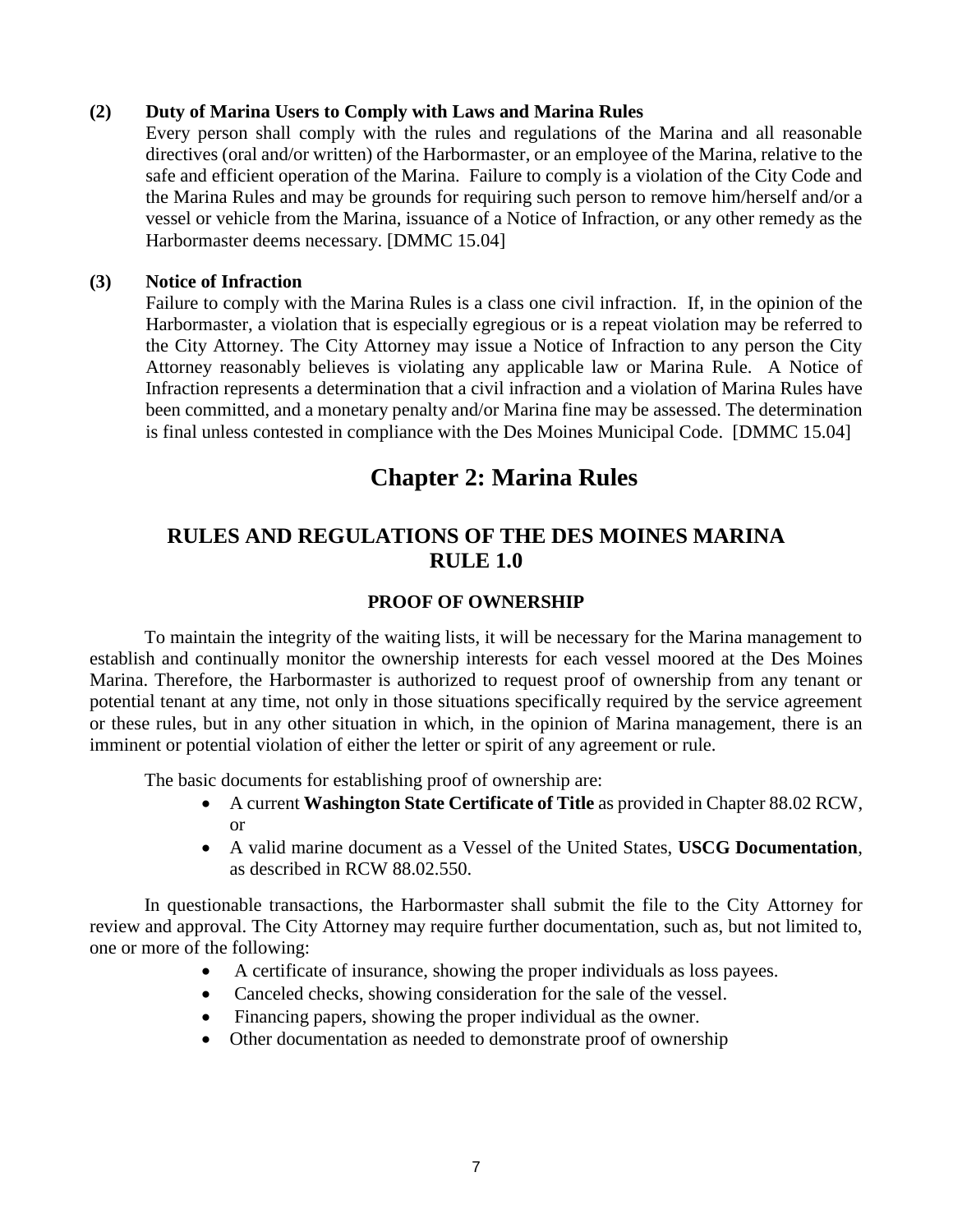#### **Contrivances to Obtain or Retain Moorage**

Small boat moorage is limited in the Puget Sound area and the City of Des Moines' policy is to allocate the benefits of the Marina as fairly as possible. To that end, waiting lists have been established for all sizes of moorage. The policy and procedures related to the waiting lists are described in Rule 4.

Especially with regard to boat ownership, (and in general with all Marina/customer relations), situations arise in which the letter of the rules have been complied with, but it is obvious to a reasonable person that the spirit of the rules has been violated. These situations result in unfairness to other customers, especially those on the waiting lists.

Therefore, the Harbormaster is authorized to deny moorage, terminate moorage, or refuse to reinstate moorage to any customer if it appears that the customer has fabricated a contrivance to obtain or retain moorage. In these matters, the decisions of the Harbormaster shall be reviewed by the City Manager and the City Attorney. A written memorandum affirming or reversing the Harbormaster's decision will be issued by the City manager.

#### **Unacceptable Documentation**

Especially with regard to boat ownership, (and in general with regard to all Marina /customer relations), when violations of the rules are discovered by Marina staff, documentation prepared or executed after the date of discovery will not be accepted.

# **RULE 1.1**

# **MOORAGE PERSONAL TO THE TENANT OF RECORD DEFINITION AND STATUS OF THE VESSEL OF RECORD**

#### **DEFINITIONS:**

The **Tenant of record** is that person or persons or legal entity whose names are entered on the Marina Moorage Master Account Record and whose signature is applied to the service agreement. Prospective tenants must comply with Rule Number 2, (the Grandfather Clause), or Rules Number 5.0, 5.1, and 7 to be eligible to enter into a service agreement with the Marina.

The **Vessel of Record** is that vessel whose physical description and current Washington State Registration Number or current USCG Documentation number are entered on the Moorage Master Account Record.

## **RULE:**

Except as otherwise provided in these Rules, moorage is personal to the tenant(s), or legal entity of record and may not be assigned or transferred to any person(s) or other legal entity. Upon the death of the tenant(s) of record or dissolution of the legal entity of record the moorage rights shall be terminated and the estate of the deceased tenant(s) shall have no interest in such moorage; provided, however, that should the vessel of record pass to the spouse, or child, a sibling, or ancestor of the tenant or to a natural person who is a devisee under the tenant's will, the moorage may pass along with the vessel of record.

Notwithstanding the requirements of any other Rule, the ultimate test for proof of ownership in a vessel is whether the heirs of the person claiming the ownership interest would have a right to such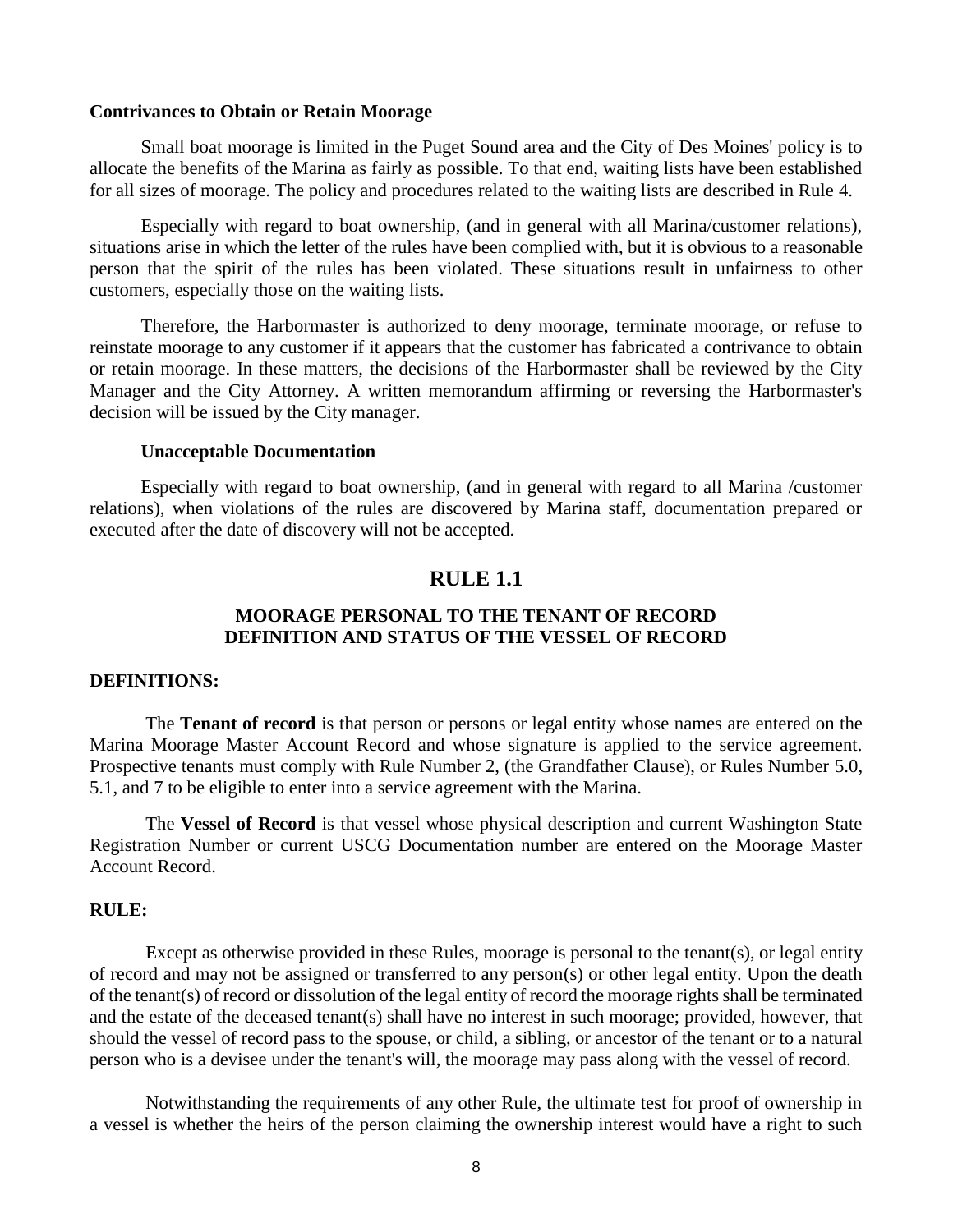ownership interest under the probate laws of the State of Washington upon the demise of the person or persons claiming the ownership interest; subject, of course, to all of the provisions of this rule.

The slip assigned to the tenant of record must be occupied exclusively by the vessel of record, with the exception that a tenant may sublease their assigned slip, subject to Rule Number 3. The owner of a vessel occupying a slip in violation of this rule will be subject to a penalty of \$10.00 per day plus the appropriate guest moorage fee. If the penalties and fees assessed are not collectable from the owner of the vessel found in violation of this rule, the tenant of record will be responsible for such penalties and fees.

Except for commercial leases or recognized clubs, no tenant shall have a beneficial interest in more than one berth at the Marina unless authorized by the Harbormaster. The transfer of moorage to a legal entity that survives the death of one or more of its members will be subject to the approval of the Harbormaster and the City Attorney.

# **RULE 1.2**

# **DEFINITION AND STATUS OF PARTNERSHIPS MINIMUM OWNERSHIP REQUIRMENTS FOR THE VESSEL OF RECORD**

### **DEFINITIONS:**

For the purpose of this rule, a **lien holder** is a person(s) or financial institution that has a recorded lien against the vessel of record for the purpose of securing a loan for the purchase of the vessel.

For the purposes of this rule, **the registered owner(s)** is the person(s) listed as the registered owner(s) on a Washington State Certificate of Title, or listed as the "owner" of a vessel carrying United States Documentation.

For the purposes of this rule, a **Partnership** exists when the vessel of record has more than one (1) registered owner or the ownership of the vessel is held by a legal entity such as a LLC or Corporation with more than one member. In cases where there is no lien holder, a **Partnership** exists if there is more than one registered owner and/or legal owner.

For the purposes of this rule, **Recognize** means that the records of the Des Moines Marina are changed to reflect the multiple ownership interest and the additional owners acquire rights identical to and derivative from the original berth holder.

## **RULE:**

Partnerships that exist before application is made to the Marina waiting lists must be documented by listing each partner's name on the waiting list application. Each partner's notarized signature must also be on the application.

Partnerships that are created after the original owners application to the waiting list will not be recognized until the new partner(s) have applied and gone through the appropriate waiting list. The original owner must maintain at least a 1/3, (33%), ownership interest in the vessel of record.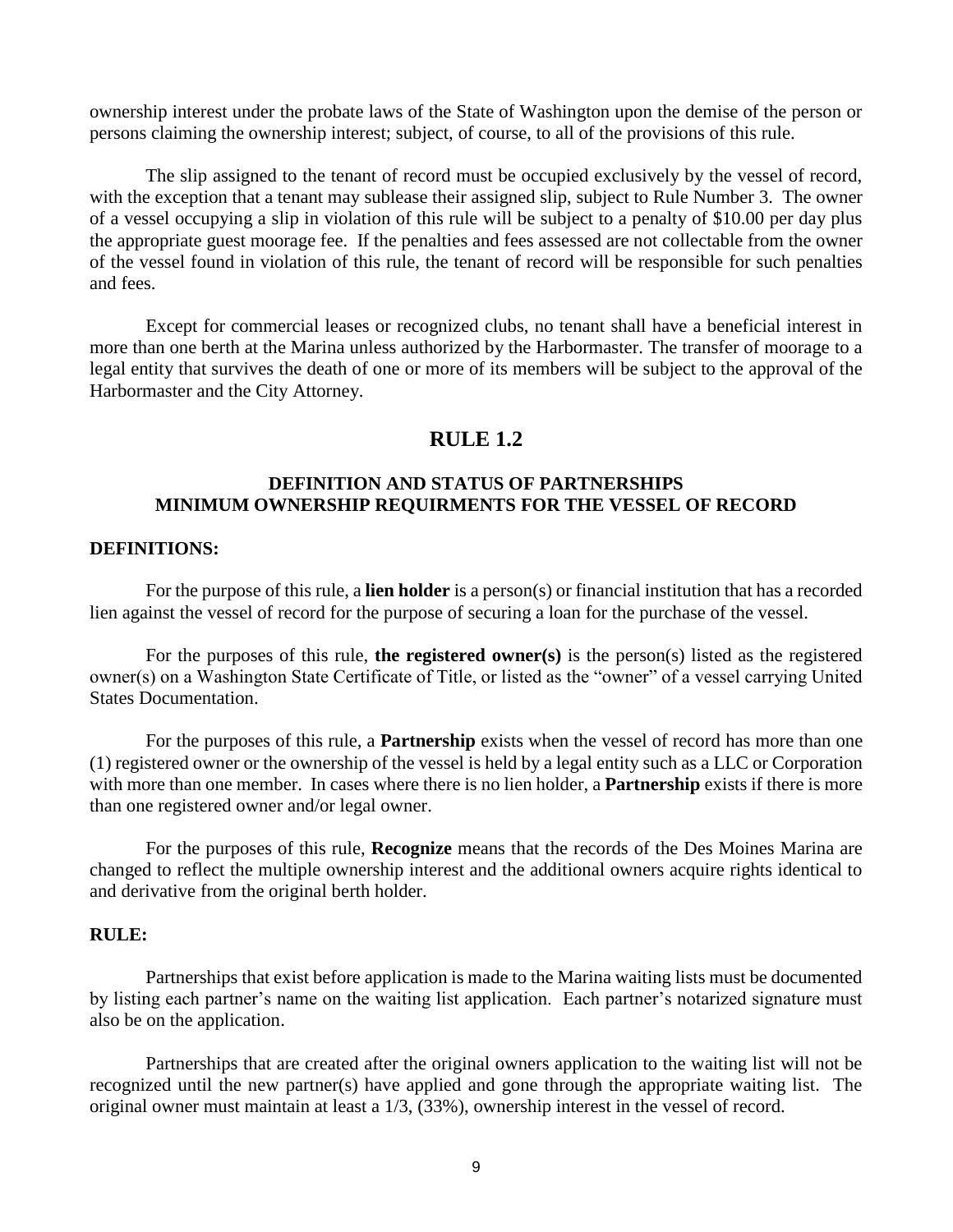Partnerships that are created after the original owner enters a moorage agreement with the Des Moines Marina will not be recognized until the new partner(s) have applied and gone through the appropriate waiting list. The original owner must maintain at least a 1/3, (33%), ownership interest in the vessel of record.

Partnerships that are created by exercising a "grandfather clause" are addressed in Rule 2.1.

At the time a partnership enters a moorage agreement with the Marina, or before a partnership is recognized by the Marina, each party to the partnership must sign a "consent to release information" form directed to the State of Washington Department of Licensing, and the partners must provide a current copy of the vessel's title. In the case of U. S. Coast Guard documented vessels, a current copy of the document must be supplied. The Harbormaster may request a copy of a written partnership agreement or other documents pertaining to the formation of a corporation or LLC.

# **RULE 2.0**

# **CONDITIONS UNDER WHICH A TENANT MAY EXERCISE THE "GRANDFATHER CLAUSE"**

The purpose of this rule is to describe the conditions under which the City will recognize a transfer of boat and berth. Initially, the only tenants authorized to transfer boat and berth are those individuals who held moorage prior to **October 31, 1975**, and signed the new moorage agreement prior to that date. The purpose of this rule is to ensure that a transfer of boat and berth constitutes a genuine, bona fide and fully legal transaction and it is not a device to transfer the berth solely. The following **procedure shall apply:**

- 1. An audit of Marina records must verify the existence of the right to transfer boat and berth.
- 2. The seller must have proof of ownership of the boat being sold. The boat being sold must be the same boat as that listed on the Marina Master Account Record.
- 3. The transferee must establish that the transaction was bona fide by providing the following documentation:
	- (a) A notarized bill of sale.
	- (b) Two or more of the following documents:
		- (1) Executed use tax return
		- (2) Washington State Title
		- (3) Insurance papers showing transferee as loss payee.
		- (4) Canceled checks, showing consideration for the sale of the boat.
		- (5) Financing papers, showing transferee as owner.
- 4. In a questionable transaction, the Harbormaster shall submit the file to the City Attorney for review, and require such additional documentation as recommended by the City Attorney.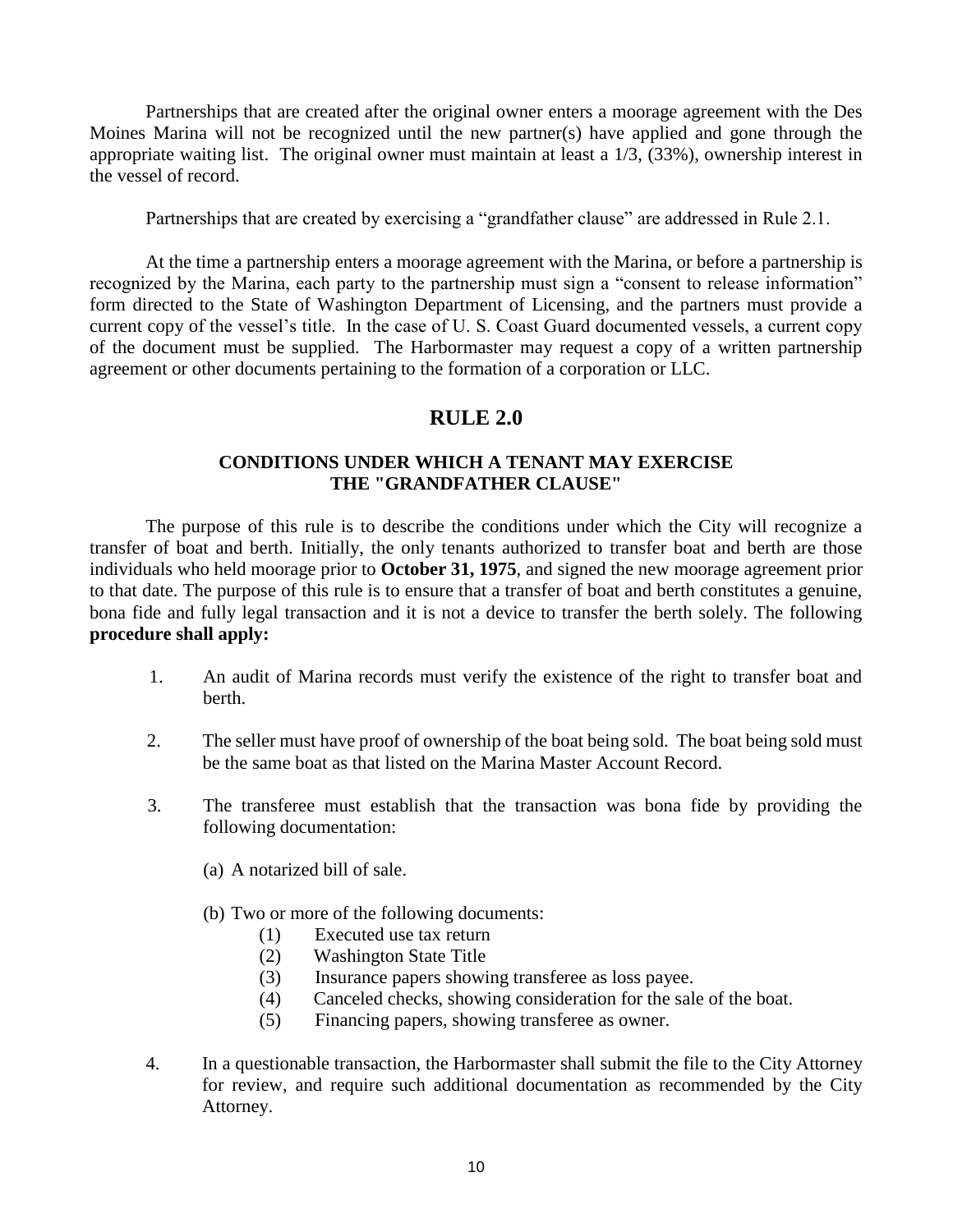The following time limitations shall apply to transfer of boat and berth. In a completed transaction (that is where the vendor loses all interest in the vessel at the time of sale) application for transfer of the berth shall be made no longer than thirty days after the date of sale. In a conditional sale (that is where the vendor retains title subject to payment in full of the purchase price) application for transfer of the berth may be extended, at the sole discretion of the Harbormaster, to a time no longer than eighteen months following the sale; provided, however, that (1) the application for extension is made within the thirty day period following the sale, and (2) the berth holder presents to the Harbormaster adequate documentation showing a bonafide conditional sale. In questionable transactions, the documentation shall be submitted to the City Attorney for his ruling. Failure to comply with these procedures shall result in disapproval of the berth transfer.

# **RULE 2.1**

### **EXERCISING GRANDFATHER RIGHTS TO CREATE A PARTNERSHIP**

#### **DEFINITIONS:**

The expression **"recognize"** means that the records of the Des Moines Marina are changed to reflect the multiple ownership interest and the additional owners shall acquire rights identical to and derivative from the original tenant.

### **RULE:**

Creation of a multiple ownership interest (partnership) shall constitute an exercise of such "grandfather rights" and the berth holder shall lose any further rights to transfer boat and berth, on the grounds that sale of a part of boat and berth constitutes such exercise.

The Des Moines Marina will recognize a reverse transaction. That is, the berth holder may buy into another vessel and create a multiple ownership with the owner or owners of the vessel. This will also constitute an exercise of the "grandfather right"; the new partnership will not have the right to transfer the berth with the sale of the vessel.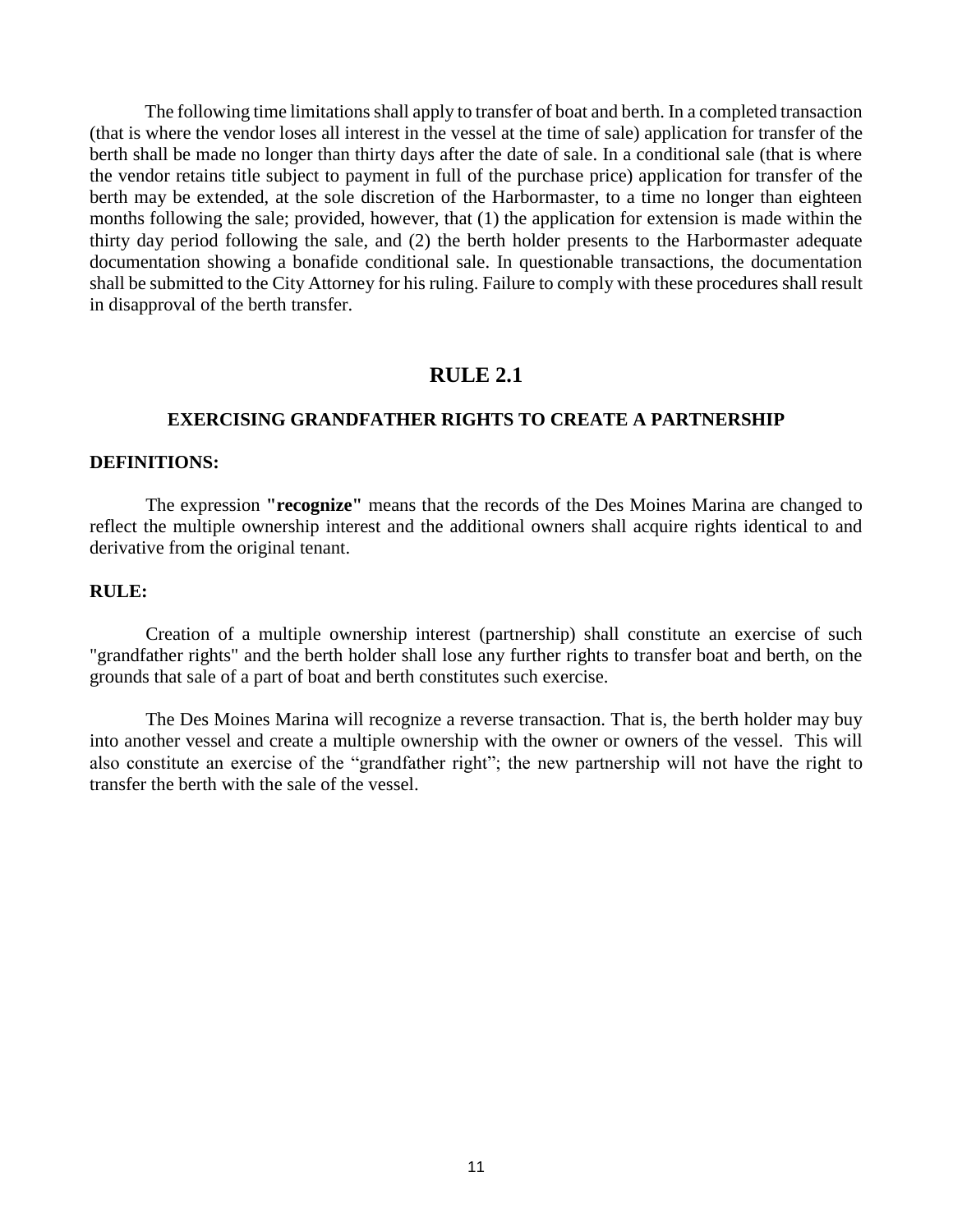# **RULE 3.0**

# **TERMS AND CONDITIONS FOR SUBLEASING SLIPS AND DRY MOORAGE SHEDS**

# **DEFINITIONS:**

**Sublease**: The occupancy of a slip not owned by the tenant of record for that slip, with the express or implied permission of that tenant, is a sublease.

# **RULE:**

## **Terms and Conditions for Subleasing – General**

- 1. All subleasing will be done through the Marina office.
- 2. A sublease must be a minimum of one month in duration.
- 3. The Marina office will bill each subleasee directly for moorage and electricity and the subleasee will pay the Marina directly for the amount billed each month. Sublease moorage rates will be posted on the Marina office bulletin board.
- 4. The permanent tenant's account will be credited for moorage according to the terms listed Chapter 5 – Rates & Tariffs*.*
- 5. To facilitate subleasing, the Marina will maintain an informal list of boat owners who are looking for subleases. Tenants who want to sublease their slip may sublease to a person of their own choosing, or have the Marina office arrange the sublease with a boat owner from the list.

# **For Tenants:**

- 1. Tenants may sublease their slip for up to six months in any 12-month period.
- 2. Tenants who want to sublease to a subleasee of their own choosing must notify the Marina office and have a signed sublease agreement in place before the beginning of the sublease. Tenants who would like the office to arrange a sublease for them must give the office at least two weeks' notice.

# **For Subleasee's**

- 1. All subleasee's must complete and sign a Marina Sublease Agreement.
- 2. Subleasee's will be subject to all of the Rules and Regulations of the Des Moines Marina, and all City of Des Moines Ordinances that apply.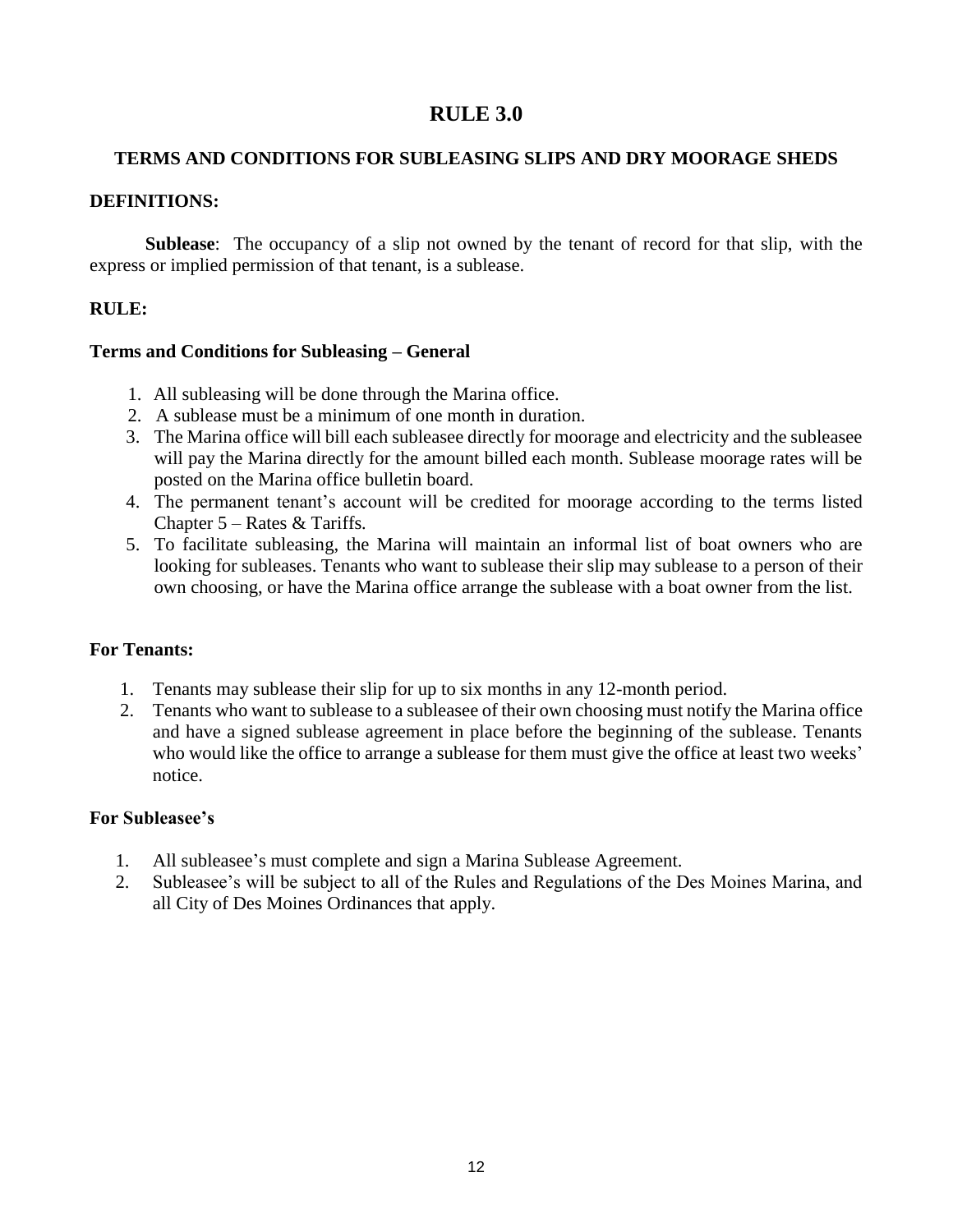# **RULE 4.0**

# **ESTABLISHING WAITING LISTS FOR ALL CLASSES OF MOORAGE ESTABLISHING RULES AND PROCEDURES FOR ENTERING THE WAITING LISTS, MAINTAINING THE LISTS, OFFERING MOORAGE AND ENTERING INTO A CONTRACT FOR MOORAGE SERVICES WITH THE DES MOINES MARINA**

The City of Des Moines has established the policy that all moorage will be assigned by using the waiting list procedure. If, in the opinion of the Harbormaster, in consultation with the City Manager and the City Attorney, moorage has been obtained at the Marina in violation of this Rule, the moorage will be terminated. In such cases, the burden of proof that this Rule and all other Marina Rules, policies and procedures have been faithfully complied with will rest with the moorage holder.

Waiting lists have been established for all classes of moorage in the Marina. These lists are made up of the numbers of the waiting list applications that conform with all of the provisions of this Rule. When the Marina accepts a waiting list application, the number of the application is placed at the bottom of the appropriate list. Moorage, when it becomes available, will be offered to the next applicant on the appropriate listwith the lowest entry date. The following lists will be kept.

| <b>OPEN</b> | <b>COVERED</b>     |  |
|-------------|--------------------|--|
| 20          | 20                 |  |
| 24          | 24                 |  |
| 28          | 28                 |  |
| N A         | 30                 |  |
| 32          | 32                 |  |
| 36          | 36                 |  |
| 40          | 40                 |  |
| 50          | 50                 |  |
| $45 - 50$   | <b>DRY SHEDS</b>   |  |
| 48-54       | <b>DRY STORAGE</b> |  |
| 56-62       |                    |  |

#### **Entry Procedures:**

Any person or persons may place themselves on any list by complying with the following entry procedures.

- The applicant(s) shall complete and sign a Marina Waiting List Application and be assigned a number.
- The applicant(s) will pay a non-refundable fee of \$30.00.

Applicants will be given a copy of the completed waiting list application and a copy of this Rule and Rule No. 7, (Appropriate Vessel Size). The applicant's number will be placed on the appropriate list and posted at the Des Moines Marina office. An applicant(s) many enter any number of waiting lists, as long as the entry procedures, including deposit, are followed for each list.

#### **Waiting List Fee:**

Applicant(s) shall pay an annual waiting list service fee*.* The amount of the annual fee is listed in Chapter 5 – Rates & Tariffs and will be billed on the anniversary of the applicant's placement on the list. Applicants who are on multiple lists will be assessed a fee for each list. Partial payments shall be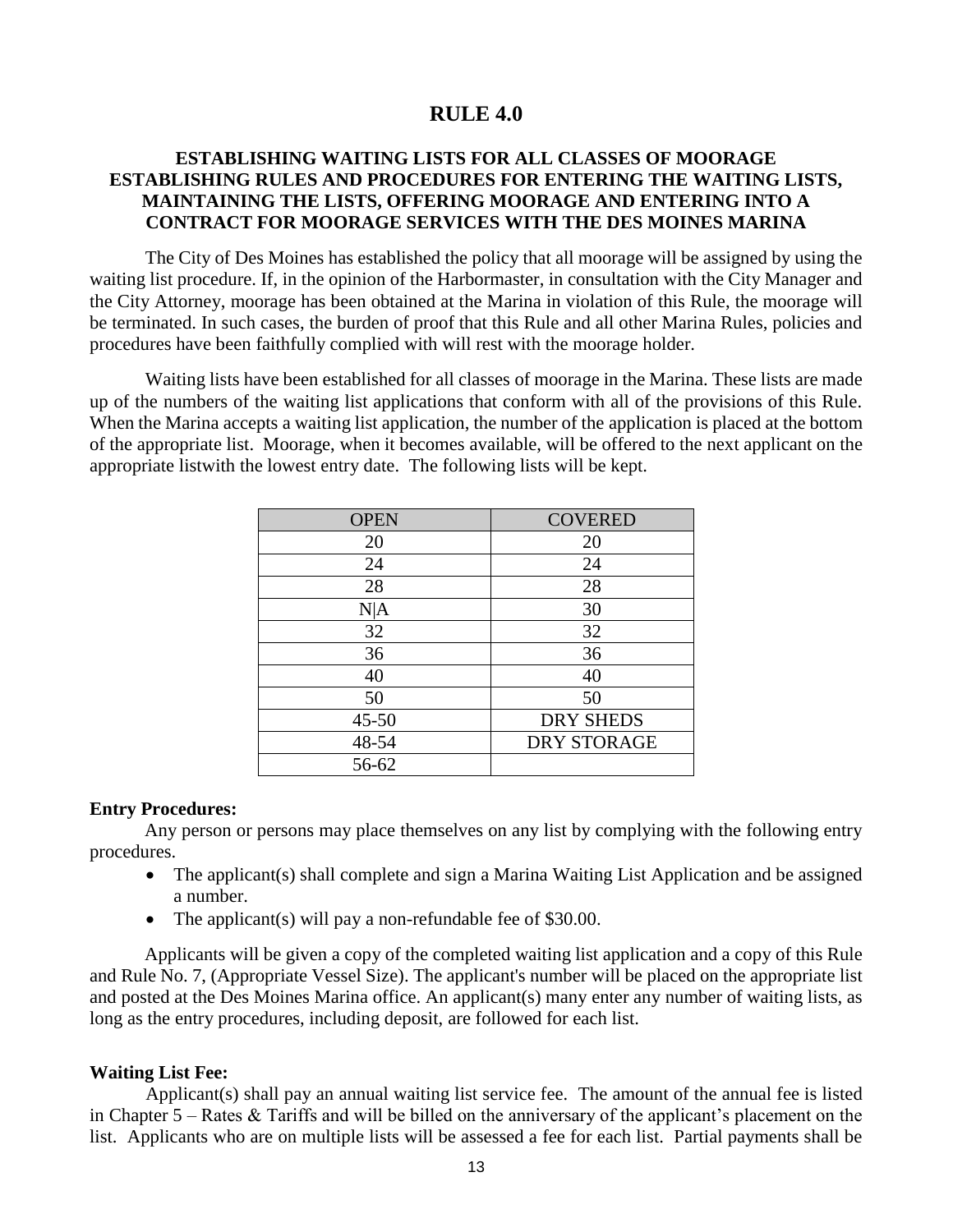credited to the list with the oldest entry date. Applicants, who fail to pay the annual fee within 30 days of the date due, will be removed from the waiting list for which the fee was due.

#### **Notification and Signing Letter of Intent:**

When a berth becomes available, the applicant with the lowest application entry date from the appropriate waiting list will be notified in writing, by phone, or by email of the availability of a berth. The applicant shall be responsible for keeping the contact information on the waiting list application current. The City of Des Moines Marina accepts no responsibility for mailing procedures or delivery other than the correct posting of said application using the address on the corresponding waiting list application. The applicant shall have ten (10) days from the date on the notification to appear in person at the Marina office and sign a letter of intent, stating that the applicant will comply with the conditions set forth in these Rules and Regulations and will enter into a contract for moorage services with the City of Des Moines Marina. If the applicant fails to respond and sign a letter of intent within the ten-day period, the applicant's name shall be withdrawn from the waiting list.

### **Fees:**

At the time of the signing of the letter of intent, the applicant shall pay a security deposit in the amount of one month's moorage (Security Deposit) plus moorage and leasehold tax for the current month. The first month's moorage will be pro-rated to the  $1<sup>st</sup>$  or  $15<sup>th</sup>$  of the month, whichever is closer to the date of acceptance.

### **Compliance with Rule No. 1 and Rule No. 7:**

Within 30 days from the date the letter of intent is signed, the applicant shall provide the Marina office with proof of compliance with Marina Rule No. 1 (Proof of Ownership) and Rule No. 1.1 (Vessel of Record). The applicant must also have the Marina staff verify that their vessel is the appropriate size for the moorage offered, Rule No. 7, (Appropriate Vessel Size). The Harbormaster may grant reasonable extensions to the 30-day period, but such extensions must be in writing and signed by the Harbormaster or designee.

## **Entering into a Contract for Moorage Services:**

When the applicant complies with the provisions of Rules No. 1, 1.1 and 7, the applicant and the City of Des Moines Marina may enter into a contract for moorage service, at which time the applicant will become the "**tenant of record**" for the assigned slip, with all the rights and duties of a tenant of the Marina.

## **Waiting List Number Personal to Applicant:**

Rights acquired by being placed on the waiting list are personal to the applicant(s) and may not be assigned. No change of applicant(s) will be recognized after this application is executed, including, but not limited to, addition of names. If an applicant desires the application to be in the name of a marital community, both the husband and wife shall sign the application. If applicant becomes married subsequent to the date of application, a spouse may be added with signed permission of the Harbormaster, and the applicant will be required to produce a marriage certificate.

#### **Failure to Comply:**

Failure to comply with the requirements of Rules No. 1, 1.1, and 7 within the 30-day time period, plus extensions granted by the Harbormaster*,* will result in the immediate termination of moorage. The termination notice will be in writing, but without the necessity of any other notice requirement found in these rules. Further, the applicant will not have any of the appeal rights set forth in other parts of these rules.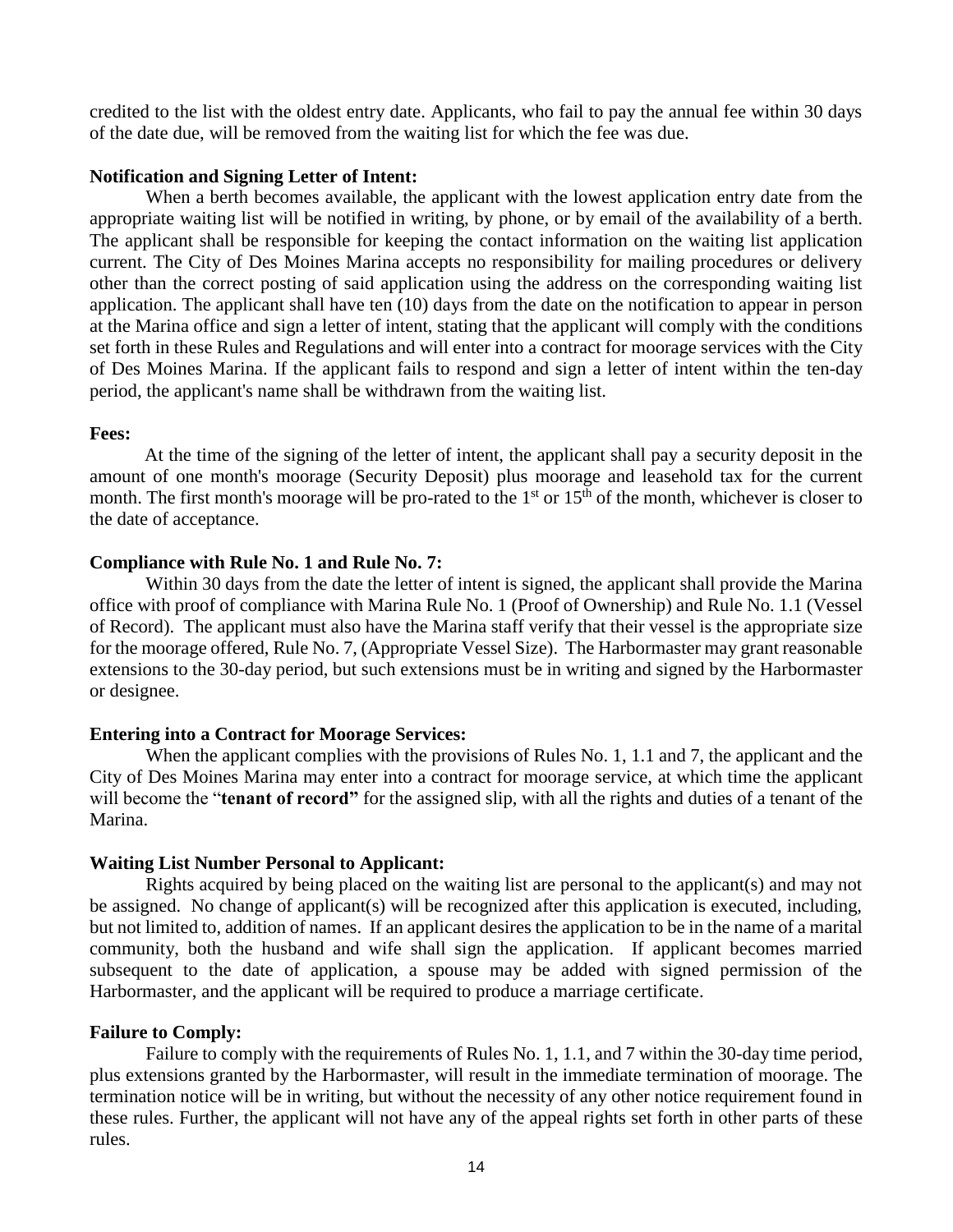# **RULE 4.1**

# **ESTABLISHING WAITING LIST PROCEDURES FOR APPLICANTS WHO OWN MULTI-HULLED VESSELS**

Applicants who own trimarans will be placed on the list appropriate to the length of the trimaran. When the applicant's number reaches the top of the list, before moorage is offered to the applicant, the Harbormaster will determine if the moorage available is appropriate for a trimaran. If it is not, the applicant may remain at the top of the list until appropriate moorage does become available, or they choose to withdraw.

The following conditions will apply in all cases:

- All "trimaran" waiting list numbers on the lists will be followed by the letters "TRI"
- When appropriate moorage becomes available, the applicant must place a trimaran in the moorage within the four-month period. The applicant will not be allowed to list another type of vessel as the boat of record.
- The decision as to whether a particular moorage is appropriate for a trimaran shall be made by the Harbormaster in his sole discretion and shall be based solely on considerations of safe and efficient operation of the Marina.
- All other conditions of Rule 4.0 must be met, including compliance with Rules No. 1, 1.1, & 7.

# **RULE 4.2**

# **ESTABLISHING PROCEDURES FOR CHANGES IN BERTH ASSIGNMENTS WHEN A CURRENT TENANT IS OFFERED NEW MOORAGE**

Many of the Marina's current tenants are also on waiting lists for other classes of moorage. This rule establishes the procedure for changing slip assignments when a current tenant is offered new moorage. Generally, the new moorage is larger, and one of the following situations applies:

- The current tenant's vessel is over length for the class of moorage they currently occupy, and their vessel may or may not be the appropriate size for the new moorage.
- The current tenant's vessel is not the appropriate length for the new moorage, and the tenant anticipates selling their current vessel and purchasing a new vessel that is the appropriate size for the new moorage.

When the new moorage becomes available, the current tenant will be notified following the procedures in Rule 5 and all of the provisions of Rule 4, Rule 1.1 and Rule 7 will apply.

If the current tenant's vessel is over length for their current class of moorage, they must accept the new moorage, relinquish their current moorage, and move as soon as possible. If they do not do so already, the current tenant will have four months to comply with the provisions of Rule 4, Rule 1.1, and Rule 7.

If the current tenant's vessel is not the appropriate length for the new moorage, they will be permitted to sublease either their current slip or the new slip for a period of four months from the date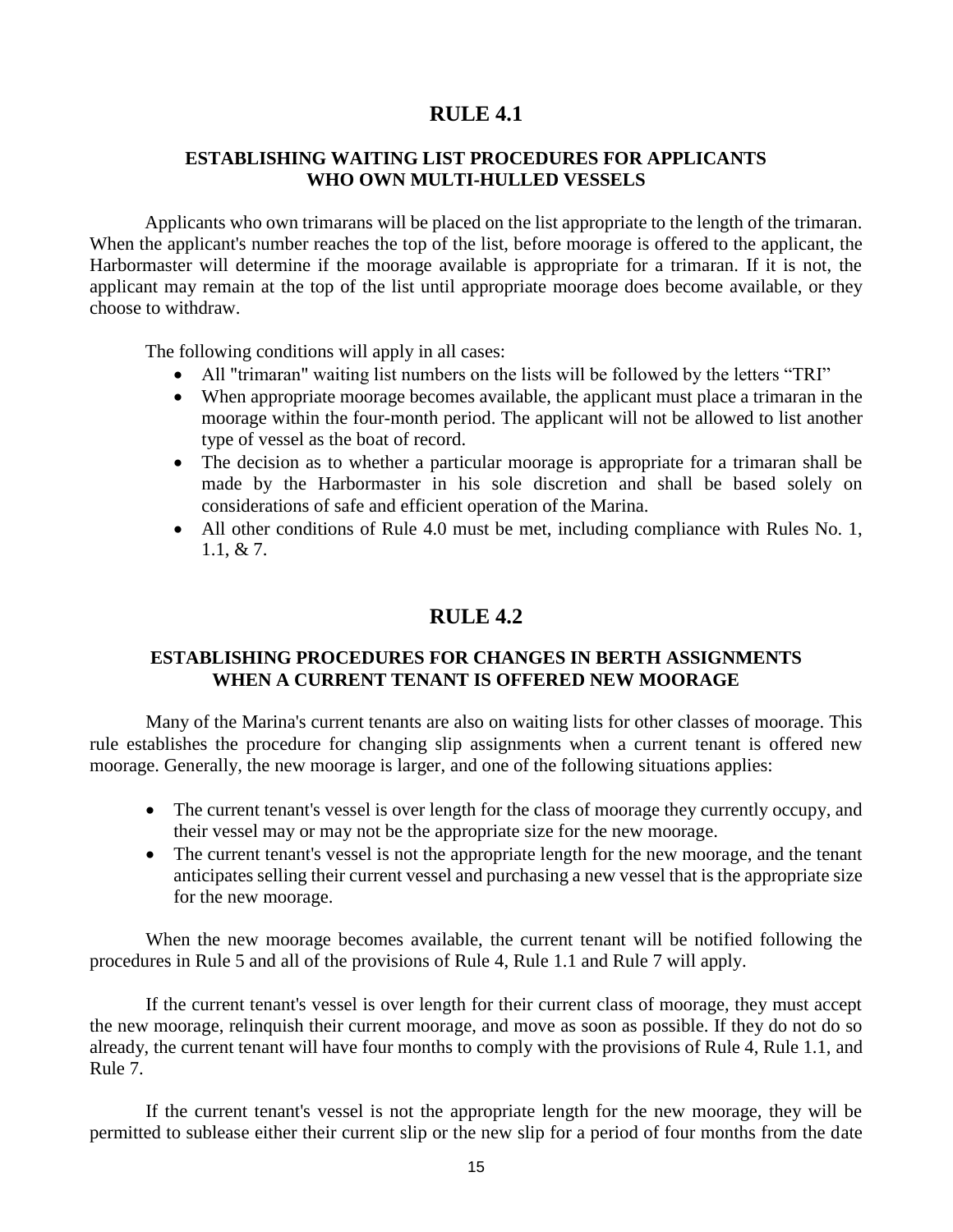of accepting the new moorage. The current tenant will have four months to comply with the Rule 4, Rule 1.1, and Rule 7. If they fail to comply within the four-month time period, and the old moorage has not been terminated, the current tenant may return to the old moorage. It is the City's intention in this situation to allow the current tenant to sublease either the old moorage or the new moorage in order to facilitate the selling of the old vessel and/or purchase of a new vessel.

As stated in Rule 4, in either case, the Harbormaster may allow reasonable extensions of the fourmonth period, for sufficient cause. It is the Harbormaster's sole discretion as to what constitutes sufficient cause.

# **RULE 4.3**

# **ESTABLISHING PROCEDURES FOR EXCHANGING A SLIP ASSIGNMENT**

This rule establishes the procedure for exchanging slips. The Marina office will maintain a "Request to Move" list for each class of moorage offered. The following procedures will apply:

- **A NON-REFUNDABLE, ONE-TIME, REGISTRATION FEE OF \$40.00** Will be charged. This fee is an administrative fee. The registration fee does not apply to moorage and it is nonrefundable.
- Request to move assignments will be based upon, first the *Request to Move Date* and, second, the *applicant's moorage contract date*. Moves made to accommodate a physical disability or to improve navigation within the Marina waterways may be given priority. These moves will be reviewed and approved by staff.
- If any applicant on the request to move list fails to accept the new berth assignment or cannot be contacted within **seventy-two hours** of the date the new slip assignment is offered, the listing will be cancelled.
- It shall be the responsibility of the applicant to make arrangements to move their vessel to the newly assigned slip on the date it is available.
- It shall be the responsibility of the applicant to provide an alternate contact party in the event the applicant cannot be reached.

All requests to move are subject to the approval of the Harbormaster and may be denied if, in the Harbormaster's opinion, the slip exchange would not be in the best interest of the Marina.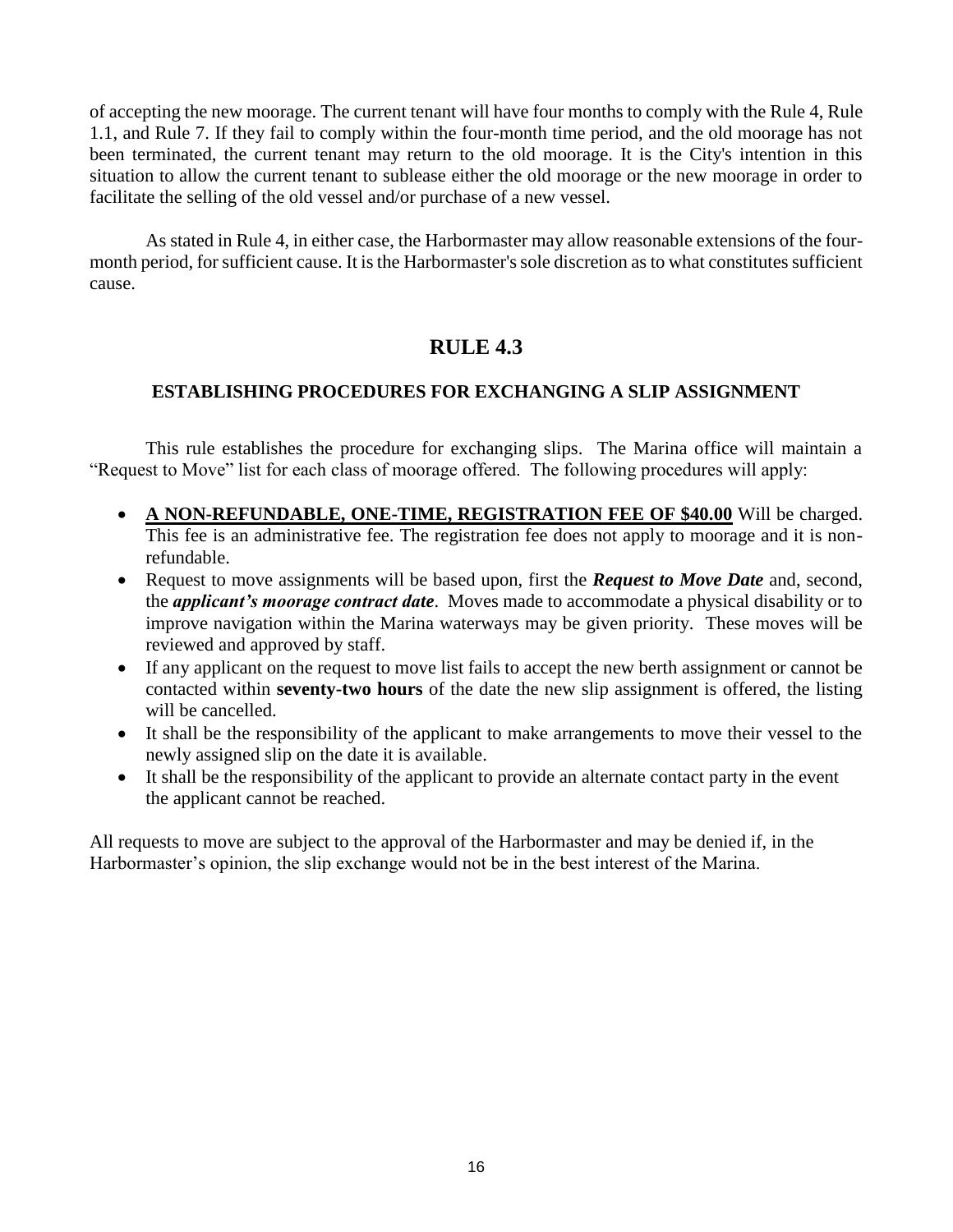# **RULE 5.0**

# **MARINA FEES AND CHARGES, FAILURE TO PAY, APPLICATION OF LATE FEES, TERMINATION FOR FAILURE TO PAY MOORAGE, AND REINSTATEMENT OF MOORAGE**

- 1. Marina fees and charges are payable monthly in advance. A statement showing the current amount of moorage due and any past due amounts will be mailed on or about the 30<sup>th</sup> of the month previous to the month for which moorage is due. The date may vary by a day or two due to weekends, holidays, vacations, etc.
- 2. Marina fees and charges are due on the  $15<sup>th</sup>$  of the month and are considered delinquent on the twentieth day of that same month. Delinquent accounts are subject to a penalty in the amount of 3% of the balance due.
- 3. Tenants who pay their moorage with electronic funds transfers, (ACH), will have their accounts debited between the  $8<sup>th</sup>$  and  $10<sup>th</sup>$  of the month.
- 4. Delinquent accounts that remain delinquent for two consecutive months must be paid in full or the account will be terminated.
- 5. On the eleventh of the month, termination notices will be sent to all accounts that are two months overdue at that time. Termination is effective on the date of the notice of termination. The notice will describe the privilege of reinstatement and the conditions under which reinstatement will be granted. Termination for failure to pay moorage is not subject to appeal.
- 6. Tenants are granted the privilege of reinstatement of moorage by paying within ten days following the termination date all Marina fees and charges then due and payable, all delinquency penalties, and a one hundred dollar (\$100.00) reinstatement fee.

# **RULE 5.1**

## **PROCEDURES FOR IMPOUNDING VESSELS FOR FAILURE TO PAY, ABANDONED VESSELS, & SALE OF VESSELS TO SATISFY MARINA CHARGES**

#### **Impoundment for Failure to Pay Marina Charges**

The Harbormaster may adopt procedures authorizing Marina personnel to take reasonable measures, including the use of chains, ropes, and locks, or removal from the water, to secure vessels within the moorage facility so that the vessels are in the possession and control of the Harbormaster and cannot be removed from the moorage facility. These procedures may be used if an owner mooring or storing a vessel at the moorage facility fails, after being notified that charges are owing and of the City's right to commence legal proceedings, to pay the account in full.

Notification shall be by certified mail to the owner at the owner's last known address. In the case of a transient vessel, or where the owner furnished no address, the Harbormaster need not give such notice prior to securing the vessel.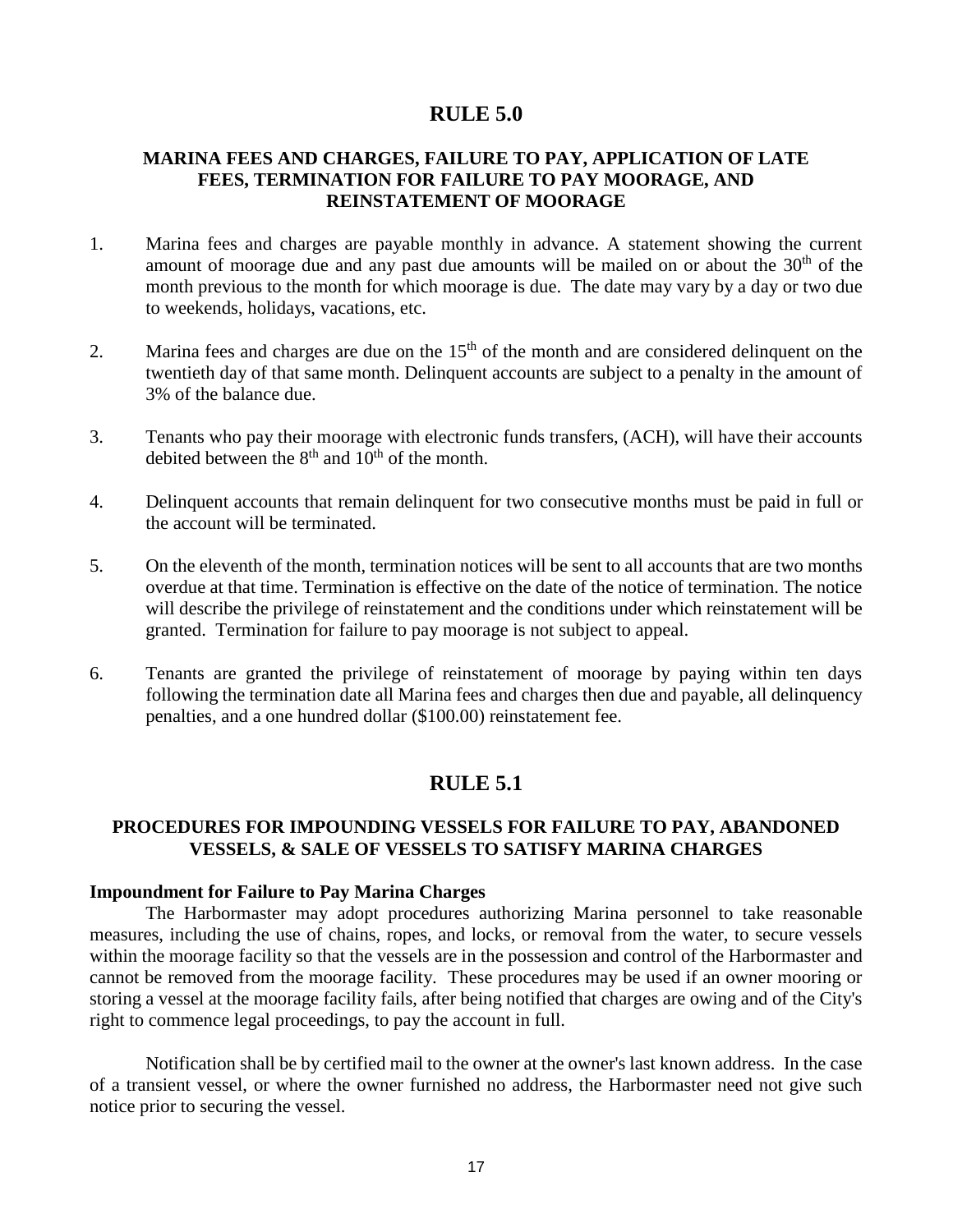At the time of securing the vessel, an authorized Marina employee shall attach to the vessel a conspicuous notice. The notice shall be of a reasonable size and shall contain the following information:

- (1) The date and time the notice was attached.
- (2) A statement that if the account is not paid in full within 90 days from the time the notice is attached, the vessel may be sold at public auction to satisfy the Marina charges; and
- (3) The address and telephone number where additional information may be obtained concerning release of the vessel. [DMMC 15.04.520]

After a vessel is secured, the Harbormaster shall make a reasonable effort to notify the owner by registered mail in order to give the owner the information contained in the notice. [Ord. IO 1 1,Vl]

#### **Impoundment to Prevent Damage:**

The Harbormaster may move moored vessels ashore for storage within properties under the Harbormaster's control or for storage with private persons under their control and bailees of the moorage facilities, if the vessel is, in the opinion of the Harbormaster, in danger of sinking or creating other damage. The cost of such procedures is paid by the vessel's owner. [DMMC 15.05.530]

### **Owners Right of Redemption:**

If a vessel is secured or moved ashore for failure to pay or moved ashore because it is in danger or sinking, the owner who is obligated to the Marina for Marina charges may regain possession of the vessel by making arrangements satisfactory with the Harbormaster for the immediate removal of the vessel from the moorage facility or for authorized moorage; and making payment to the Marina of all Marina charges, or by posting with the Marina a sufficient cash bond or other acceptable security to be held in trust by the harbormaster pending written agreement of the parties with respect to payment by the vessel owner of the amount owing, or pending resolution of the matter of the charges in a civil action in a court of competent jurisdiction. After entry of judgment, including appeals in a court of competent jurisdiction, or after the parties reach agreement with respect to payment, the trust shall terminate and the Marina shall receive so much of the bond or other security as is agreed, or as is necessary to satisfy any judgment, cost, and interest as may be awarded to the harbormaster. The balance shall be refunded within five working days to the owner at the owner's last known address. [DMMC 15.04.540 (1)]

#### **Sale of Abandoned Vessels:**

If a vessel is secured by the Harbormaster and is not released to the owner under the bonding provisions of this section or under other arrangements satisfactory to the harbormaster, within 90 days after notifying or attempting to notify the owner under subsection (b), the vessel is conclusively presumed to have been abandoned by the owner. [DMMC15.04.540 (2)]

If a vessel moored or stored at a moorage facility is abandoned, the Harbormaster may, by resolution of the City council, authorize the public sale of the vessel to the highest and best bidder for cash as follows:

(1) Before the vessel is sold, the owner of the vessel shall be given at least 20 days notice of the sale in the manner set forth in subsection (b) if the name and address of the owner is known. The notice shall contain the time and place of the sale, a reasonable description of the vessel to be sold, and the amount of Marina charges owned with respect to the vessel. The notice of sale shall be published at least once, but not more than 20 days before the sale, in a newspaper of general circulation in King County. Such notice shall include the name of the vessel, last known owner and address, and a reasonable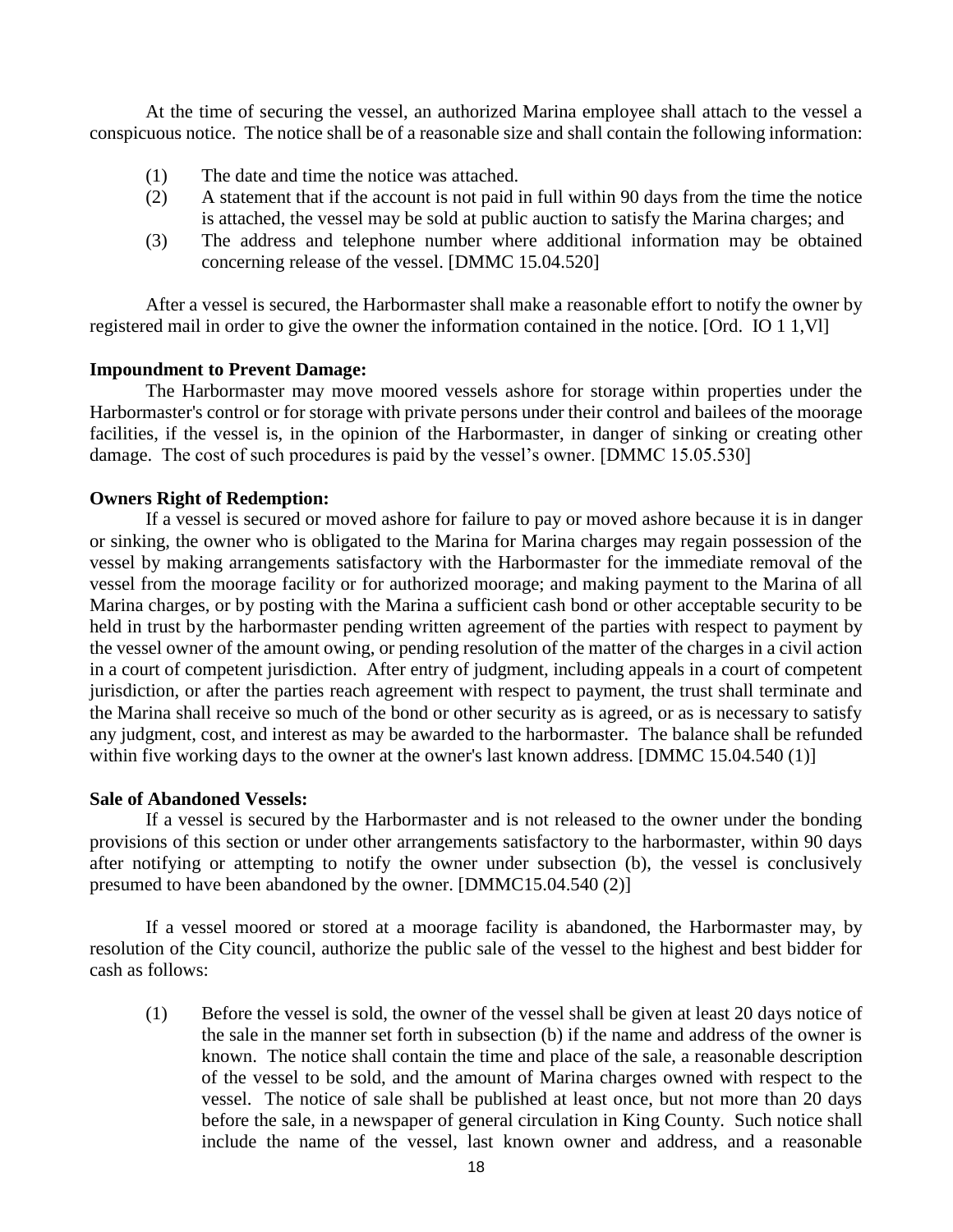description of the vessel to be sold. The Marina may bid all or part of the Marina charges at the sale and may become a purchaser at the sale.

- (2) Before the vessel is sold, a person seeking to redeem an impounded vessel under this section may commence a lawsuit in the superior court of King County to contest the validity of the impoundment or the amount of the Marina charges still owing. Such a Lawsuit must be commenced within 10 days of the date the notification was provided pursuant subsection (b), or the right to a hearing is deemed waived and the owner is liable for any Marina charges owing the Marina. In the event of litigation, the prevailing party shall be entitled to reasonable attorney's fees and costs.
- (3) The proceeds of a sale under this section shall first be applied to the payment of Marina charges. The balance, if any, shall be paid to the owner. If the owner cannot in the exercise of due diligence be located by the harbormaster within one year of the date of the sale, the excess funds from the sale shall revert to the Department of Revenue pursuant to Chapter 63.29 RCW as presently constituted or as may be subsequently amended. If the sale is for a sum less than the applicable Marina charges, the Marina is entitled to assert a claim for a deficiency.
- (4) In the event no one purchases the vessel at a sale, or a vessel is not removed from the premises or other arrangements are not made within 10 days of sale, title to the vessel will revert to the City. [DMMC 15.04.540 (3)]

The Harbormaster must conspicuously post at the Marina all adopted regulations related to impound and sale of vessels.

# **RULE 5.2**

# **CALCULATION OF MOORAGE RATES**

This rule describes the method by which the Marina calculates moorage rates.

Rates are calculated on the basis of the overall length of the vessel as defined in Rule 7. The per foot rate for the moorage class to which the vessel is assigned is multiplied by the overall length of the vessel or the length of the moorage, whichever is greater.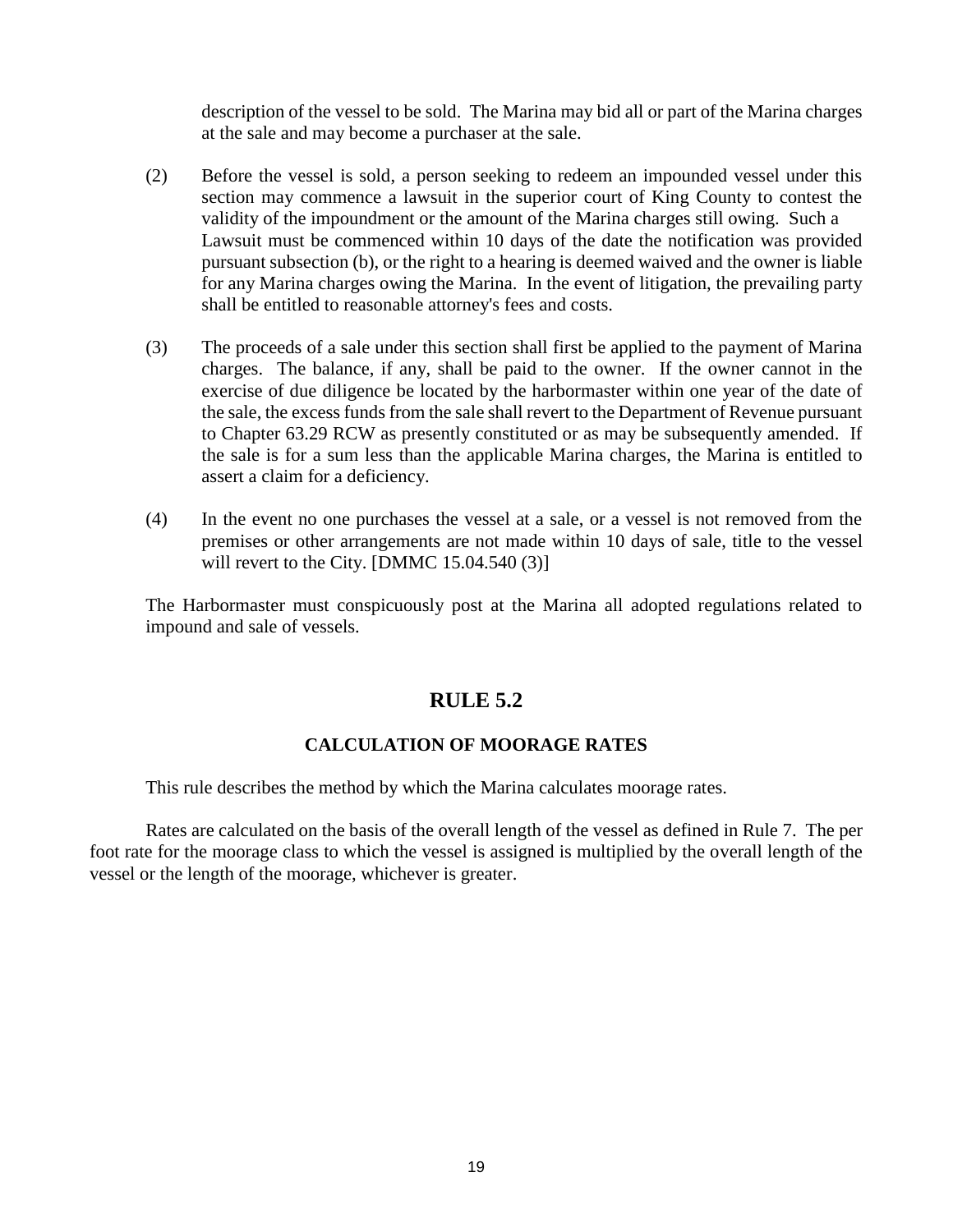# **RULE 6.0 FAILURE TO UTILIZE**

The Des Moines Marina exists to provide a public service to boaters. Based on that proposition, it is expected that tenant will occupy the moorage continuously, subject to reasonable absences for reasonable purposes. Therefore, should a tenant fail to have the vessel of record at his moorage in the Des Moines Marina for a period of one year (including periods of usage by other boats with permission of the Harbormaster) tenant shall be considered to have abandoned his moorage and tenant shall be given a notice of termination which shall terminate any rights to such moorage as of the date of such notice; provided, however, the Harbormaster is authorized to extend such one year period to accommodate a tenant who shows proof that he is having a vessel built and the period for construction will exceed one year. The fact that the tenant is current in moorage charges shall be irrelevant in the application of this rule.

# **RULE 7.0**

### **APPROPRIATE VESSEL SIZE**

This rule describes the standards by which the Harbormaster shall determine whether a vessel is of an appropriate size for moorage. The decision of the Harbormaster will be final. This rule is applicable to customers who have been offered moorage or changed moorage subsequent to the date of this rule and to customers who have acquired a new vessel of record.

#### **DEFINITIONS:**

**Overall Length:** The expression "overall length" means a measurement in a straight line parallel to the keel from the foremost part of the vessel to the after most part, including sheer, bowsprits, bow pulpits, rudders aft of the transom, outboard motors, dinghies, and associated mounting hardware.

#### **RULE:**

**Appropriate/Inappropriate Length:** A vessel is of an inappropriate length if its overall length is less than the length of the next lower class of moorage. For example, in order for a vessel to be appropriate for a 40-foot berth, its overall length must be at least 36 feet. A vessel is of an inappropriate length if its overall length exceeds by ten percent (10%) the designated moorage size. If moorage is of the lowest class (20 foot), the overall length shall be at least 16 feet.

**Appropriate/Inappropriate Width:** In open moorage a vessel will be of an inappropriate width if the width of the vessel exceeds 45 percent of a double berth, except the Harbormaster is authorized to exceed this minimum standard in cases where the width of the companion vessel in the double berth is such that both vessels safely fit the double berth. In covered moorage, a vessel is of an appropriate width if it clears the float to either side of the vessel without modification of the float.

**Appropriate/Inappropriate Height:** A vessel is of an appropriate height it if clears overhead structures. Alterations to overhead structures are not permitted. Alterations to exterior walls are only permitted under the following circumstances.

- (1) Alterations are limited to traditional "cutouts".
- (2) The Harbormaster or the Harbormaster's designee must approve alterations.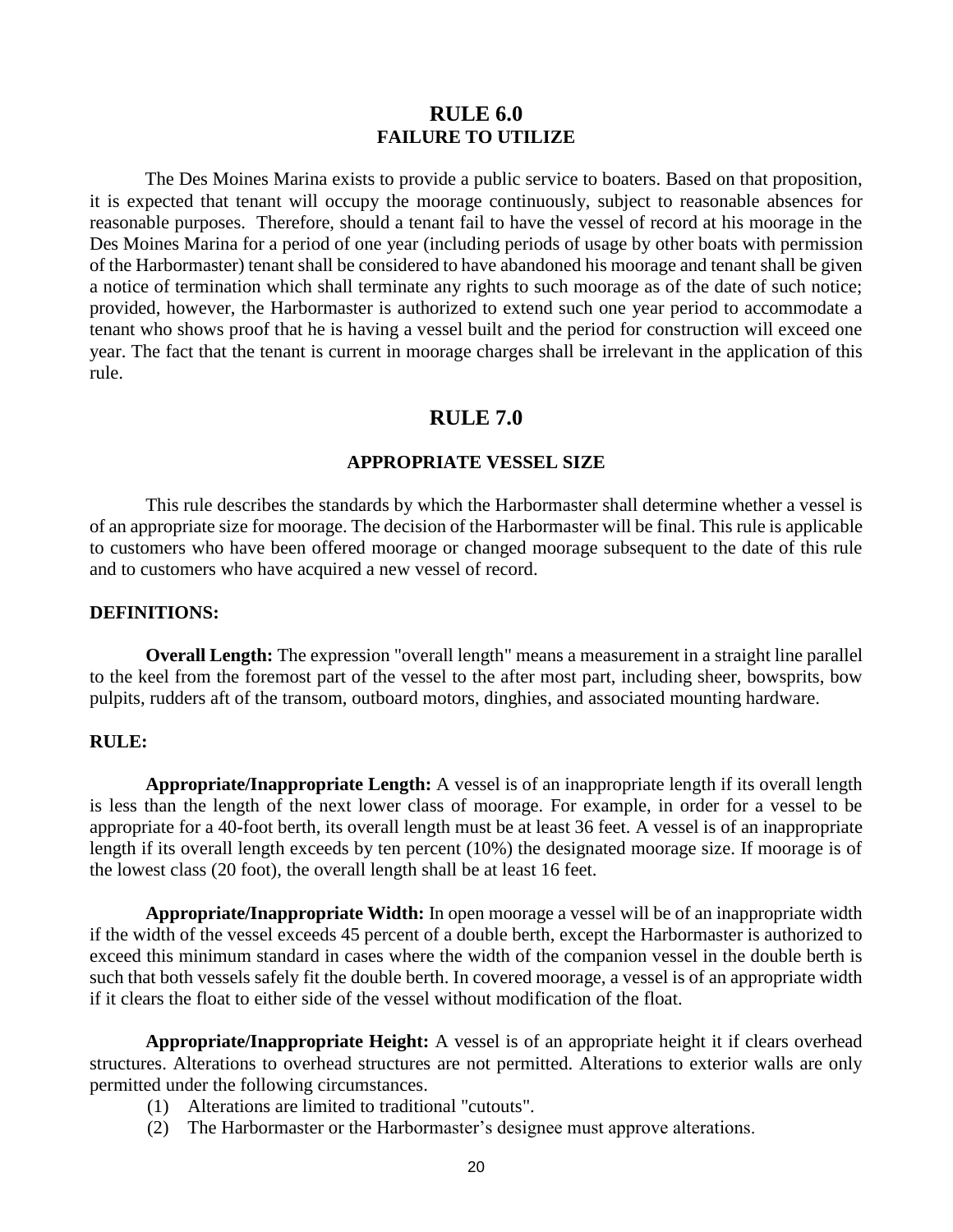- (3) The Marina staff must do actual alteration work.
- (4) The tenant shall reimburse the Marina for alterations at current posted rates.

**Enforcement Policies:** Information regarding appropriate vessel size will be given to waiting list applicants, and any offer of moorage is contingent on compliance with the appropriate size requirements of this rule. The vessel of any prospective tenant will be measured by the Marina staff to verify appropriate size.

# **RULE 7.1**

### **DEFINING APPROPRIATE DINGHY SIZE AND CONDITIONS FOR STORAGE**

The purpose of this rule is to prevent the occupancy of a berth by a vessel other than the vessel of record under the pretext that the occupying vessel is the "dinghy" of the vessel of record.

### **DEFINITIONS:**

**Dinghy:** For the purpose of this rule, a dinghy shall mean a small boat, the length of which does not exceed the maximum beam of the vessel of record.

Length: For the purpose of this rule, length shall mean the over-all length of the dinghy, including the outboard and any other attached equipment.

**Beam:** For the purpose of this rule, beam shall mean the maximum width of the hull of the vessel of record.

#### **RULE:**

No dinghy shall be placed in the water in a berth other than the dinghy, which is customarily **carried on** the vessel of record. This rule shall be applicable whether or not the vessel of record is occupying the berth at the time.

The Harbormaster is authorized to measure any dinghy to determine if it is the appropriate size for the vessel of record. The Harbormaster is also authorized to deal with any vessel found in a berth in violation of this Rule in accordance with Rule 1.1 and pursuant to any other authority granted under the Rules and Regulations for the Des Moines Marina or the Ordinances of the City of Des Moines.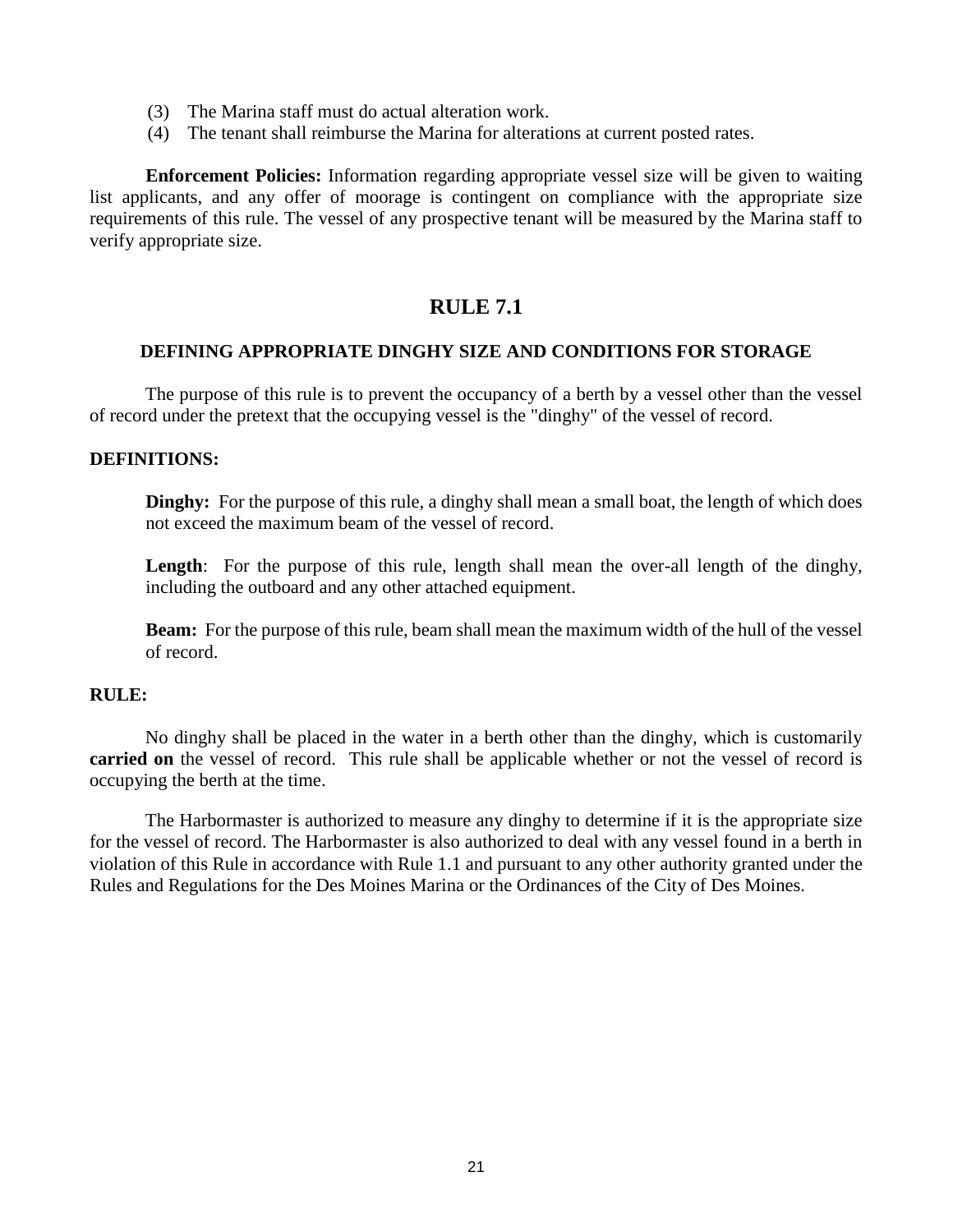# **RULE 7.2**

# **APPROPRIATE SIZE VESSEL FOR DRY SHED STORAGE AND CONDITIONS FOR USE OF SHEDS**

The purpose of this rule is to encourage the use of the Dry Sheds for the storage of a small boat that can be launched and retrieved by the Dry Shed hoist.

### **DEFINITIONS:**

Dry Shed Rate: The rental rate applied to a shed used to store a boat of appropriate size, on a trailer or cart.

Storage Rate: The rental rate applied to a shed used exclusively to store non-boating personal property.

## **RULE:**

An appropriate sized vessel for Dry Shed storage is at least 16 feet long and mounted on a trailer or cart capable of being moved to and from the shed to the dry shed hoist. The boat must be of a size and weight such that it must and can be safely launched and retrieved by the dry shed hoist. The boat and trailer/cart combination must be able to enter and exit the dry shed without any modification to the structure of the building. A boat meeting these criteria is eligible for the Dry Shed Rate.

The Storage Rate will be applied to Sheds used to store household goods, furniture and other personal property without the presence of an appropriate sized vessel as defined in the preceding paragraph.

#### **KAYAK SHEDS:**

An appropriate number of dry sheds will be designated by the Harbormaster for kayak/small craft storage. To be eligible for this storage a kayak, canoe or other craft must be of such a size and weight that it can be safely stored on the racks provided in the Kayak sheds. Other items related to the craft like paddles, covers, lines, etc. may be stored in the shed also as long as they do not block access to other people's boats. The rates for kayak/small craft storage will be set by the City Manager.

### **EXCEPTIONS:**

Businesses that have a lease with the City for the use of Marina property may use a dry shed for storage of items related to the conduct of their business. The rental rate for such use will be negotiated and set forth in the lease.

A yacht club or boating organization may use a shed for the storage of equipment and gear used to conduct their programs or activities. Such use will be eligible for the dry shed rate.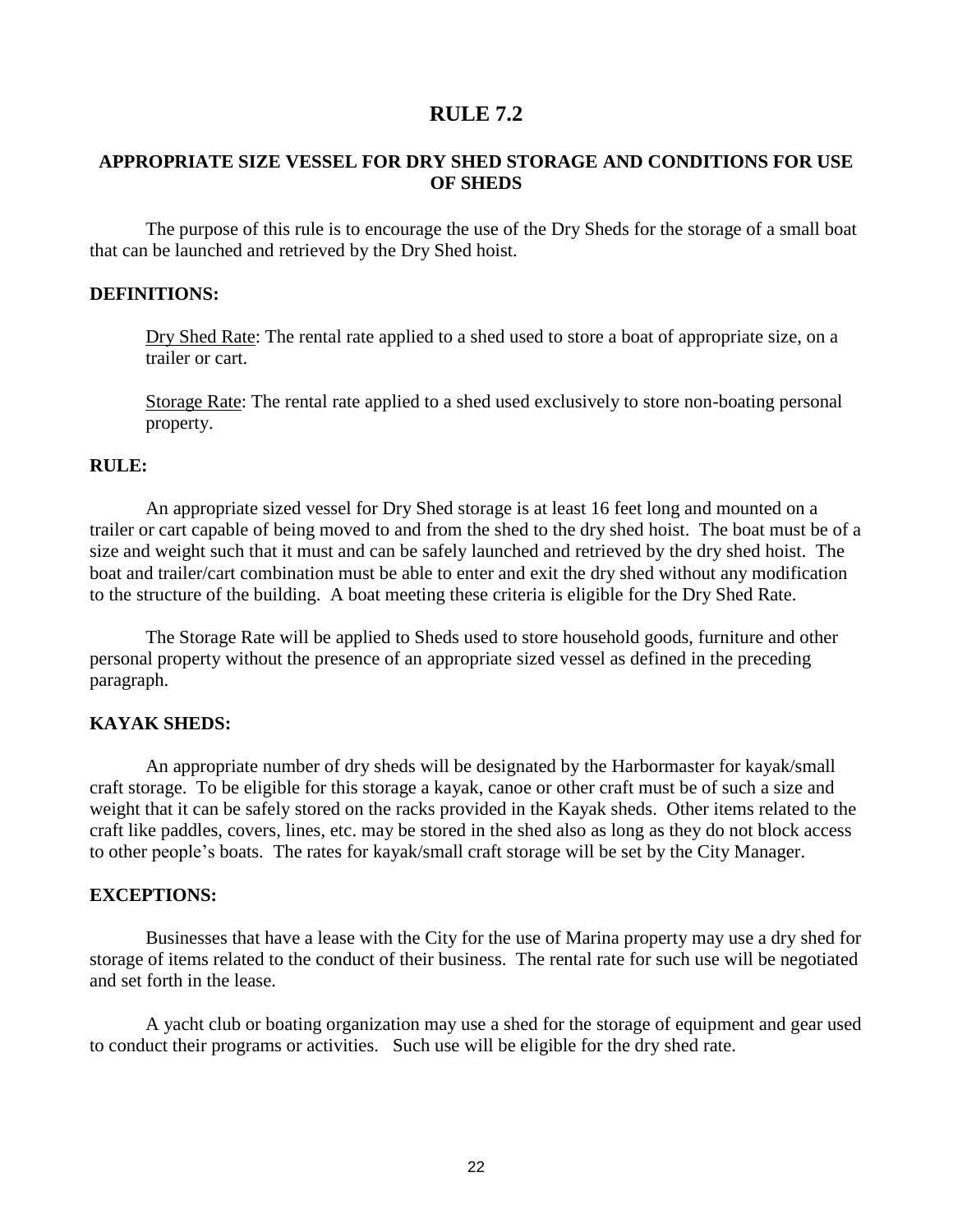# **RULE 8.0**

#### **GUEST MOORAGE**

Guest moorage is defined as those non-permanent moorage areas of the Des Moines Marina set aside for temporary and transient use, and vessels in guest moorage shall be known as "guest vessels". All guest vessels shall moor in areas designated as guest moorage by the Harbormaster or his designees, but in no event shall any guest vessel moor at the fuel dock or beneath the boat launcher traffic area (red areas). All guest vessels must obtain permission to moor from the Harbormaster or his designees, register at the fuel dock, and pay moorage fees in advance; provided, however, if a guest vessel arrives after Marina hours, the permission, registration, and payment of moorage fees may be deferred until no later than 12:00 noon the following day. Failure to timely receive permission, register and pay fees in advance shall result in an additional penalty assessed per day of violation and the vessel may be impounded and all impound remedies shall apply. All fees, rates and penalties associated with guest moorage are posted in Section 4 – Rates & Tariffs. No extensive work on a vessel shall be allowed in guest moorage, and whether the work is "extensive" shall be at the sole discretion of the Harbormaster or his designee. All guest vessels shall be subject to relocation at any time in the sole discretion of the Harbormaster or his designee. Guest vessels must be seaworthy and capable of getting underway on their own power at all times, except when undergoing minor emergency repairs. There shall be no guest vessels rafting off another without prior permission of the Harbormaster or his designee. During times of the year when the Marina may expect large numbers of transient vessels, the Harbormaster may establish in writing the maximum number of days in any calendar month a guest vessel may be allowed guest moorage.

# **RULE 9.0**

# **ESTABLISHING PROCEDURES FOR TERMINATING MOORAGE**

All tenants, whether on a permanent, seasonal, annual, or pre-pay agreement, are required to give written notice delivered to the marina office at least thirty (30) days prior to the first day of the month in which termination is desired, except termination by default. Handwritten signatures are required on all termination notices.

Termination notice forms can be found online at [www.desmoinesmarina.com](http://www.desmoinesmarina.com/) or by visiting the Marina office. Acceptable ways to deliver a termination notice is by visiting the Marina office during office hours, drop in outside mail drop box, mail to office address, fax, or email (reminder emailed termination notices must include a scanned document as hand signatures are required).

# **RULE 9.1**

### **ESTABLISHING PROCEDURES FOR TERMINATING A TENANTS MOORAGE FOR CAUSE OTHER THAN FAILURE TO PAY MOORAGE FEES**

The Harbormaster is authorized to terminate the moorage of any tenant found in violation of Rules Number 1, 1.1, 4, 6, & 7. The Harbormaster is also authorized to terminate the moorage of those tenants found in violation of those sections of Chapter 15 of the City of Des Moines Municipal Code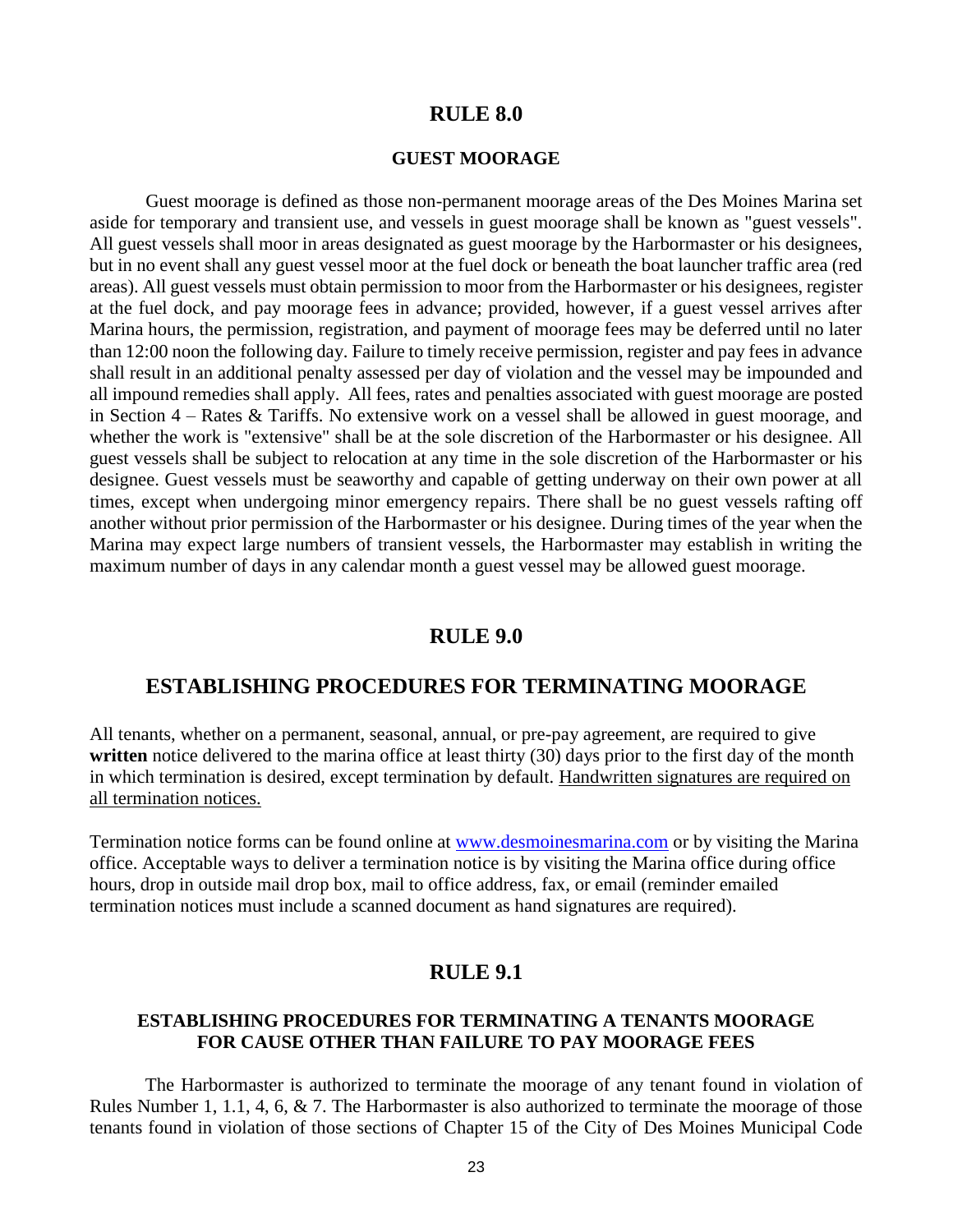that specifically provide for termination of moorage as a penalty for violation. Additionally, the Harbormaster is authorized to terminate the moorage of any tenant who violates a direct order of the Harbormaster.

The notice of termination shall include the following information:

- The Rule and/or Ordinance and/or Directive that was/were violated and the approximate dates of the violation(s).
- The date the termination is to take effect.
- The tenant's appeal rights as set forth in Rule 9.2.

# **RULE 9.2**

## **ESTABLISHING PROCEDURES FOR APPEALING ADMINSTRATIVE DECISIONS MADE BY THE HARBORMASTER AND ESTABLISHING PROCEDURES FOR APPEALING TERMINATION NOTICES**

#### **Appeals from Administrative Decisions**

Any Marina tenant, occupant, or applicant who feels aggrieved by a decision of the Des Moines Harbormaster relative to interpretation of Rules and Regulations of the Des Moines Marina may appeal such decision in writing to the City Manager of the City of Des Moines. The City Manager may require a written statement under oath. Any such appeal shall be taken by filing the same in writing with the City Clerk within ten (10) days of the decision of the Harbormaster. Any Marina tenant, occupant or applicant who thereafter feels aggrieved by the decision of the City Manager of the City of Des Moines relative to interpretation of Marina Rules and Regulations may appeal such administrative decision to the Hearing Examiner, and thereafter to the City Council of the City of Des Moines, in accordance with Chapter 18.94 of the Des Moines Municipal Code. Any such appeal shall be taken by filing the same in writing with the City Clerk within ten (10) days of the decision of the City Manager. For the purposes of appeals under Chapter 18.94 of the Des Moines Municipal Code the written decision of the City Manager, communicated to the tenant, applicant or occupant shall constitute the final administrative action. As an alternate procedure, the City Manager is authorized, at his discretion, to forward any appeal from the decision of the Harbormaster directly to the Hearing Examiner for review of the administrative decision. This shall be referred to as an expedited appeal. In an expedited appeal, the administration may take any position or no position before the Hearing Examiner or City Council. On any appeal to the Hearing Examiner, or thereafter to the City Council, the rules of procedure set forth in Chapter 18.94 of the Des Moines Municipal Code shall prevail.

#### **Appealing Notices of Termination**

If a tenant wishes to appeal a notice of termination they shall file a written notice of appeal with the City Manager of the City of Des Moines within 10 days of the date on the notice of termination. The City Manager may require a written statement under oath. In the absence of a timely appeal, the Harbormasters decision will be final and binding.

If the City Manager upholds the Notice of Termination and the tenant wishes to do so, they may further appeal the notice of termination to the City of Des Moines Hearing Examiner, and thereafter to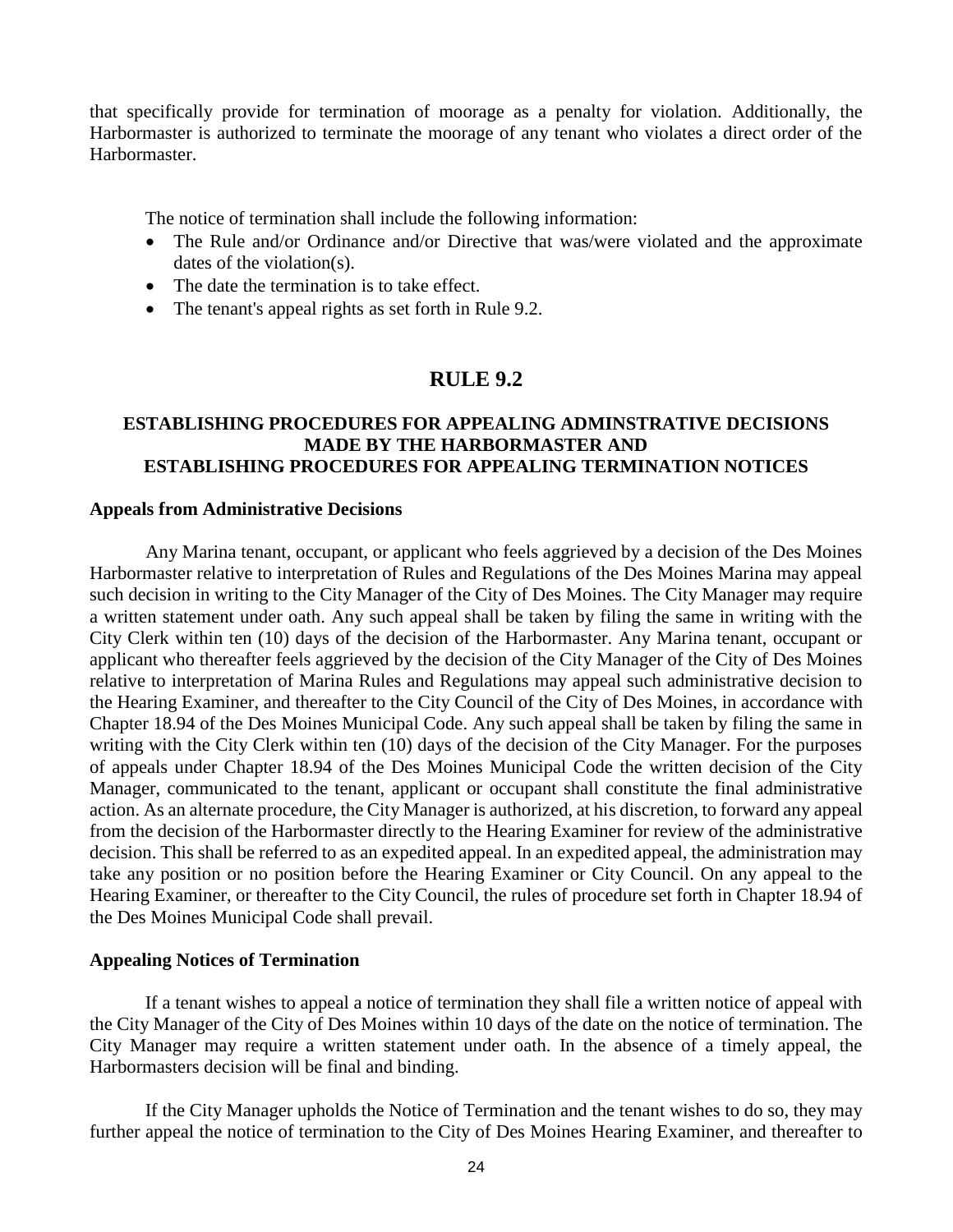the City Council of the City of Des Moines, in accordance with Chapter 18.94 of the Des Moines Municipal Code. Such appeal must be filed in writing with the City Clerk within 10 days of the decision of the City Manager.

For the purposes of appeals under Chapter 18.94 of the Des Moines Municipal Code the written decision of the City Manager, communicated to the tenant, applicant or occupant, shall constitute the final administrative action. As an alternate procedure, the City Manager is authorized, at his discretion, to forward any appeal from the decision of the Harbormaster directly to the Hearing Examiner for review of the administrative decision. This shall be referred to as an expedited appeal. In an expedited appeal, the administration may take any position or no position before the Hearing Examiner or City Council. On any appeal to the Hearing Examiner, or thereafter to the City Council, the rules of procedure set forth in Chapter 18.94 of the Des Moines Municipal Code shall prevail.

During the appeal process, the tenant's moorage privileges shall not be affected, assuming all fees and charges are timely paid. At the conclusion of the initial ten day period, should tenant fail to perfect his appellate rights, the Harbormaster is authorized to remove the vessel, impound the vessel pursuant to DMMC 15.04.510 through .540, and reassign the moorage. Should tenant perfect his appeal, the termination shall be delayed until final decision, assuming the tenant remains current in fees and charges.

# **RULE 10.0**

### **MARINA PARKING RESTRICTIONS AND IMPOUNDMENT OF UNAUTHORIZED VEHICLES**

The purpose of this rule is to ensure that the parking in the Marina is restricted to customers and members of the public who have a legitimate interest in or use of the Marina, and to prevent the use of Marina parking for improper purposes such as storage, sales, camping, extended usage, and the like. Vehicle traffic in the Marina is limited between the hours of 10:00 PM and 5:00AM daily to vehicles displaying valid permits or that are exempt under DMMC 15.12.040.

#### **Tenant Parking Permits**

Marina tenants will be given two parking passes per slip. Tenant parking passes will be issued when the tenant enters a moorage agreement with the Marina and renewed annually in January of each year. Tenant parking passes will be valid for parking spaces posted "Marina Tenant Permit Parking Only" and for any general parking space south of the Marina Office. They will not be valid for overnight parking in the Marina Office parking lot. Tenants may obtain temporary parking passes for their guests. North Parking Lot Permits

When vehicle access is needed for loading and unloading in the North Lot between the hours of 10pm and 5am **a vehicle permit will be needed**. Contact the Marina office for vehicle passes during these hours.

Persons who want to use the Public Fishing Pier during the restricted period can purchase a parking pass at the Marina Office. Fishing pier passes will be good for one calendar year, (April 1<sup>st</sup> to March 31st) and will be valid for parking in the North parking lot only. Persons purchasing a parking pass for the Fishing Pier must show a valid Washington State driver's license and a current fishing license issued by the State of Washington.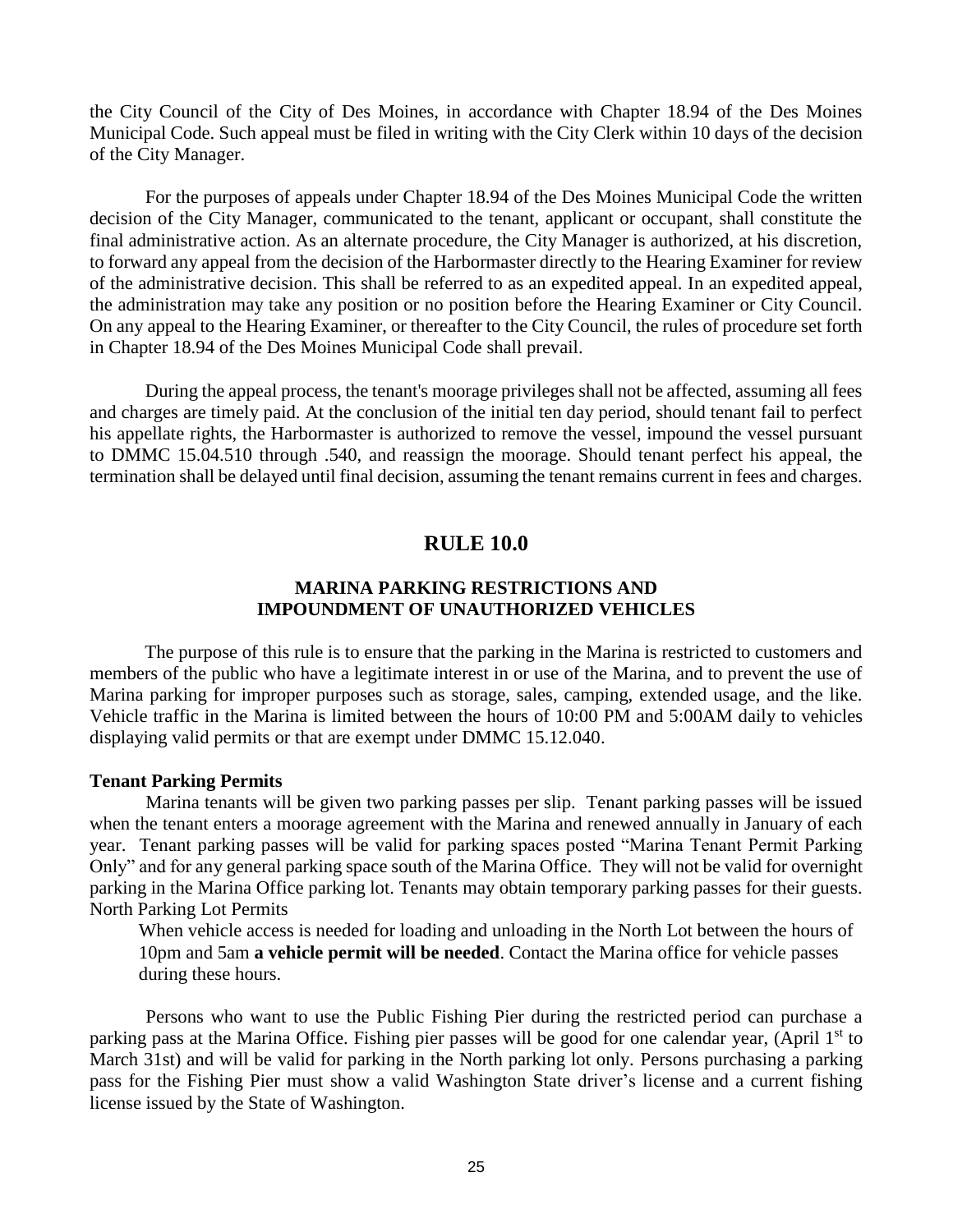Temporary parking passes will be issued to guest moorage customers, winter moorage tenants and others that have legitimate reasons for being in the North Parking lot during the restricted period. Such passes will be issued at the discretion of the Harbormaster.

### **Vehicle-Trailer Parking:**

Boat trailers must be connected to a motor vehicle, parked in a designated area, and prominently displaying a current parking permit. Overnight parking shall not be permitted for boat trailers not connected to motor vehicle or boat trailers containing a boat. No trailer or boat shall have a "for sale" sign attached to it. Boat trailer permits can be purchased at the Marina office.

#### **General Parking Regulations:**

- There shall be no overnight camping in recreational vehicles or otherwise.
- Vehicles shall occupy one parking space.

### **Parking Fees:**

Parking permit fees are posted in Chapter 5: Marina Rates & Tariffs.

#### **Enforcement:**

Any vehicle and/or trailer found parked in violation of this Rule shall be ticketed, towed or impounded at the owner's expense. The choice of the enforcement option will be made by the Harbormaster in his sole discretion and will be based on the safe and efficient operation of the Marina.

### **Citations and Appeal Process**

Citations for parking a vehicle in the Marina Parking lots during the restricted hours without a valid parking permit are issued by the City Police Department and are administered by the Municipal Court. Information about the appeal process is on the citation or can be obtained by contacting the Des Moines Municipal Court.

Citations for parking in a permit parking only area without a valid parking permit are issued by the Marina. Appeals may be made in writing and mailed to the address on the citation or e-mailed to [marinainfo@desmoineswa.gov](mailto:info@desmoinesmarina.com) or faxed to 206-878-5940. To obtain a waiver of a fine, the person receiving the citation must be able to demonstrate that the signage designating the restricted area was not in place, obscured by graffiti or otherwise destroyed.

# **RULE 10.1**

# **ESTABLISHING REGULATIONS, FEES AND ENFORCEMENT PROCEDURES FOR THE REDONDO PARK PARKING LOT**

The purpose of this rule is to create regulations for the safe and efficient use of the parking facilities at the Redondo Beach Park and to establish penalties for the violation of such regulations. As of April 30, 2004, anyone parking a motor vehicle or a combination of a motor vehicle and boat trailer in the Redondo Park Parking lot must pay the appropriate parking fee. The regulations for such use are as follows:

## **Hours of Operation:**

The Redondo Park Parking lot gates will open at dawn and close at dusk each day.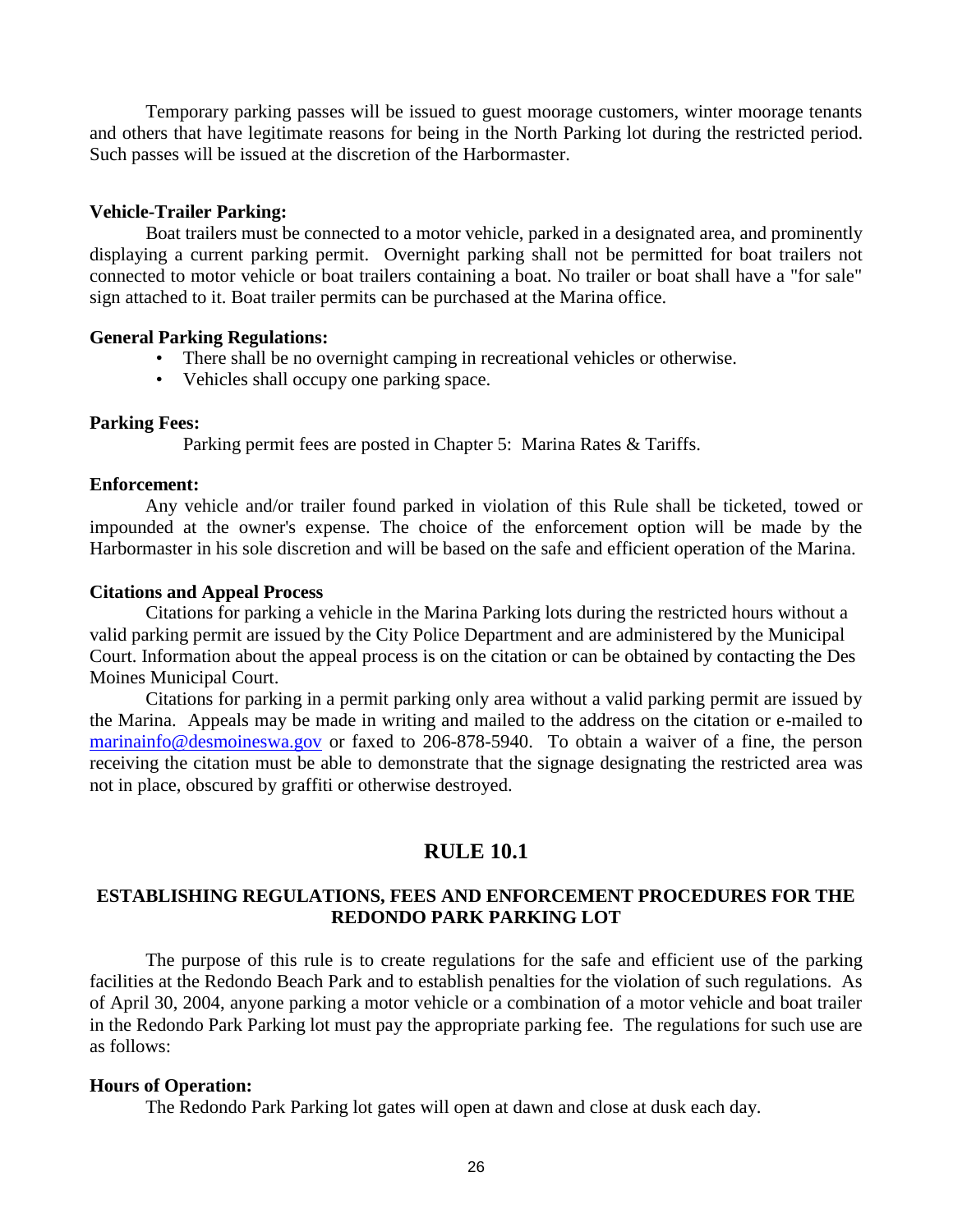### **Vehicle-Trailer Parking:**

Boat trailers must be connected to a motor vehicle and parked in a designated parking stall within the Redondo Beach Park Parking Lot or in the designated overflow parking area along Redondo Way. All vehicle-trailer combinations parked within 1200 feet of the Redondo Beach Park Boat Launching Ramp must pay the posted parking fee at the payment station located in the parking lot. The parking receipt must be plainly visible on the dash of the vehicle. Vehicle-trailer parking spaces are outlined with yellow paint.

### **Single Vehicle Parking:**

Single vehicles may park in spaces designated for single vehicles, or in vehicle-trailer spaces that have not been restricted to vehicle-trailer use only. Restricted vehicle-trailer spaces will be designated by the posting of signs in the immediate area of the restricted spaces. Use of the unrestricted vehicletrailer spaces by single vehicles will be limited to two, (2), per space. All single vehicles parked in the lot must have a valid parking receipt plainly visible on the dash of the vehicle.

### **Fees:**

Single vehicles, Vehicle-Trailer Combinations, and/or a Seasonal Pass for Vehicle-Trailer combinations see Chapter 5: Marina Rates & Tariffs.

### **Enforcement/Fines:**

Any vehicle or vehicle-trailer combination found in violation of this Rule or parked in such a way as to prevent the safe and efficient use of the Redondo Beach Park Parking lot will be fined and/or towed at the owner's expense. The City will not be responsible for any damage to vehicles that are towed for violating the provisions of this rule. The list of infractions and the corresponding fines are as follows:

| Non-payment of fee                          | \$20.00                      |
|---------------------------------------------|------------------------------|
| Failure to pay fine within 15 days          | \$20.00 (total of $$40.00$ ) |
| Parking in restricted Area/Blocking Traffic | \$20.00                      |
| ADA space violation                         | \$250.00 (per RCW 46.19.050) |

Fines for citations may be paid at the attendants station located at the foot of the Public Fishing Pier or sent to the Marina office within 14 days. Persons that do not pay fines within 15 days will be assessed another\$20.00 and notified by1st class mail to the registered owner. Persons not responding to the delinquent notification will be sent to a collections agency and additional fees will be added to the amount of the ticket. Any vehicle or vehicle trailer combination found in the parking lot that has more than three (3) unpaid tickets will be towed.

#### **Waiver of Fines:**

Fines for citations issued at the Redondo Parking lot may be waived by the Harbormaster or his/her designee, for good cause shown, if the person receiving the citation appeals the citation within 14 days from the date the citation was written. Appeals must be made in writing and mailed to the address on the citation or emailed to marinainfo@desmoineswa.gov or fax to 206-878-5940. To obtain a waiver of a fine, the person receiving the citation must be able to demonstrate that the payment station was not functioning properly.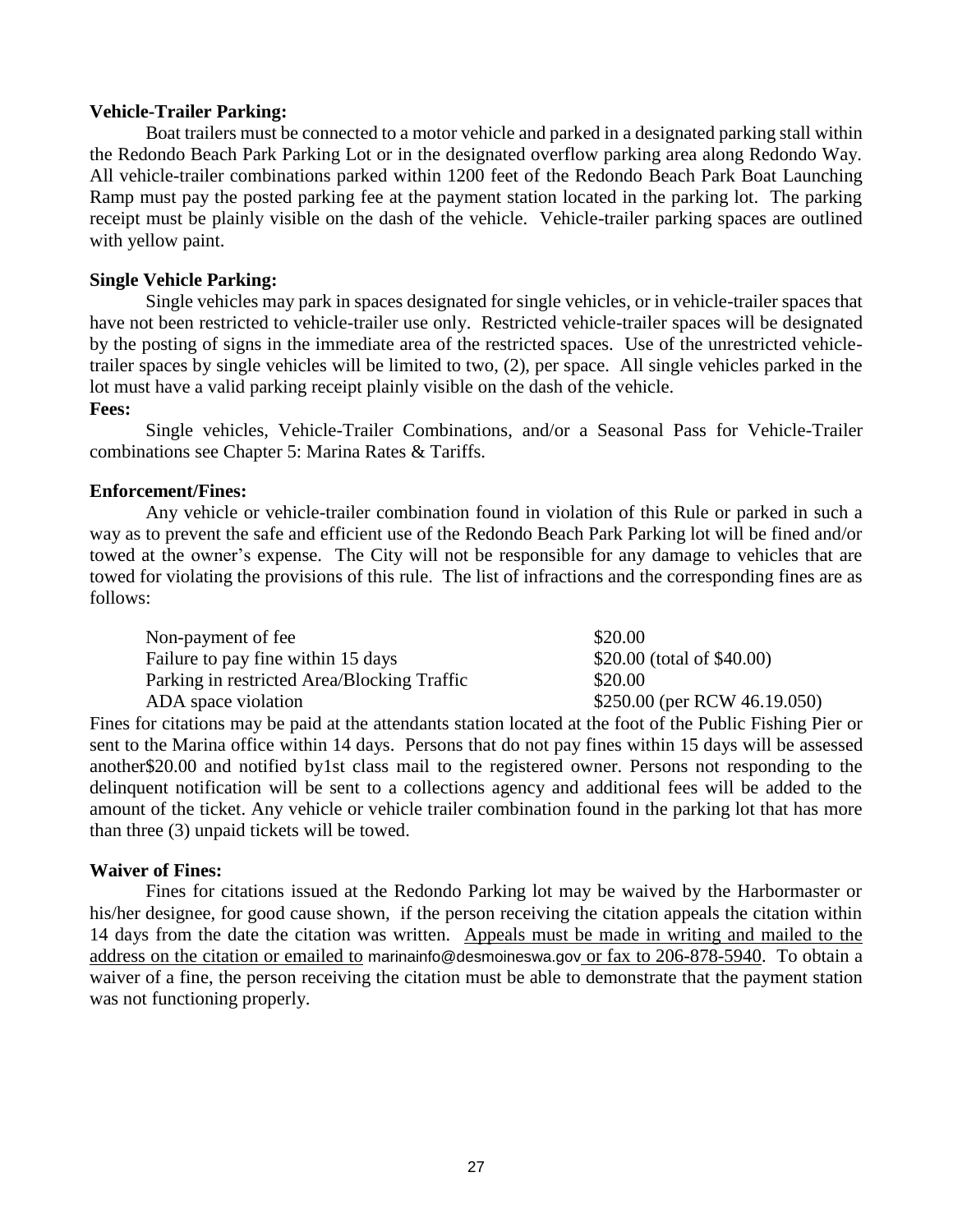# **RULE 11.0**

#### **CONDITION OF VESSELS MOORED IN THE DES MOINES MARINA**

#### **DEFINITIONS:**

For the purpose of this rule **seaworthy** means that the vessel's hull, keel, decking, cabin and mast are structurally sound and generally free from dry rot or other similar defect or deficiency.

For the purpose of this rule **operable** means the ability of a vessel to maneuver safely under its own power, whether it is sail or engine.

#### **RULE:**

Vessels moored in the Des Moines Marina must be operable and maintained in a seaworthy condition at all times.

In cases where there is a question about the operability of a vessel, the Harbormaster may require the tenant to demonstrate compliance with this Rule. Typically, this demonstration will consist of maneuvering the vessel from the tenant's slip to the fuel dock and back. At least thirty (30) days written notice of the requirement for a demonstration will be given to the vessel's owners. The Harbormaster may require that the demonstration of operability be repeated as often as necessary to insure compliance with this Rule. Each demonstration will require thirty (30) days written notice from the Marina.

In cases where there is a question about the seaworthiness of a vessel, the opinion of a qualified independent marine surveyor may be obtained at the vessel owner's expense.

If it is determined by inspection or demonstration that a vessel is inoperable and/or unseaworthy, the vessel's owner shall have ninety (90) days to effect repairs and demonstrate to the Harbormaster's satisfaction that the vessel complies with this rule. If after ninety (90) days, the vessel is still inoperable and/or unseaworthy, the tenant's moorage will be terminated. A reasonable extension may be granted if, in the sole opinion of the Harbormaster, the vessel owner has made substantial progress towards compliance. This section is not intended to apply to any brief period of repair common to most vessels.

#### **RULE 12.0**

#### **LIVEABOARD TENANTS**

#### **Definitions:**

For the purposes of these rules, **Liveaboard Tenant** means an individual or individuals that reside on a vessel for seven days per month or more. Liveaboard privileges are available only in slips **32' and larger** and vessels of an appropriate size for those slips.

### **RULE:**

A total of 10 liveaboard tenants will be allowed in the Marina. Only tenants of record will be allowed to live aboard. Tenants who want to live aboard must apply for a liveaboard permit by filling out the application form at the Marina office. Permits are to be renewed annually, in February, and existing permits will be given first priority for renewal. If 10 permits have been issued, additional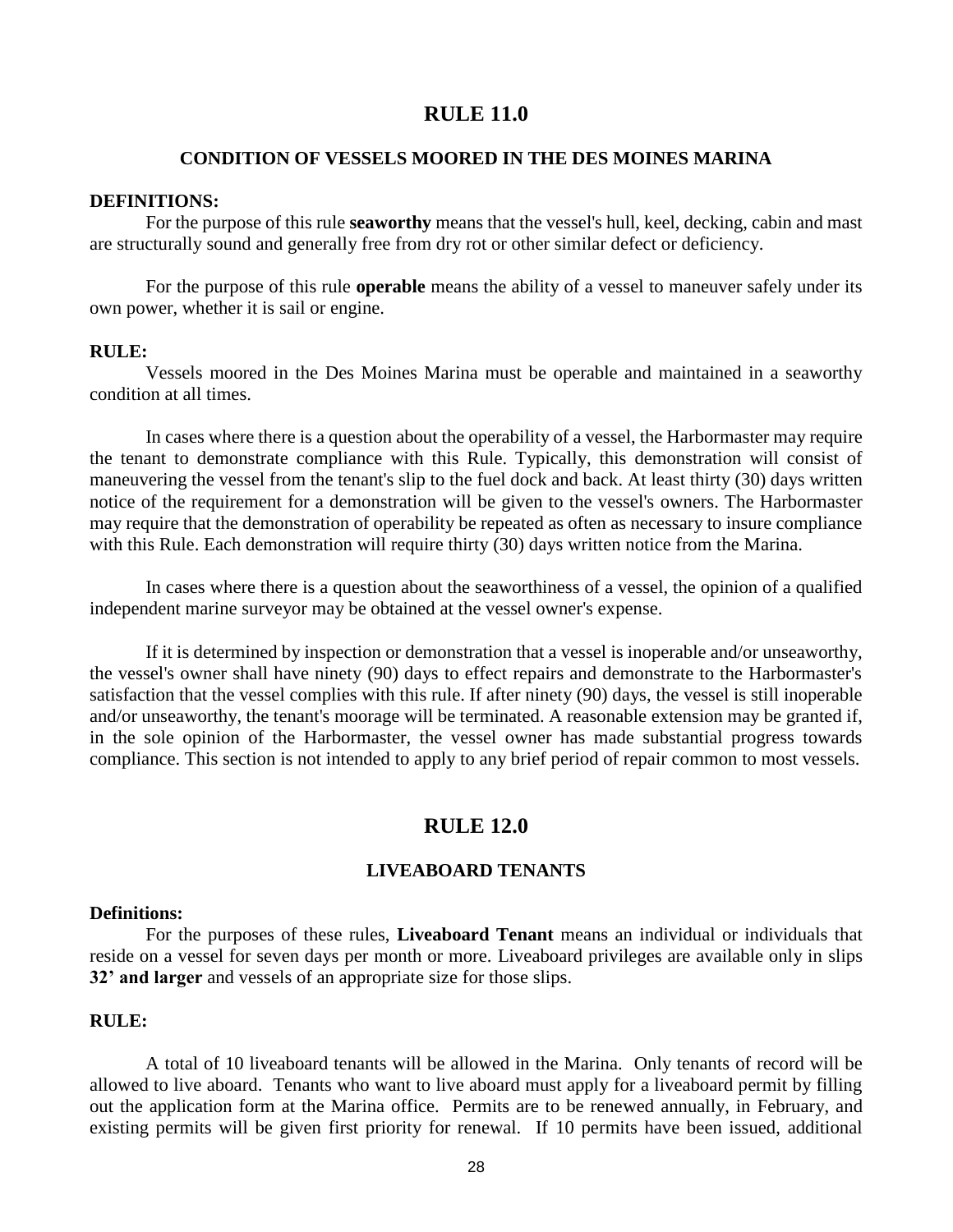applications will be kept on file, in the order in which they were received, and new permits will be issued to those on file when space becomes available.

Liveaboard tenants shall submit to inspection of their vessels plumbing and mechanical systems to verify compliance with state and local public health and safety laws. Such inspections will be made at the sole discretion of the Harbormaster. The liveaboard permit may be revoked at any time by the Harbormaster for a violation of any of the conditions listed on the live-aboard permit, or for violating any Marina rule, policy, or a directive issued by the Harbormaster.

# **RULE 13.0**

# **COMMERCIAL VENDOR PERMITS**

This rule describes the conditions that commercial vendors must meet to conduct their business activities in the City of Des Moines Marina. The Harbormaster shall make the final decision which category applies to each applicant. The Harbormaster will also make the final decision regarding what level of gate access is needed for the applicant to conduct their business in the Marina.

# **DEFINITIONS:**

**Commercial Vendors:** Are those businesses or individuals that provide services for fees. Examples of these services include, but are not limited to, boat maintenance and repair, (both mechanical and structural); repair and installation of electrical appliances and devices, installation and repair of marine electronics, diving for the purpose of boat repair or maintenance and handling hazardous materials.

**Incidental Businesses:** Are businesses or individuals that provide less technical, non-hazardous services. Examples of these services include, but are not limited to, boat cleaning, (excluding in the water hull cleaning), carpet cleaning and canvas/sail repairs.

**Concessionaire:** Is a person, firm, or corporation engaged in the sale of food or other goods or services at the Marina, (including without limitation those who operate or maintain a concession stand), in accordance with a written agreement or franchise approved by the Harbormaster and the City Manager.

## **REQUIREMENTS:**

**Commercial Vendors:** Before conducting business activities in the Marina, a commercial vendor must:

- Have a current City of Des Moines Business License.
- Provide proof of \$500,000 single limit comprehensive general liability insurance, "occurrence form", with the City of Des Moines named as an additional insured.
- Execute the standard City of Des Moines Hold Harmless Agreement.
- Execute the Environmental Laws/Best Management Practices Notice and Agreement.

Commercial vendors that meet the requirements above can purchase gate access cards coded with the level of access that they need to conduct their business. There is a \$100.00 fee for annual access to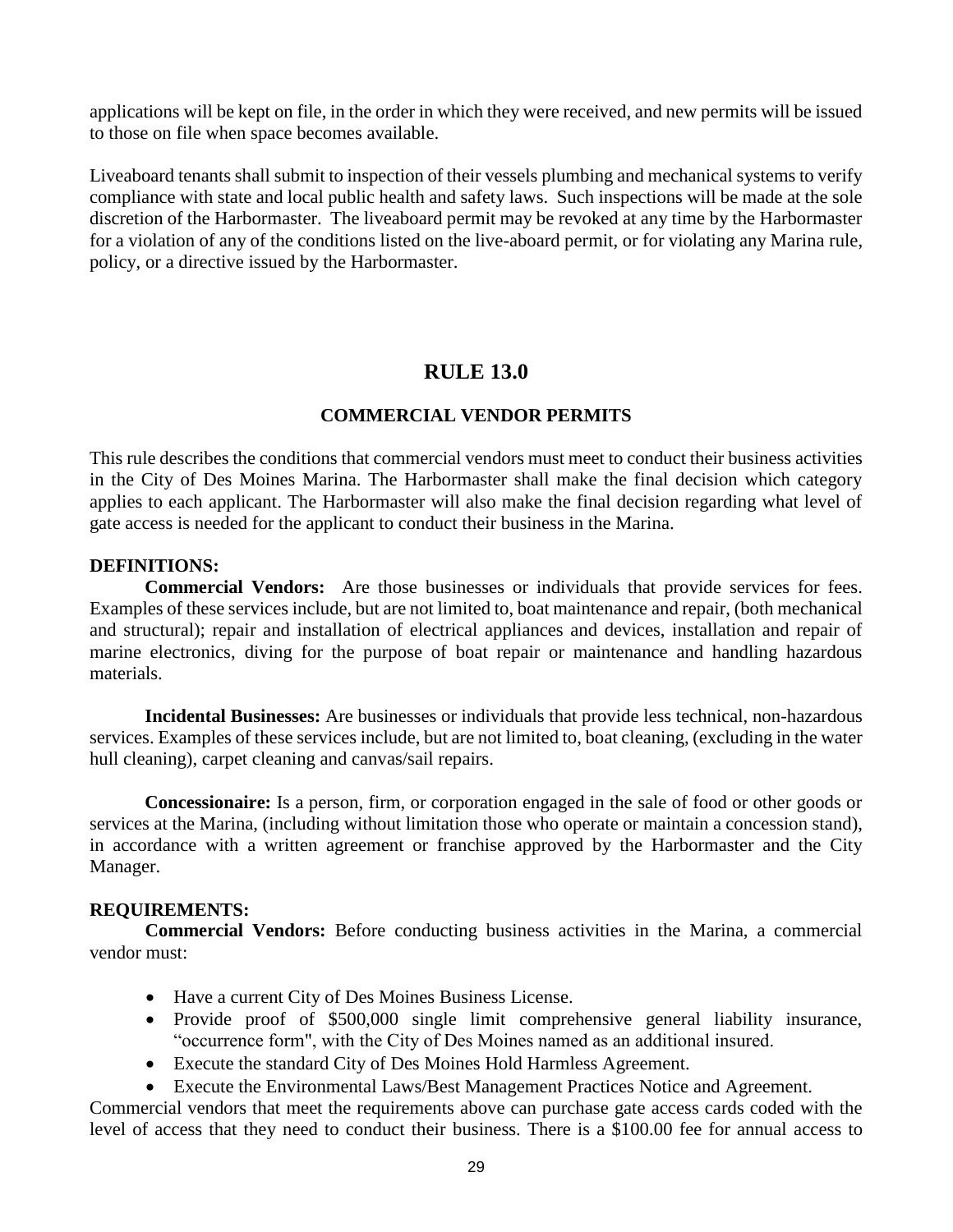marina docks and the south marina parking lot between 5am-10pm. Commercial vendors are allowed a maximum 4 access cards. There is a one-time fee for access cards. The first two cards cost \$5.00ea + tax. The third and fourth access card cost \$30.00ea + tax.

**Incidental Businesses:** An individual(s) conducting incidental business activities in the Marina must:

- Check in at the Marina office prior to beginning their job.
- If necessary a limited access card can be obtained from the office. A \$5.00 deposit is required.

**Concessionaire:** The Harbormaster, in consultation with the City Manager, may award concessions for seasonal businesses. In general, these concessions will be awarded to businesses that provide needed services, enhance the operation of the Marina, and/or make the Marina a more enjoyable place for customers and visitors.

When a needed concession has been identified by the Marina Staff and approved by the City Manager, the Harbormaster will solicit proposals from business known to provide the needed service, or will advertise for proposals, following the City's public notification procedures. The general terms and conditions sought by the Marina and the type of response required will be identified in the solicitation.

A person or firm whose proposal is accepted by the Marina must sign a Marina Concessionaire Agreement. This agreement shall contain:

- Applicable health, sanitation and insurance requirements generally conforming to those established for similar businesses and vendors covered by DMMC 5.57
- Any other terms and conditions that are necessary to ensure the safe and efficient operation of the Marina and compliance with all relevant City codes and Marina rules.

There will be a \$100.00 fee for annual access to the Marina north lot. The access card is a one-time fee of \$5.00+ tax. Concessionaire is allowed one access key only.

# **ENFORCEMENT:**

**Commercial Vendors:** Individuals and businesses that do not comply with this rule will be prohibited from conducting business on City of Des Moines Marina property.

**Incidental Businesses:** Individuals conducting incidental business in the Marina who fail to comply with this rule will be required to meet the conditions for a commercial vendors permit. Failing that, they will be prohibited from conducting business on City of Des Moines Marina Property.

**Concessionaires:** Individuals and businesses who fail to comply with all the terms set forth in their concessionaires agreement with the Marina will be will be notified by the Harbormaster verbally or in writing. If the conditions causing the problem are not corrected immediately on within a mutually agreed upon amount of time, the concessionaires permit will be canceled.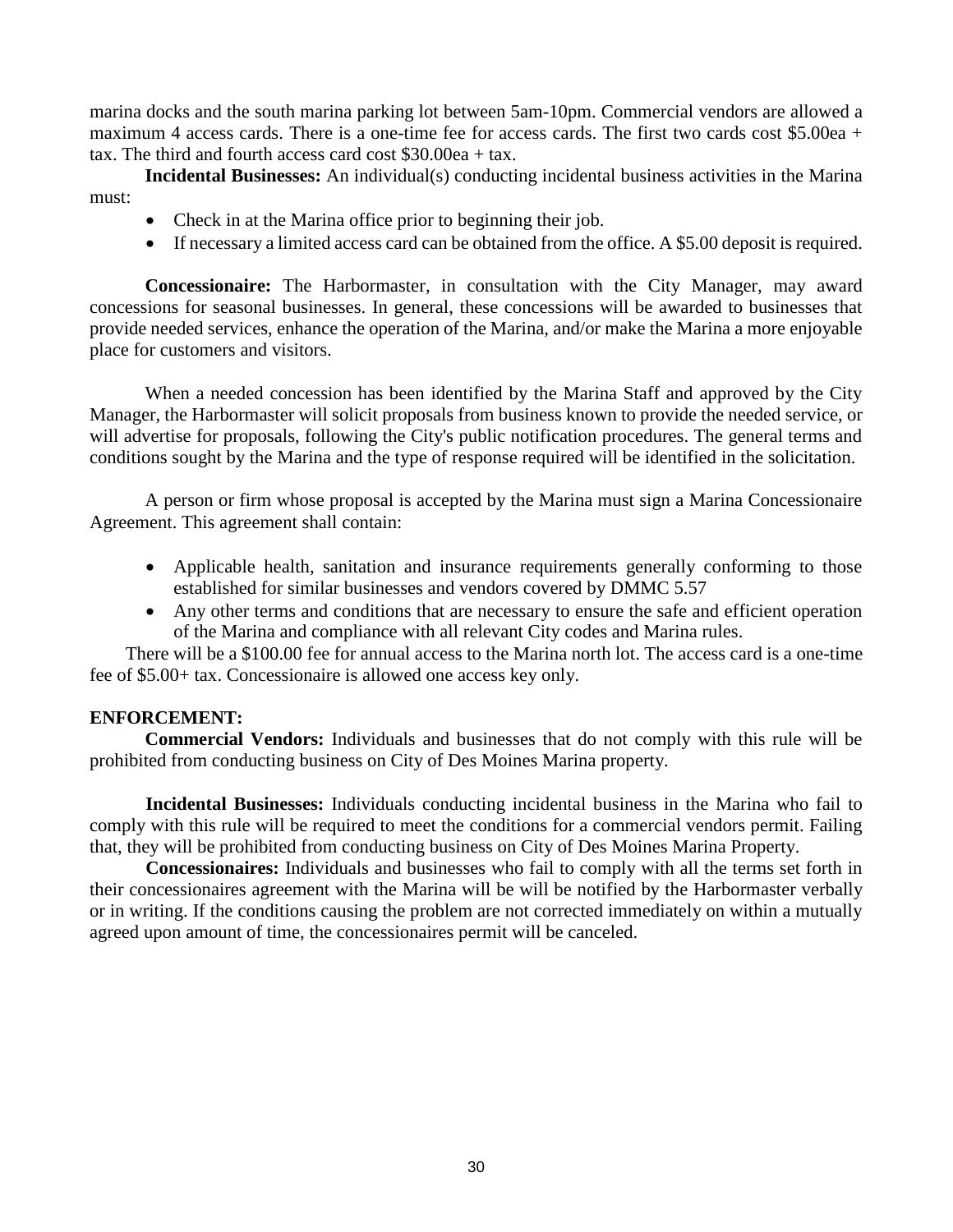# **RULE 14.0**

### **INSURANCE**

All Tenants of the Des Moines Marina shall maintain insurance in force and good standing on the vessel moored in their slip. The insurance shall provide comprehensive liability coverage with limits of at least three hundred thousand dollars (\$300,000.00) per occurrence. Tenants shall provide the Marina staff with documentation that such insurance is in force upon request. Prospective tenants must provide proof of insurance coverage to the Marina office before vessel is moored.

Failure to have comprehensive liability insurance with the limits stated above may be cause for termination of moorage privileges.

# **RULE 15.0**

# **ADOPTION OF BEST MANAGEMENT PRACTICES FOR COMPLYING WITH WATER QUALITY LAWS, ELECTRICAL CODES AND OTHERMATTERS RELATED TO SAFE MOORAGE**

The City of Des Moines Marina Manual of Best Management Practices, included herein as Chapter 4, is hereby adopted, along with all subsequent amendments, additions or deletions. Copies of the Best Management Practices shall be available for public inspection at the office of the Harbormaster and City Clerk, and shall be available to the public for a printing fee.

# **RULE 16.0**

## **MODIFICATION OR ALTERATION OF SLIPS**

This rule describes the conditions under which a slip may be modified or altered to suit the specific needs of a tenant.

#### **DEFINITIONS:**

**Modification:** The installation of the tenant's property on the floats, such as bumpers, dock wheels, etc.

**Alteration:** Any change in the structure of the floating docks or the roof support structure on the covered floats that involves adding new components to the structure or removing components of the original structure.

# **RULE:**

Slips may not be modified by the addition of carpet, hoses, electrical cords or anything that is permanently attached to the float or the roof support structure with the following exceptions.

• Tarps may be attached to the roof support structure to protect a vessel from the weather or nesting birds with the approval of the Harbormaster.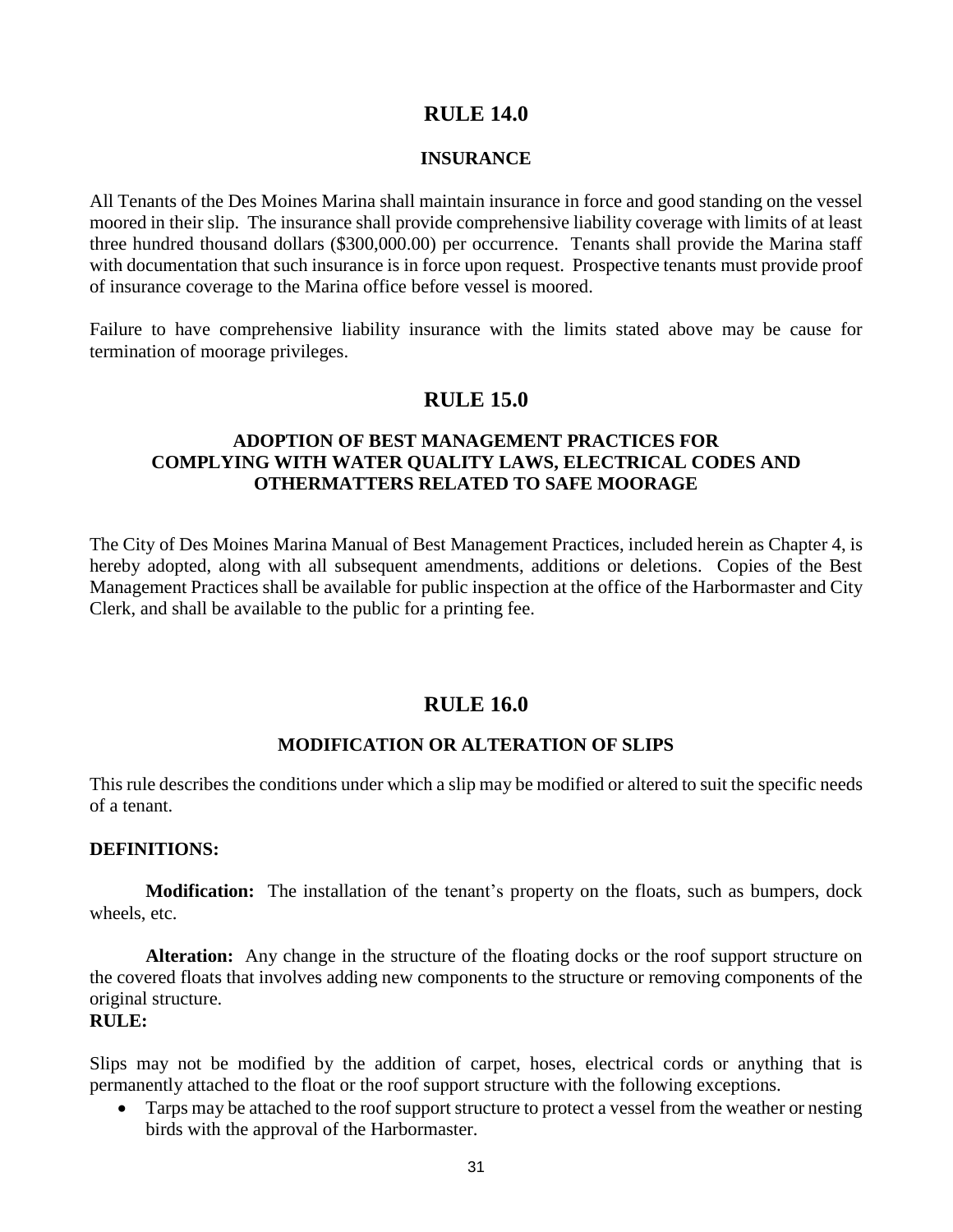Devices that discourage nesting birds may be attached to the roof support structure with the approval of the Harbormaster.

Bumper strips, dock wheels or other devices that serve to prevent damage to moored vessels will be provided and installed by the Marina staff upon request from the tenant. The tenant will be billed for the actual cost of the item installed.

Slips shall not be altered in any way by the addition of any structural component, including storage shelves, storage devices for dinghies and the like. Slips shall not be altered in any way by the removal of any of the components of the original structure with the exception of "cut outs" that are described in Rule 7.0, Appropriate Vessel Size.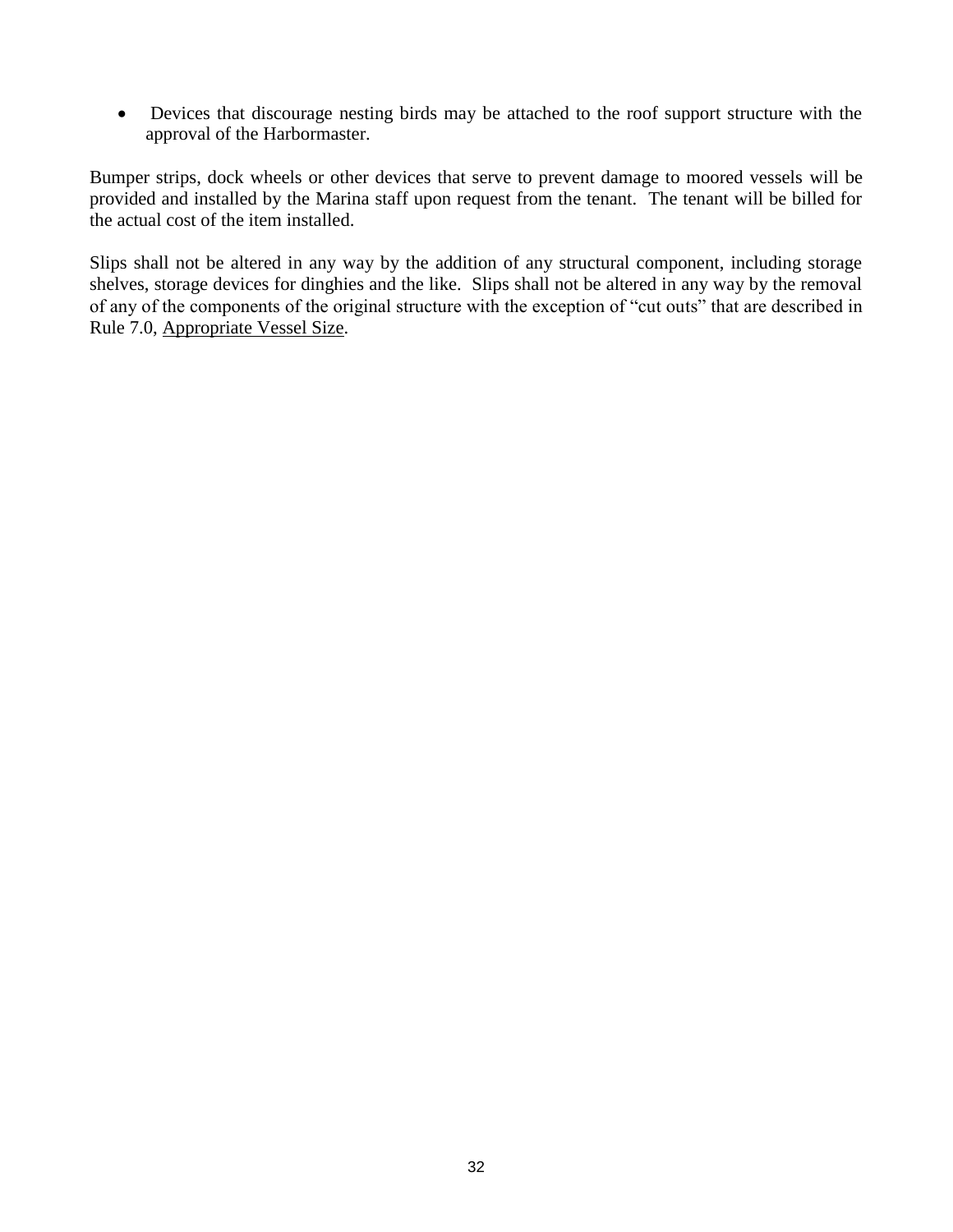# **RULE 17.0**

# **USE OF THE STORAGE YARD**

This rule establishes the conditions for use the storage yard.

# **DEFINITIONS:**

**Storage Yard:** The fenced-in area located on the old Quartermaster site across from the Marina Office.

**Equipment Eligible for Storage:** A boat, vehicle, trailer or other piece of equipment that the Harbormaster has accepted for placement in the storage yard.

# **RULE:**

- **1.** The following items are eligible for storage:
	- Boat/Trailer combinations, provided that the boat is in operable condition.
	- Vehicles that are used to move boat/trailer combinations from the storage yard or dry sheds to the hoists
	- Trailers and equipment used by the boat repair yard to maintain or repair vessels.
- **2.** The following rules apply to the use of the storage lot:
	- Users, storing a boat, vehicle or equipment in the storage lot must sign a Contract for Use of Storage Yard and must pay the monthly fees.
	- No repair work of any kind, including routine maintenance such as changing engine oil or oil in out drives, may be done in the storage yard.
	- All stored items must be kept neat, clean and in operable condition. Users who are not planning to use their boats for the off-season may cover the boat with a tarp(s) if it is properly secured.
	- Boats stored in the lot must have current registration issued by the State of Washington on both the vessel and/or trailer as well as proof of insurance with a minimum amount of \$300,000 comprehensive liability **before** storage in the Des Moines Marina.
	- Vehicles stored in the lot must have a current license issued by the State of Washington as well as proof of insurance with a minimum amount of \$300,000 comprehensive liability **before** storage in the Des Moines Marina.
	- Trailers and equipment used for boat repair may be "stacked" by the User if stacking can be done safely. The Harbormaster may require the User to rearrange any stacked equipment, if in the Harbormaster's sole judgment the stacked equipment is unsafe.
	- Monthly rates for boats on trailers are based on LOA of boat and trailer combination, plus 12.84% leasehold tax. *The Marina staff measures from tip to tip. Both vessel and trailer must fit in a 30 foot box.*
- **3.** Hours of Operation:
	- The storage lot will be open during the Marina's regular business hours. The lot will be opened by the staff at the beginning of each day and closed at the end of each day. Tenants will not be able to access their stored equipment when Marina services are closed for business.

| <b>LOT SIZE</b> |          |
|-----------------|----------|
| $16 - 24$ Feet  | \$65.00  |
| $25 - 30$ Feet  | \$105.00 |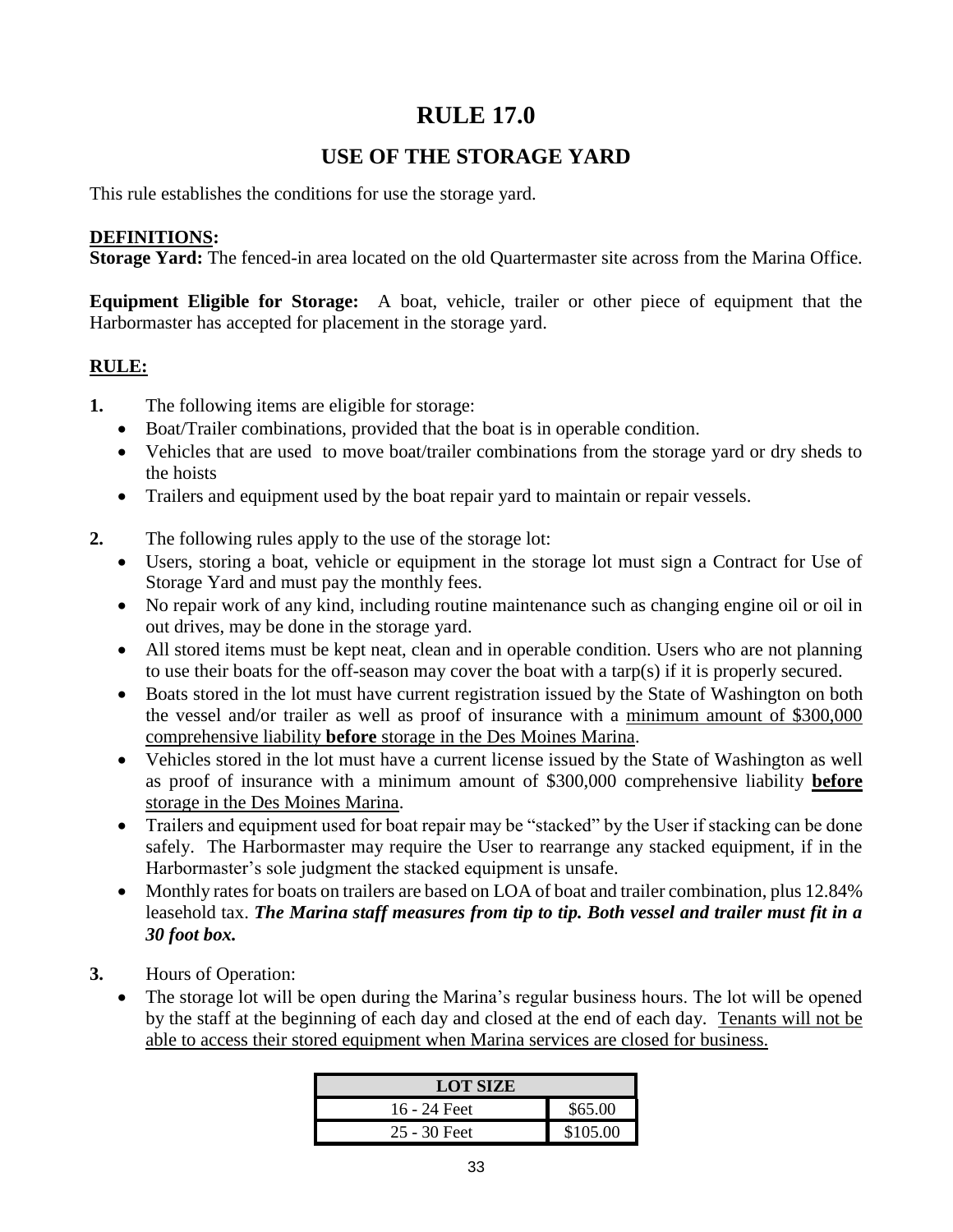# **Chapter 3: Safety and Security**

The following rules apply to all permanent moorage tenants, guest moorage tenants, Marina service customers and all other users of the City of Des Moines Marina.

# **Access**

- (a) Tenants must ensure that emergency access to Marina facilities is maintained at all times.
- (b) Roadways, gangways, piers, floats and finger piers may not be obstructed at any time, without prior permission of the Harbormaster. [DMMC 15.04.260(1)]
- (c) Landing steps shall not occupy more than half the width of a finger pier and must be stored on the vessel or some alternative storage area when not in use. [DMMC 15.04.260 (7)]
- (d) No person shall place or permit to remain on or across any float, any hose, line or object which would restrict, block or make hazardous pedestrian use of said float. [DMMC 15.04.260(7)]
- (e) No unauthorized storage lockers are permitted on floats or finger piers. Oily rags, open paint, or other flammable material must not be stored on floats, piers, or in dry storage. Open fires are prohibited on the floats, including charcoal burners, cutting torches, welders, or anything that would constitute a fire hazard. [DMMC 15.04.260 (3)]

# **Alcohol, Drugs, and Intoxication**

- (a) No person shall drink any alcoholic beverages on Marina property except on private vessels, duly licensed premises, or at duly licensed community events. Consumption or possession of alcohol in violation of this rule will subject violators to immediate removal from the Marina. [DMMC 15.04.260 (3)]
- (b) It is unlawful for any person, under the influence or affected by intoxicating liquor or any drug, to operate or be in actual physical control of any vessel. [DMMC 15.04.100 (1)]
- (c) It is unlawful for the owner or the operator of any vessel to authorize or knowingly permit the same to be operated by any person who is under the influence of or affected by intoxicating liquor or any drug. [DMMC 15.04.100 (2)]
- (d) When it appears reasonably certain to any police officer that any person under the influence of or affected by intoxicating liquor or any drug is operating or about to operate a vessel, said officer may take reasonable measures to prevent any such person from so doing, either by taking from him/her the keys of such vessel and locking such vessel or by some other appropriate means. In any such case, said officer shall as soon as possible, deposit said keys or other articles, if any, taken from said vessel or person with said commanding officer. Such keys or other articles shall be returned to any person upon his demand and proper identification when it appears that he is the owner or operator of said vessel and the conditions under which the officer took preventative measures no longer exist. The determination of intoxication shall be conducted as for motor vehicles. [DMMC 15.04.100 (3)]
- (e) Evidence of chemical tests for intoxication shall be admissible in court in accordance with RCW Title 46. [DMMC 15.04.100 (4)]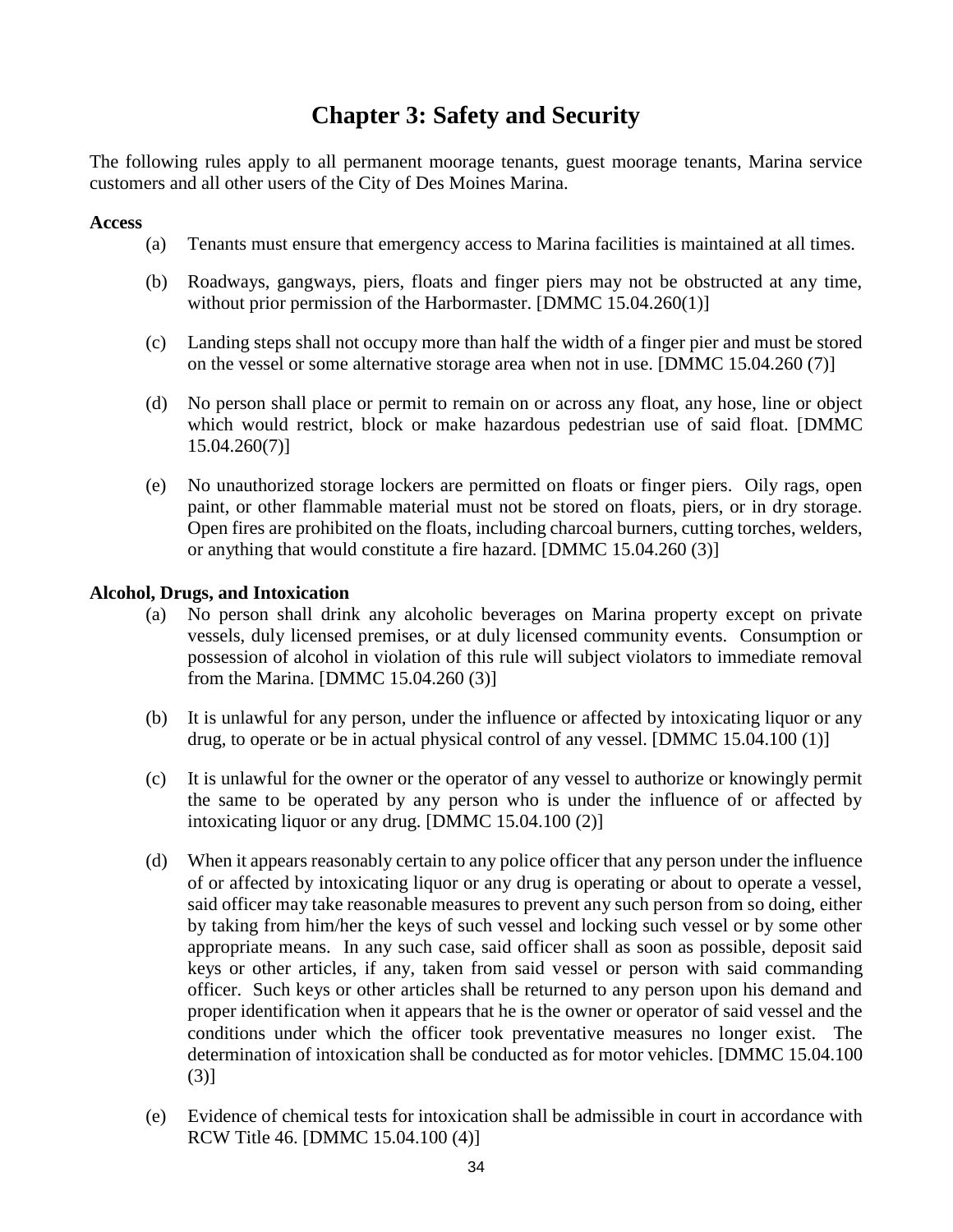(f) No person shall consume marijuana or a marijuana-infused product on the docks, in the parking lots, on the Public Fishing Pier on in any other public area of the Marina, or in violation of state law. [DMMC 15.04.100 (5)]

# **Bulletin Board**

- (a) Advertisements placed on the bulletin board must not be larger than "3"x"5" and must be dated with a current date, attached by thumb tack, and placed inside the glass by Marina staff. Only boating-related advertisements may be posted.
- b) Marina personnel may remove advertisements at any time that the Harbormaster deems necessary.

# **Children**

Children under sixteen must be accompanied by a parent or other responsible adult while on piers and floats and in the parking lot. [DMMC 15.04.330 (2)]

# **Compliance with Regulations and Policies**

- (a) All persons using the Marina and its facilities impliedly consent to the Marina Rules and their applicability.
- (b) Every person shall comply with all rules, directions, and or instructions, either verbal or written, issued by the Harbormaster. Failure to comply with directions given by the Harbormaster or his agents may result in issuance of a civil infraction, termination, immediate removal of a vessel from the Marina, or any other remedy the Harbormaster deems necessary.

## **Deposit of Debris on Marina Property**

- (a) No garbage, trash, oil, fuel, debris or other material, liquid or solid, shall be deposited on the land areas of the Marina, or on any floats, piers, or elsewhere in the moorage area, except into containers provided for that express purpose. [DMMC 15.04.220 (1)]
- (b) No person shall place, put, or in any way deposit any article, substance, or hazardous material on the land areas of the Marina, or on any floats or piers in such position that the same may or can be washed into the Marina waters, either by high tides, storms, flood, or otherwise. [DMMC 15.04.220 (2)]
- (c) No person shall deposit waste matter of a residential or commercial origin in Marina garbage containers, except by written authorization by the Harbormaster. A fee shall be charged for such service. "Waste matter of a residential or commercial origin" as used in this section shall mean material which first becomes waste matter at a residence or commercial establishment and is first gathered for disposal by a resident, owner of such commercial establishment, or an agent of either such resident or owner. [DMMC 15.04.220 (3)]
- (d) Failure to comply with any of the above rules shall subject the violator to issuance of a Marina Citation.

# **Deposit of Material into Marina Waters**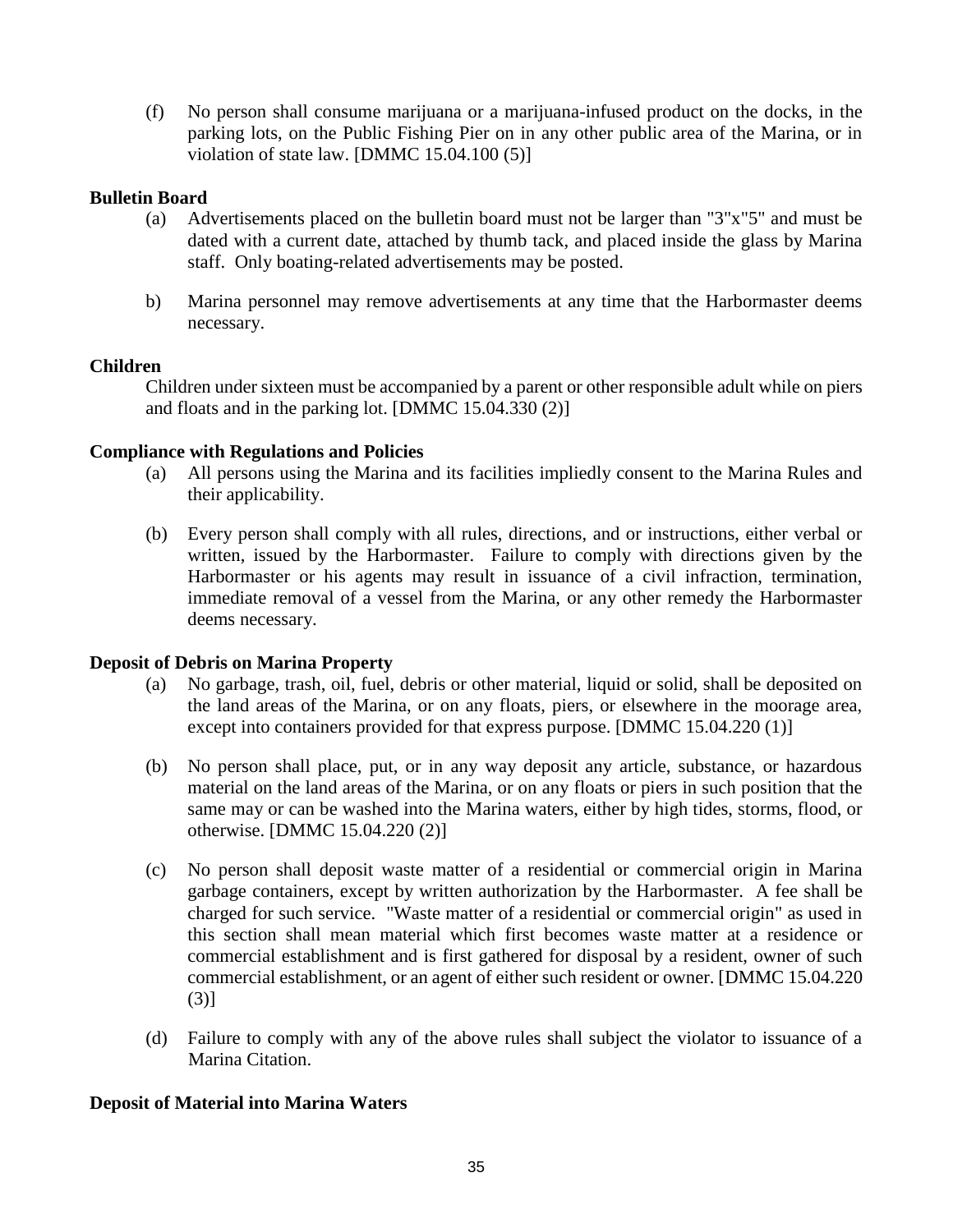No person shall dump material of any kind into the waters of the Marina, or set adrift, or allow, cause, or permit to go adrift anything, including that which is or might become obstructive or dangerous to navigation, other vessels, or the Marina facilities. [DMMC 15.04.230]

## **Electricity**

- (a) The City does not guarantee uninterrupted service or accept responsibility for any damage from electrical connections or electrolysis.
- (b) It is a violation of Marina rules to allow any unsafe electrical situation to exist, which could cause harm to life or property. Violators of this rule are subject to moorage termination.
- (c) Use of another tenant's electricity without permission constitutes grounds for moorage termination.
- (d) All electrical cords must be properly polarized and grounded.
- (e) Power cords may not lay across walkways or be allowed to hang in water.

## **Emergency Equipment**

All Marina fire extinguishers, firefighting equipment, life rings and other emergency equipment are to be used only for the fighting of fires and for appropriate emergency situations. Unauthorized use of such equipment is unlawful. A violation of the provisions of this section shall be a criminal offense and shall be punished by a fine of no less than \$250.00 plus restitution. [DMMC 15.04.290]

## **Fire Fighting Equipment**

All vessels moored in the Marina or in the dry storage sheds shall be equipped at all times with at least the minimum firefighting equipment, in operable condition, required by the U.S. Coast Guard for a vessel of its particular class. [DMMC 15.04.190]

## **Fire**

Open fires or charcoal fires are prohibited on floats or vessels unless approved by the Harbormaster or Fire Marshal.

## **Fishing and the Fishing Pier**

- (a) The fishing pier is open for the general use of the public.
- (b) Fishing is permitted in designated areas only, unless otherwise approved by the Harbormaster. Failure to comply with this rule is cause for issuance of a Marina Citation. [DMMC 15.04.400]
- (c) All persons fishing in the Marina must have a valid Washington State fishing license, and must abide by all current fishing regulations as set forth by the Washington State Department of Fish and Game.
- (d) Pets, skateboards, bicycles, skating devices and open fires are strictly prohibited from the fishing pier.
- (e) The fishing pier may be closed in extreme weather conditions or for maintenance or other special purposes at the discretion of the Harbormaster.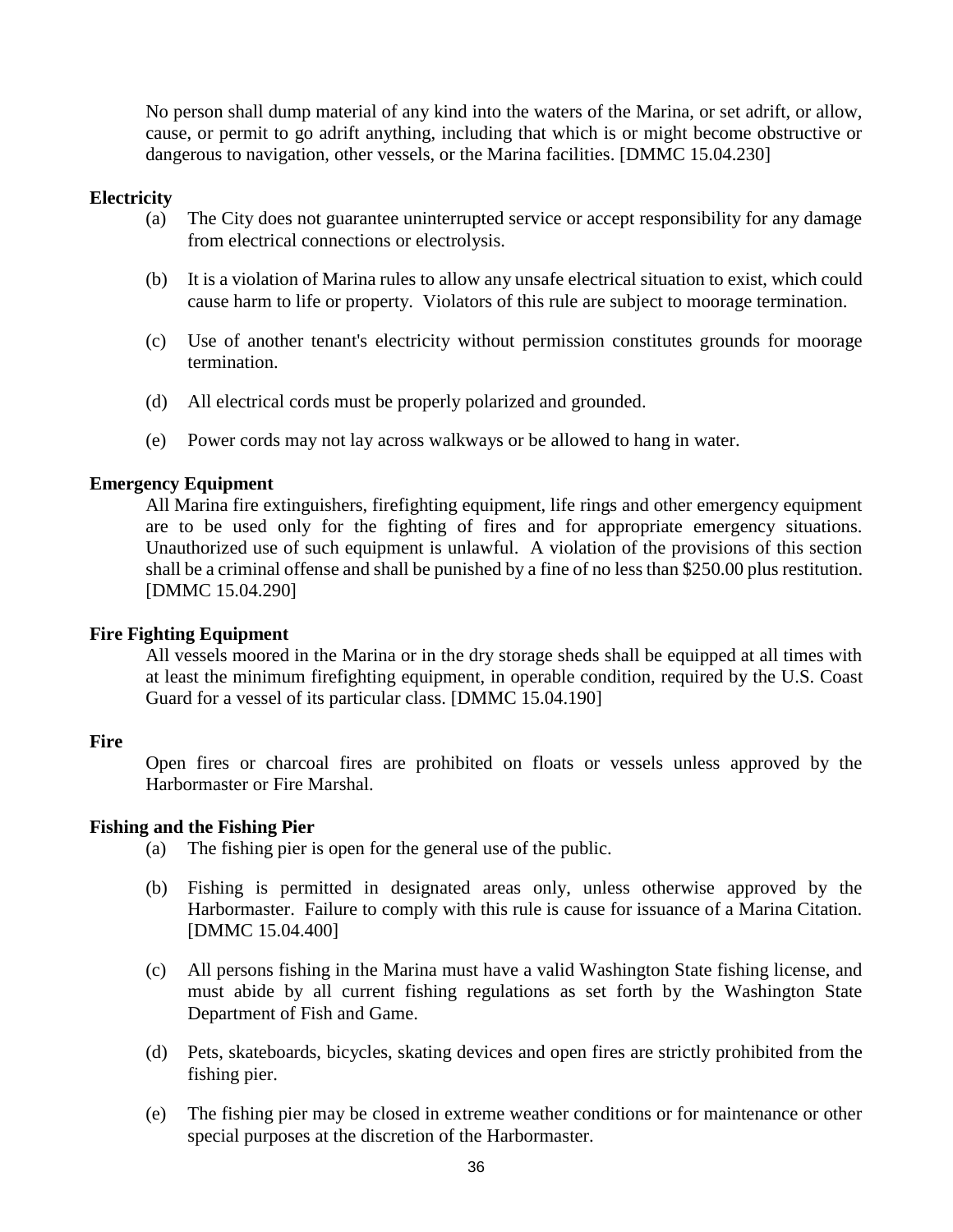- (f) Any tampering or non-emergency use of emergency equipment located on the pier will result in criminal prosecution.
- (g) All general safety rules applicable to the Marina also apply to the Des Moines Fishing Pier. Persons creating a nuisance or safety hazard are subject to citation for violating Marina rules.

## **Flammable Liquids**

- (a) Refueling a vessel or transferring fuel from one container to another is strictly prohibited on the permanent moorage docks and on the guest moorage floats. All transfers of fuel must take place at the fuel dock.
- (b) Marina personnel are empowered to take appropriate action if they suspect that flammable liquids or gas may cause property damage, personal injury, or death.
- (c) Any person suspecting the presence of flammable liquid or gas, including but not limited to gasoline, white gas, alcohol, propane, paint, solvent, diesel fuel, or kerosene in the bilge or other closed space shall immediately call the fire department (911) so that appropriate action may be taken. All persons suspecting the presence of flammable liquids or gases in the bilge or other closed space of any tenant shall follow the same procedure as above.
- (d) Any other action by any person which causes fire, explosion, property damage, personal injury, or death to any person shall result in immediate termination of moorage if perpetrator is a moorage holder and may subject person, his heirs, successor or assigns to civil liability.
- (e) The Des Moines Marina, its officers, agents, or other City employees may not always be able to detect such hazards referenced above and it is incumbent upon the tenant to act in a reasonable and responsible fashion with regard to all flammable liquids and gases while within the confines of the Des Moines Marina Facility.

## **Floating Objects**

All vessels, logs, pilings, building materials, scows, houseboats, or any other articles of value found adrift in Marina waters may be impounded by the Harbormaster, and may be redeemed by the owner upon payment to the City of any expenses incurred in the impounding and safeguarding or storage thereof. [DMMC 15.04.090]

#### **Fuel Float**

- (a) Vessels must be securely tied to the fuel float.
- (b) All engines, motors, fans, and other devices capable of producing a spark are to be shut off. Extinguish all galley fires and allow no smoking.
- (c) All ports, windows, doors and hatches must be closed to prevent fumes from blowing aboard the vessel.
- (d) The skipper is required to open the fuel tanks. The nozzle of the hose is to be in contact with the fill pipe to guard against static electricity sparks. The skipper will perform the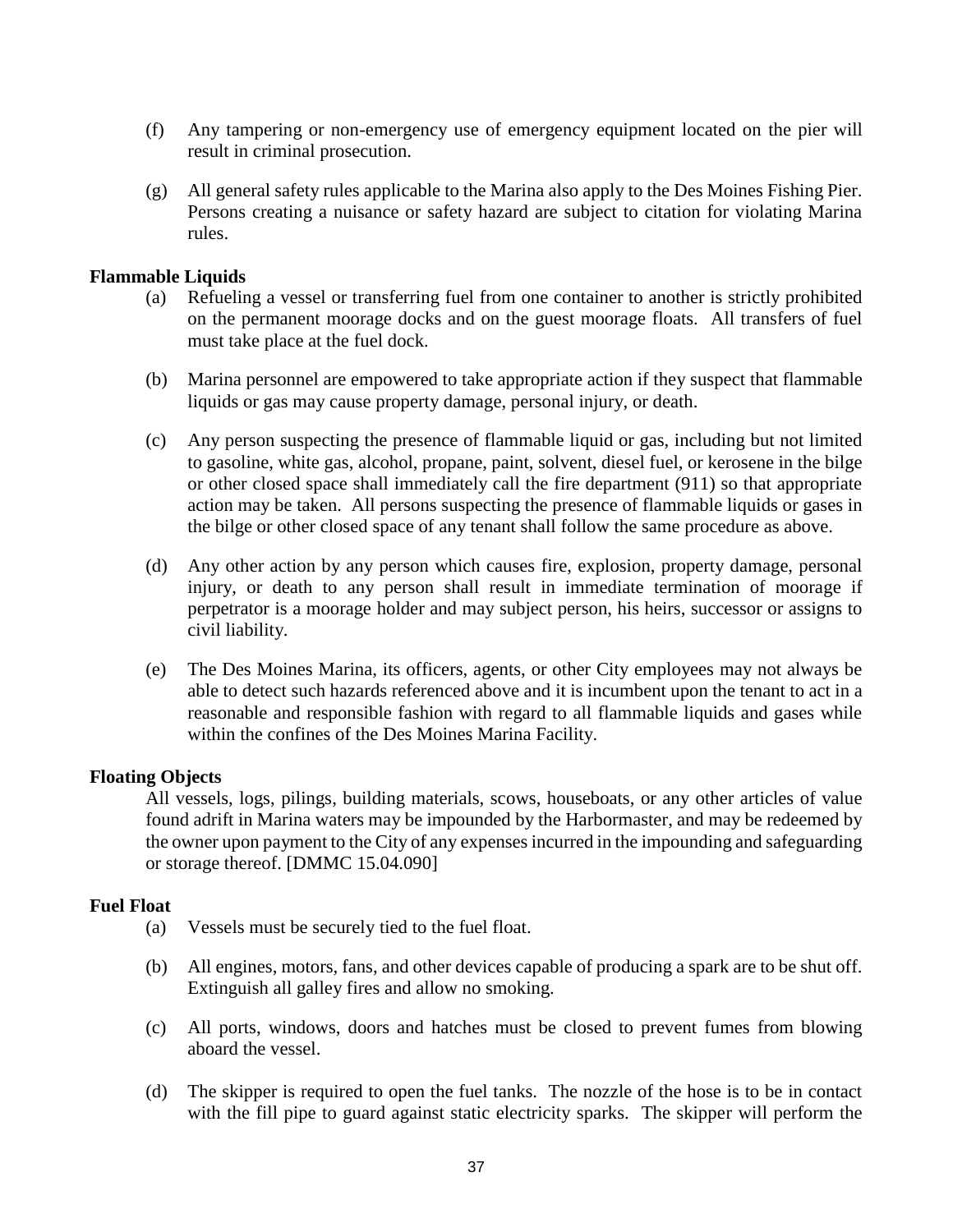actual loading of fuel aboard the vessel and will be responsible for any fuel spills. Tying the fuel dispenser nozzles open is strictly prohibited.

- (e) All portable tanks will be removed from the vessel and filled on the dock.
- (f) It is the skipper's responsibility to assure that no fuel vapors have collected in the vessel before restarting engines. After the vessel has been fueled, the skipper must operate the blower to ventilate bilges for a minimum of two minutes or more as needed.
- (g) Propane storage tanks must be removed from the vessel for filling and reconnected by the owner after filling.
- (h) Propane tanks that do not have a 10% safety valve or a working gauge will not be filled. Propane tanks which are twelve years or older will not be filled unless they have been tested and re-certified.
- (i) The fuel dock area is for short-term (15 minute) fueling operations and service only. Vessels moored in violation of this rule are subject to citation under the Fire Safety Code and as provided in these rules.
- (j) Smoking on or in the vicinity of the fuel float is strictly prohibited. [DMMC 15.04.380]
- (k) The fuel dock is for fueling purposes only. Temporary moorage is strictly prohibited. Unattended vessels will be fined and are subject to immediate impounding.

## **Incapacity of Vessel Operator**

It is unlawful for the owner or operator of a vessel to authorize or knowingly permit the same to be operated by a person who, by reason of physical or mental incapacity, is unable to operate such vessel as required by this chapter or any rules and regulations issued there under. [DMMC 15.04.110]

## **Inspections**

- (a) The Des Moines Marina and its authorized agents reserve the right to inspect any of the rented or leased premises at any time.
- (b) The failure to inspect by Marina staff does not create liability or responsibility for the Marina.

## **Interference with Marina Activities**

No person shall cause or permit a vessel or other object under his control to unreasonably or unnecessarily interfere with other vessels, with the free and proper navigation of Marina waterways, or with the performance of an activity of the City. [DMMC 15.04.070]

## **Keycard Holders**

Keycard holders are responsible for the conduct and actions of all persons to whom they allow access to a locked moorage area. [DMMC 15.04.340)

## **Launching and Hauling**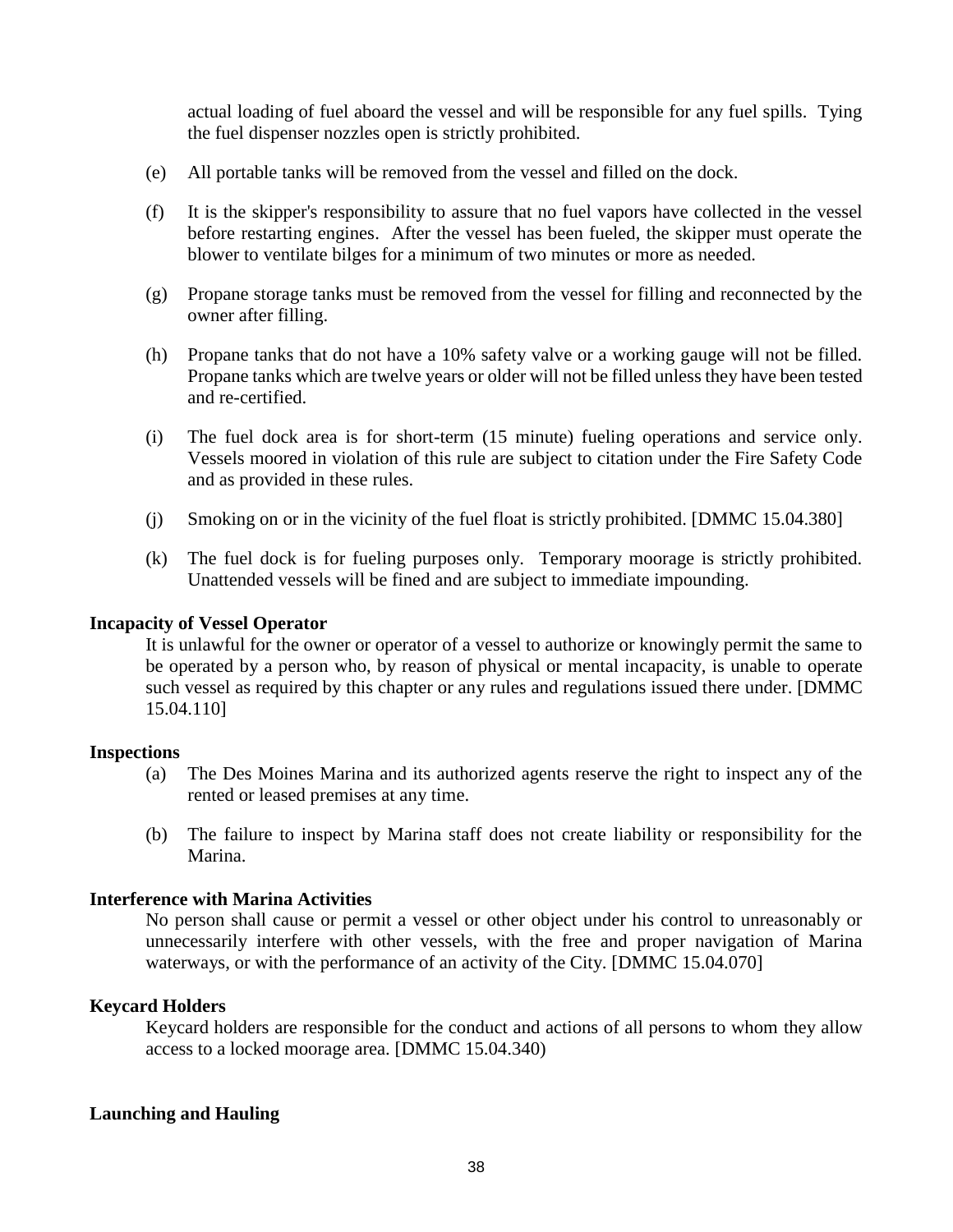- (a) No person shall launch into or remove from the waters of the Marina any vessel other than surfboards, paddleboards, kayaks, canoes, dinghies, or similar small craft except where regular launching and hauling of vessels is conducted or in areas designated and posted for such purpose by the City. [DMMC 15.04.310]
- (b) All vessels using the launching facilities, or any other services or facilities of the Marina, shall comply with the Marina Rules and all rules and regulations promulgated in the Des Moines Municipal Code.

## **Maneuvering**

- (a) The City defines all water areas east of the inside of the breakwater of the Des Moines Marina as "Narrow Channel," under the U.S. Inland Rules of the Road. Consequently, a sailboat or other vessel does not have right-of-way over another vessel based solely on its method of propulsion.
- (b) The movement of vessels within the moorage areas (between floats) must be for the purpose of mooring, entering or leaving a slip only; random cruising within the moorage areas is prohibited. [DMMC 15.04.360]
- (c) Vessels, vehicles, property, gear or equipment must be parked, stored, moored or maneuvered in a safe and orderly manner.
- (d) No person shall fail to yield the right of way to the operator of a towboat or other vessel in accordance with the rules of the road. [DMMC 15.04.080 (2)]

#### **Mufflers**

It is unlawful to use or operate an engine in or on the Marina waters unless the engine is operated with and connected to a muffler or silencer of sufficient size and capacity to effectively muffle and prevent excessive or unusual noise from the exhaust of the engine. The DBA limitations and measurement standards are procedures of the State Department of Ecology, as set out in Chapters 173-58 and 173-170 WAC, are adopted by reference and shall apply to the enforcement of this section. [DMMC 15.04.200]

#### **Negligent and Reckless Operation**

- (a) A person who operates any vessel in a manner so as to endanger or be likely to endanger a person or property; or at a rate of speed greater than would permit the operator in the exercise of reasonable care to bring the vessel to a stop within the assured clear distance ahead, is guilty of the crime of negligent operation and is in violation of this chapter. [DMMC 15.04.040]
- (b) A person who operates a vessel within the Marina in a willful or wanton disregard for the safety of persons or property shall be guilty of the crime of reckless operation and be in violation of this chapter. [DMMC 15.04.050]

### **Noise and Behavior**

(a) Behavior, which disturbs or creates a nuisance for others in the Marina or in the premises adjacent thereto, is not permitted.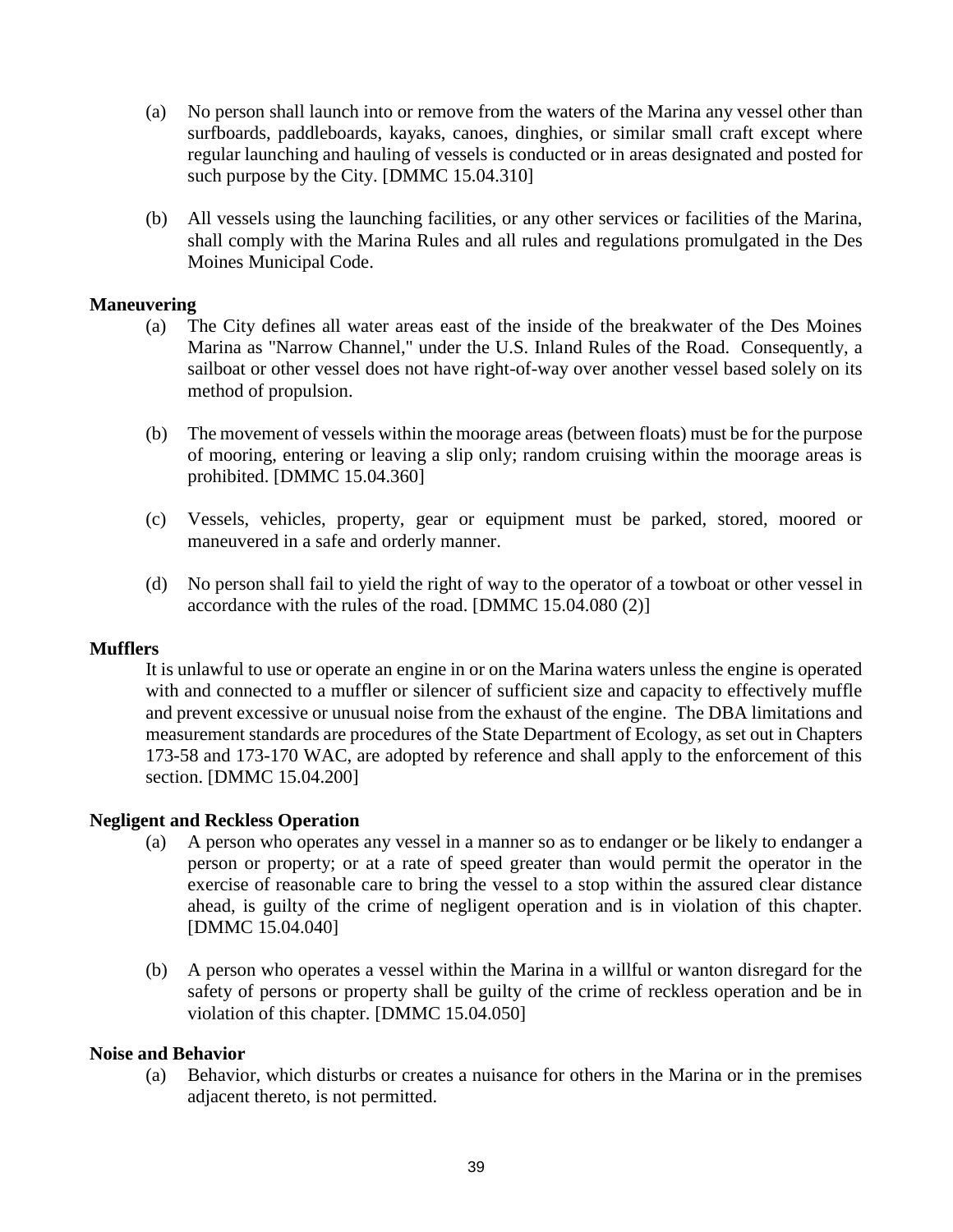- (b) All persons within the Marina shall keep noise to a minimum and respect the rights of neighbors.
- (c) No person shall shout, talk loudly, play musical instruments, or operate other noise making devices or equipment (except in emergencies) upon a vessel within the Marina between these hours of 11:00 p.m. and 7:00 a.m.. [DMMC 15.04.350]

### **Nuisance Abatement**

A condition aboard or around a vessel or dock or berth that in the opinion of the Harbormaster constitutes a fire hazard, health menace, a danger to public safety and or otherwise unreasonably interferes with another's enjoyment of the Marina facilities shall be corrected upon receipt of notice thereof by the owner or operator. Corrective action shall be taken by the Harbormaster, including but not limited to charging the costs of abatement to the next billing or impounding the vessel or the object pursuant to the provisions of DMMC 15.04.520 if the nuisance is not abated. Failure to abate the nuisance is grounds for termination of moorage and removal of the vessel from the Marina or criminal prosecution. [DMMC 15.04.280]

### **Obstruction of Waterways**

- (a) No owner or operator having charge of a vessel or other personal property shall moor the same in a way that hinders use of navigable waters by others, or unless authorized by proper signing, make the same fast to a buoy, pier, or other structure owned by or under the authority and control of the City without obtaining permission from the Harbormaster. [DMMC 15.04.080 (1)]
- (b) No owner or operator in charge of a towboat shall obstruct navigable waters. [DMMC 15.04.080 (2)]
- (c) The Harbormaster may order an obstruction removed, and it is unlawful and a violation of this chapter to fail, refuse, or neglect to promptly do so. The Harbormaster is further empowered to impound such vessel or other personal property according to the applicable provision when so ordered. Such vessels or other objects may be redeemed only after payment of charges in accordance with DMMC 15.04.540. [DMMC 15.04.080 (3)]

# **Obstructions and Hazards on Piers**

- (a) Vessel owners, operators, crew or guests using the Marina are required to keep their vessel, gear locker, and the pier or finger pier in the vicinity of their vessel neat, clean, orderly and shipshape.
- (b) The roadways, gangways, piers, floats or finger piers of the Marina shall not be obstructed at any time without the prior written permission of the Harbormaster. Landing steps shall not occupy more than half the width of a finger pier and must be stored on the vessel or some alternative storage area when not in use. [DMMC 15.04.260 (1)]
- (c) No person shall place or permit to remain on or across any float, any hose, line or object which would restrict, block or make hazardous pedestrian use of said float. [DMMC 15.04.260 (2)]
- (d) No unauthorized storage lockers are permitted on floats or finger piers. Oily rags, open paint, or other flammable material must not be stored on floats, piers, or in dry storage.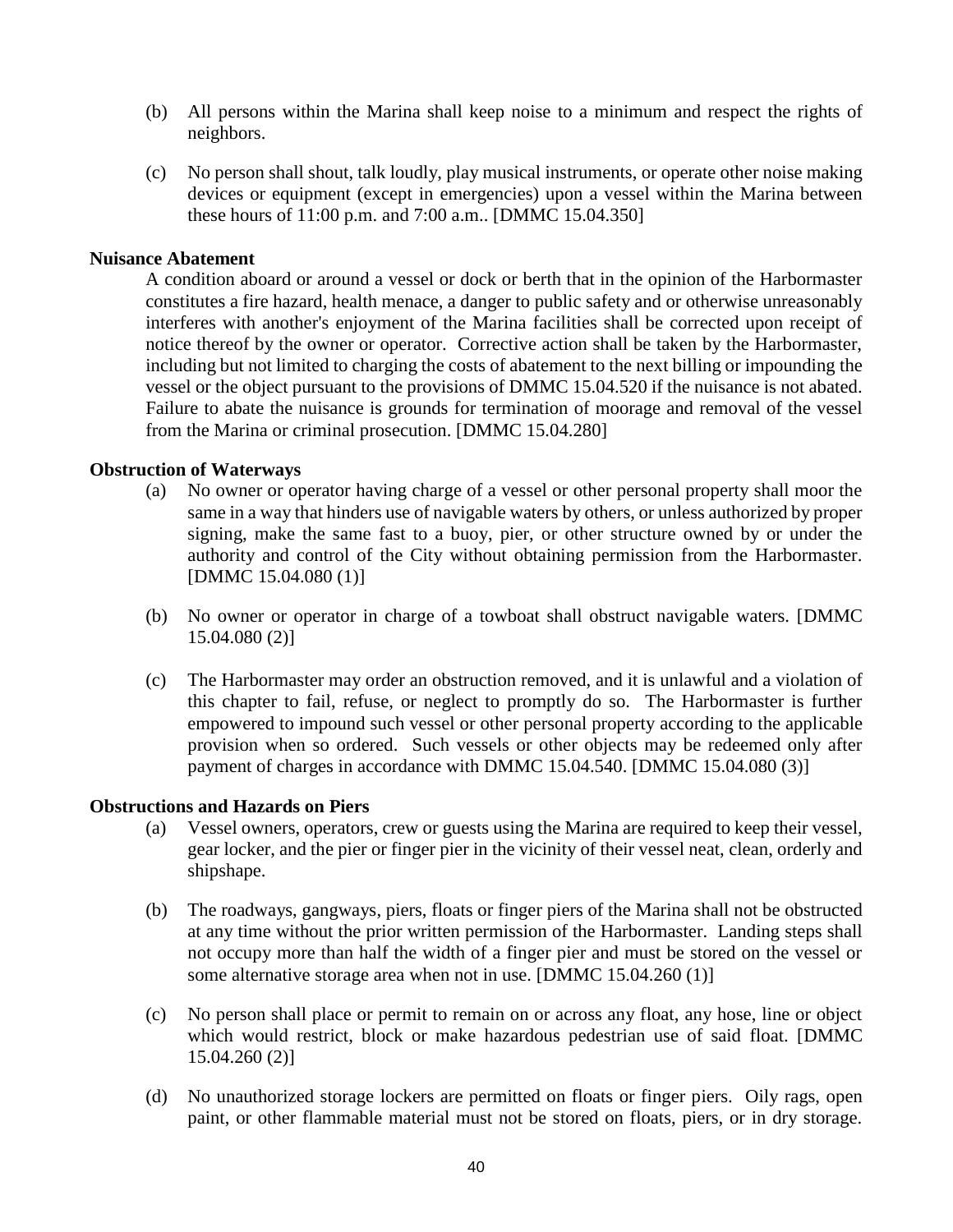Open fires are prohibited on the floats, including charcoal burners, cutting torches, welders, or anything that would constitute a fire hazard. [DMMC 15.04.260 (2)]

### **Oil and Petroleum Products in the Marina**

- (a) No person on a vessel, and no engineer or other person in charge of an engine room or machinery of a vessel, and no owner, lessee, agent, employee, or other person in charge of or employed on or about a pier, or other structure, and no person along or upon the shore of the Marina shall spill, throw, pump, or otherwise cause oil, gasoline, diesel oil, or any petroleum product to be upon Marina waters. A violator shall be liable for cost of removal as provided in RCW 90.48, and be otherwise prosecuted. [DMMC 15.04.250]
- (b) Fueling is prohibited in all places within the Marina except at the fuel dock.

### **Personal Floatation Devices**

Non-swimmers shall wear personal floatation devices (PFD) when leaving the areas protected by safety railing and entering Marina floating facilities or facilities extending over water. The City assumes no responsibility for accident or injury, which may result from failure to comply with this rule. Life rings are not a reliable life saving device in all situations; circumstances often render them useless even when closely available. PFD's are the only recognized and reliable aids to non-swimmers.

### **Pets**

- (a) In the general Marina facility, all pets must be on leash. [DMMC 15.04.440]
- (b) Violation of this section shall subject the animal to impounding by proper authority and criminal prosecution. [DMMC 15.04.440]
- (c) All pet owners must pick up their pet's droppings. Failure to comply with this section will result in issuance of a Marina Citation. [DMMC 15.04.440]

## **Repair Work**

Extensive repair work on a vessel is not allowed while the vessel is located within the Marina, except under emergent and exigent circumstances. The Harbormaster retains discretion to determine whether a vessel may be repaired in the Marina.

### **Required Equipment**

All vessels shall be numbered or documented in accordance with applicable Coast Guard or state regulations and shall carry the equipment required by applicable United States Law in force on the effective date of this Rule. Failure to so number, or document or to carry such equipment may be cause for refusal of moorage. [DMMC 15.04.170]

#### **Rock Breakwater**

No person shall walk on, over, or across or anchor or moor a vessel on or to the rock breakwater which forms the marina harbor. This restriction shall not be applicable to City personnel or their authorized agents in the performance of their duties. [DMMC 15.04.300]

### **Security - Gate Keycards**

(a) To enhance Marina security, Marina tenants and guests are encouraged to report illegal behavior to the Harbormaster and or appropriate officials.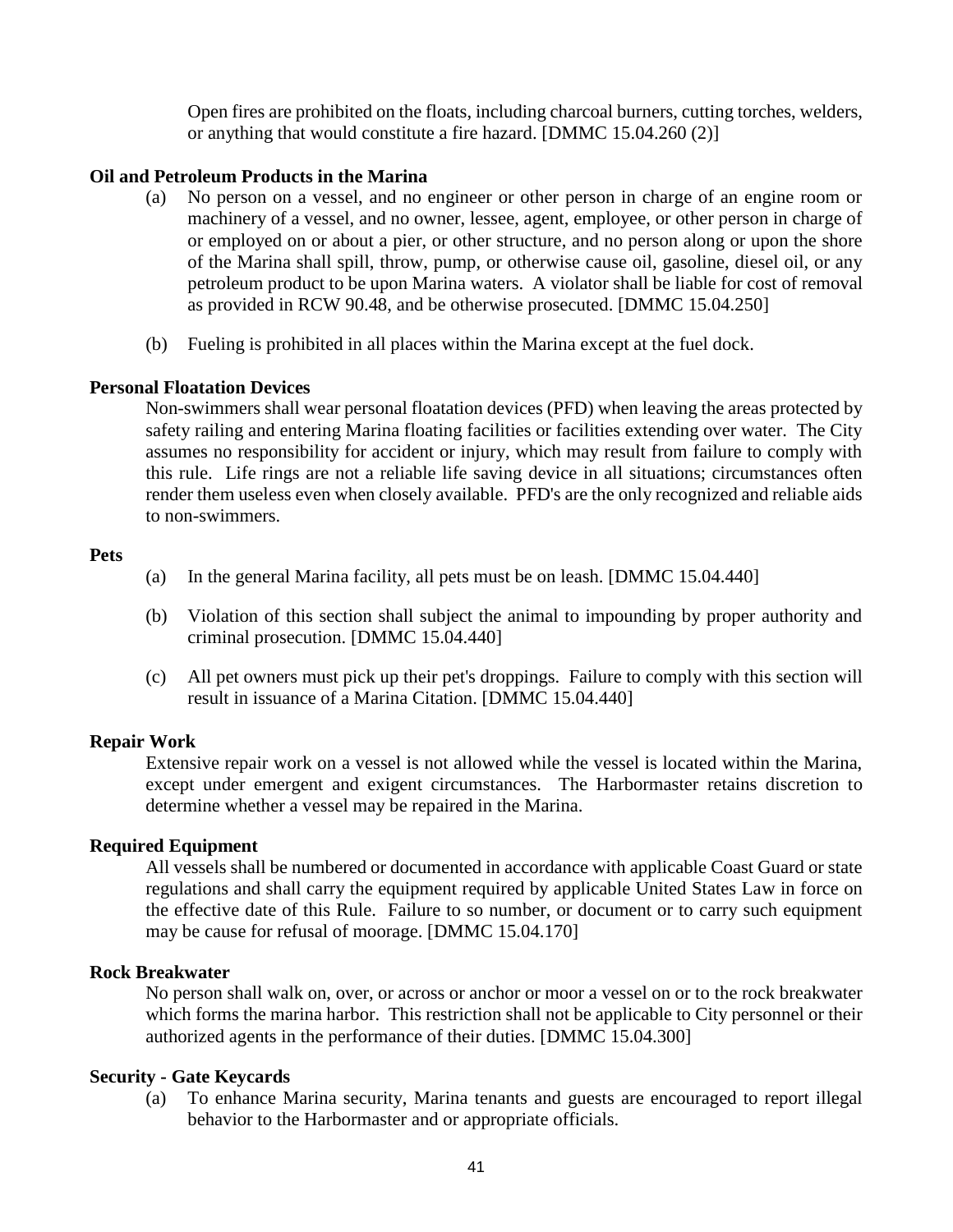- (b) It is a violation of Marina rules to
	- 1. Prop open float gates.
	- 2. Allow others without keycards entry to the floats unless they are your guests.
	- 3. Enter by any other means than through the gate with a keycard or by boat.
- (c) Access to the secured portions of the Marina facility is restricted to Marina tenants and their guests, City of Des Moines employees and those persons with prior permission of the Harbormaster.
- (d) Des Moines master keycards are restricted to bonafide businesses that meet the requirements of Marina Rule 13.

### **Sewage Disposal**

- (a) The marine sanitation device standards and requirements of 33 CFR 159 is adopted by reference and shall be enforced in the Marina. [DMMC 15.04.240]
- (b) Discharge of sewage, gray water, chemicals, or any other substance from toilet facilities or sinks on vessels while in the Marina area is prohibited.

## **Sign Displays**

- (a) The Harbormaster reserves the right to remove signs which, in his opinion, are not in keeping with the purpose and policies established by the Marina.
- (b) Signs must not extend beyond the bow or stem nor be higher than the top of the cabin roof or 5' above deck on vessels without cabins.
- (c) Signs posted on vessels must be no larger than 2'x 2'.
- (d) Signs are not to be illuminated with electrical lighting of any type.
- (e) All sign displays must comply with the rules regulating sign displays as set forth in the Des Moines Municipal Code.

#### **Sky Lanterns**

The use, transfer, discharge, or ignition of a sky lantern within the marina is prohibited. The term "sky lantern" means an airborne lantern typically made of paper with a wood frame containing a candle, fuel cell composed of waxy flammable material or other open flame which serves as a heat source to heat the air inside the lantern to cause it to lift into the air. Sky candles, fire, balloons, and airborne paper lanterns mean the same as sky lanterns.

### **Smoking**

Smoking is strictly prohibited on the fuel float, and in any other designated no smoking area.

## **Speed Regulation**

- (a) It is unlawful for a person to operate a vessel at a speed in excess of four knots and never at a speed beyond that of due care considering the existing circumstances in the Marina and surrounding areas. [DMMC 15.04.060]
- (b) It is unlawful to operate a boat at such a speed or in such a manner as to create a wake that may cause damage to moored vessels or to floating structures. [DMMC 15.04.060]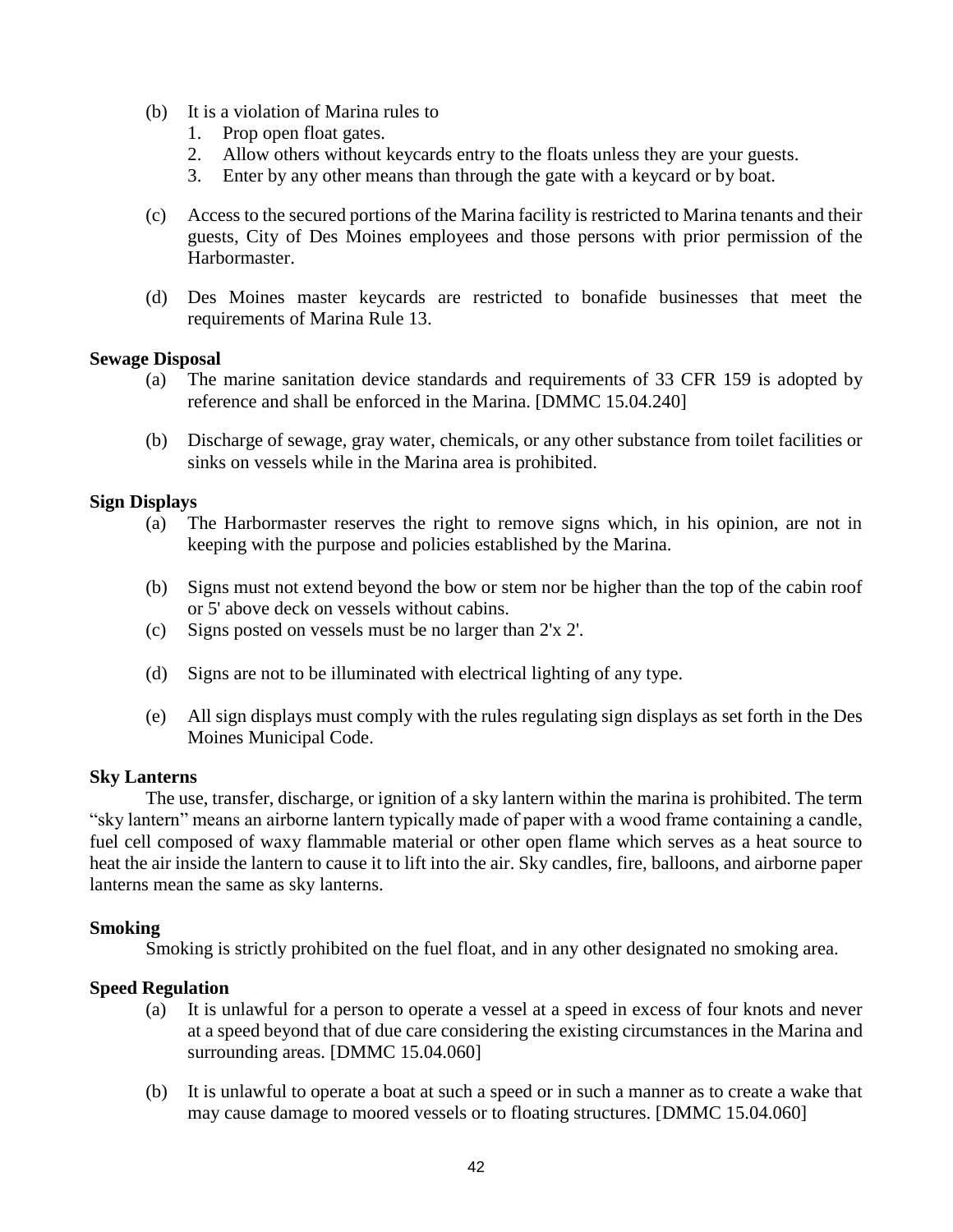# **Swimming, Water Skiing, Diving**

- (a) No person shall swim or water ski in the waters of the Marina except upon prior written permission of the Harbormaster. [DMMC 15.04.270 (1)]
- (b) Sport skin diving shall be prohibited in that area lying south of the southwest tip of the Des Moines Fishing Pier to a point five hundred feet south of the north tip of the Marina breakwater and from the breakwater to the western boundary of the property leased to the City. [DMMC 15.04.270 (2)]
- (c) Sport skin diving shall also be prohibited within the inner harbor area; that is, in the moorage area directly east of the breakwater and where official signs so prohibits. [DMMC 15.04.270 (2)]
- (d) Skin diving, commercial or otherwise, in the areas described in subsection b and c above, shall be confined to:
	- (1) Qualified skin divers engaged in recovery, repair, inspection of real estate above and below waters;
	- (2) Diving students of an accredited school engaged in approved oceanography studies; and
	- (3) All such diving actions must be authorized in writing by the Harbormaster, City Manager, or Chief of Police. [DMMC 15.04.270 (3)]
- (e) All skin divers, sport or otherwise, shall observe all equipment and safety standards, including using a surface supported diver's flag or surface support vessel flying a diver's flag, and must surface within fifty feet of said flag. [DMMC 15.04.270 (4)]
- (f) All persons engaged in skin diving within the Marina shall be solely responsible for any and all of their actions and decisions, including, but not limited to, choice and maintenance of equipment, diving procedures and exercises of judgment as to the commencement and termination of diving, especially in adverse conditions. [DMMC 15.04.270 (5)]
- (g) All waters of the Marina, including those around the fishing pier and underwater artificial reef shall be a marine sanctuary. It shall be unlawful to remove any specimen of a marine organism from the waters of the Marina, except by:
	- (1) Standard sport hook and line, or
	- (2) Written permission of the Harbormaster, City Manager or Chief of Police. The taking of marine specimens by standard sport hook and line shall be governed by applicable State of Washington Saltwater Fishing Regulations. [DMMC 15.04.270 (6)]

## **Telephone Service**

- (a) Costs and fees associated with installation are the responsibility of the tenant requesting phone service.
- (b) All installations on Marina property are subject to prior approval by the Harbormaster.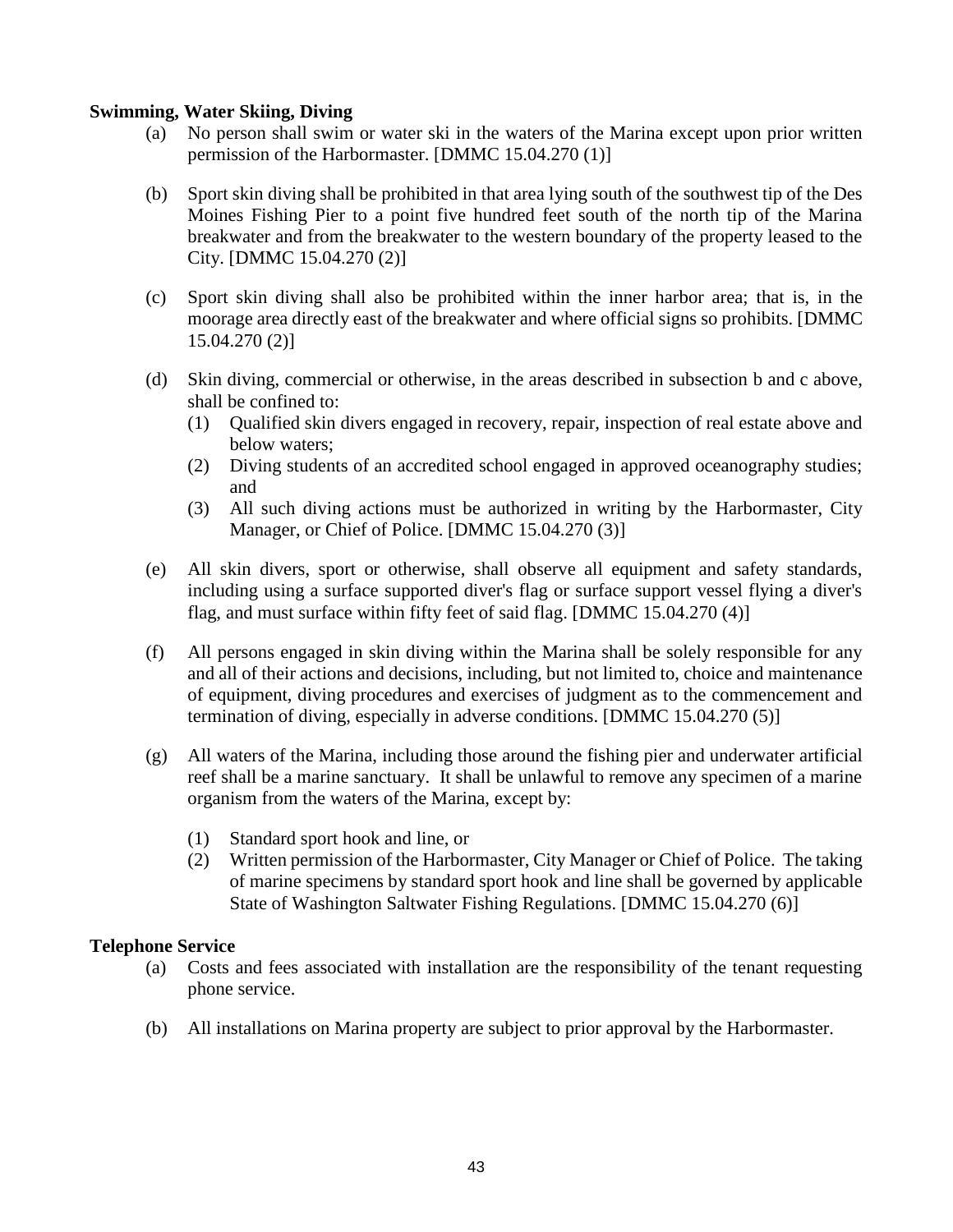# **Unauthorized Persons**

- (a) Access to the floats shall be limited to owners, operators, their employees, guests, immediate family, and those entering with approval of the Harbormaster. [DMMC 15.04.330 (1)]
- (b) No unauthorized person shall be permitted in areas specifically posted as being reserved for use of special categories of persons or as work areas. [DMMC 15.04.330 (3)]
- (c) No person shall willfully injure or tamper with or break or remove any part of any vessel or tamper with the lines securing such vessel, without the consent of the owner or other persons having charge thereof. [DMMC 15.04.330 (4)]
- (d) No person shall willfully or carelessly destroy, damage, deface, or interfere with any public property within the Marina. No person shall alter any berth or install or construct any addition to the Marina structures or grounds without prior written permission of the Harbormaster. Any alteration or addition shall be in harmony with the architecture and overall plan of the Marina. [DMMC 15.04.330 (5)]
- (e) The Harbormaster may deny the use of any of the facilities of the Marina to any person who shall refuse to comply with these rules. Any such person may be subject to prosecution as a trespasser to the fullest extent possible under the law if such order of the Harbormaster is not complied with. [DMMC 15.04.330 (6)]

## **Utility Float**

The utility float is to be used for dinghy launching and "touch and go loading." Vessels are not authorized to moor to the float except by special permission of the Harbormaster or in emergency situations.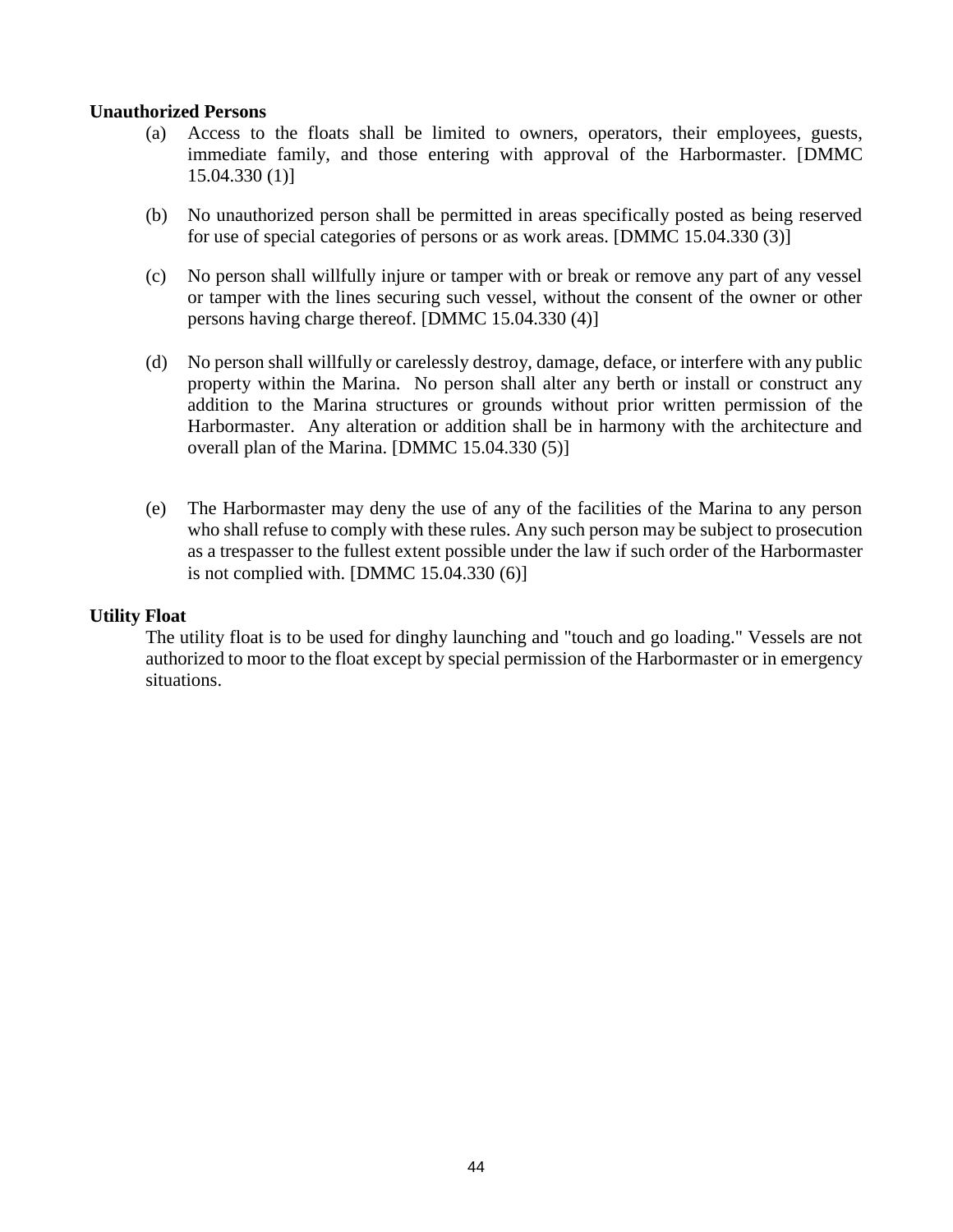# **Chapter 4: Best Management Practices**

# **Foreward**

The City of Des Moines is obligated to obey and enforce all applicable State and Federal environmental laws. Beyond that obligation, the City also believes that it is in the best interest of the boaters and other users of the Marina if the waters of the Marina meet the safety and health standards set forth in State and Federal regulations. Activities associated with cleaning and maintaining a vessel and disposing of sewage and gray water that result from using a vessel can impact water quality in the Marina. These activities are a necessary part of owning and using a boat, therefore, the City feels the best way to protect water quality is to provide information and equipment, if necessary, that will enable the tenants to accomplish these activities without reducing water quality. That is the foundation for the Best Management Practices (BMP). The BMP's set forth the necessary regulations, but they also provide alternative methods for regulated activities.

# **What are Best Management Practices?**

Best Management Practices are low technology ways to protect the environment. In general, BMP's are pollution control activities designed to protect or reduce the discharge of pollutants into the waters of the Marina. The key to successful BMP's is to incorporate them into routine activities. BMP's fall into two categories: *source control and treatment.* Source control BMPs are measures which prevent pollutants from entering the water. Source control BMP's rely heavily on the diligence and commitment of operators and boaters in following management practices. Treatment BMP's are measures that reduce the toxicity or volume of a waste after it has been generated. In general, most treatment BMPs are more expensive and labor intensive than source control measures.

The BMP's in this Chapter address cleaning and maintaining boats, hazardous materials, gray water, and sewage.

# **Applicable Laws and Policies**

# **Federal:**

## **The Clean Water Act of 1977**

The Clean Water Act prohibits the discharge of untreated sewage wastes into any U.S. territorial water and within three miles of shore.

# **Washington State: Water Pollution Control Act**

Chapter 90.48.080 RCW

"It shall be unlawful for any person to throw, drain, run, or otherwise discharge into any of the waters of this state, or to cause, permit or suffer to be thrown, run, drained, allowed to seep or otherwise discharged into such waters any organic or inorganic matter that shall cause or tend to cause pollution of such waters according to the determination of the department, as provided for in this chapter."

# **City of Des Moines Municipal Code: Harbor Code**

# DMMC 15.04.240

"The marine sanitation device standards of 33 CFR section 159 are adopted by reference and shall be enforced in the marina."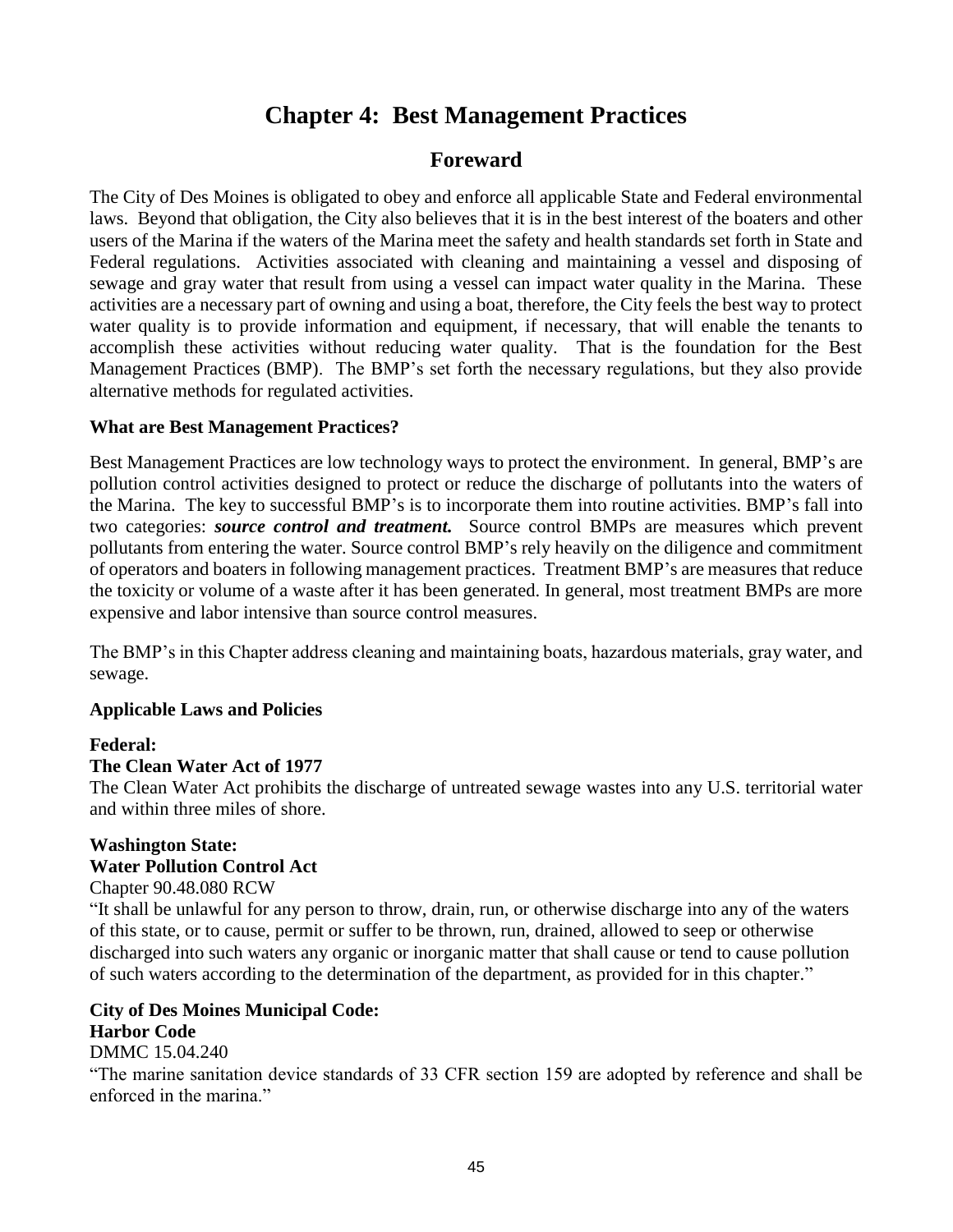# **Des Moines Marina:**

**Policy and Procedures Manual, Chapter 3:** Sewage, Discharge of:

Discharge of sewage or gray water from toilet facilities or sinks on vessels while in the Marina area is prohibited. A sewage pumping station is located on the fuel dock and is free of charge to encourage usage.

# **VESSEL MAINTENANCE**

All boats require cleaning and some type of maintenance. The Best Management Practices for cleaning and maintaining your boat are all designed to keep toxic substances out of the water. With a few exceptions, most work can be safely performed if precautions are taken to minimize the impact on the marine environment.

## **Best Management Practices for cleaning your Boat**

Any cleaning done to the exterior of a boat usually involves rinsing the dirt and the cleaning agent off into the water. Because containment is not practical, the best management practice for cleaning the exterior is to use cleaning products that minimize impacts on water quality. Often, products we assume are safe are very toxic to the marine environment. Grease cutting detergents, scouring powders and bleach are examples of cleaners that should not be used in situations where they will be rinsed off into the waters of the Marina. Cleaners that are labeled phosphate-free and non-toxic are preferable.

Any type of cleaner can be used on the interior of your boat, as long as it is not pumped overboard. Pumping bilge water containing any petroleum product, degreasers or soaps into the waters of the Marina is strictly prohibited.

## **Best Management Practices for Vessel Maintenance**

Painting, scraping, and refinishing of boats, when in the water, is limited to minor touch ups. *All work must be contained!* The Washington Department of Ecology requires that slip side maintenance be limited to projects of less than 25% of the surface area of the hull above the waterline. More extensive work is required by law to be performed in a permitted boatyard facility.

The following practices apply to minor repairs and maintenance, (less than 25% of the above water surface area of the hull).

- **Any work involving more than four, (4), square feet of area requires a work permit issued by the Marina office. There is no fee for the permit.**
- For any size project, all the by-products of scraping, sanding and refinishing must be kept out of the water.
- Any sanding must be done with a vacuum sander or with containment in place.
- All paint mixing must be done with the can(s) placed inside of an acceptable form of secondary containment that will catch any spillage. Paint containers in the moorage area are limited to one, (1) gallon in size.
- Used paint and other hazardous wastes are to be taken to the Marina hazardous waste storage area for disposal. These materials are not to be discharged into the water, the sanitary sewer or a garbage dumpster.

The Harbormaster shall have the sole discretion to decide what projects may be done in the water. Violation of any applicable Federal, State, City law or Marina Rule may be grounds for termination of moorage. **Any project involving more than 25% of the surface area of a vessel (above the water line) must be done in a boat yard with a NPDES permit issued by the State of Washington.**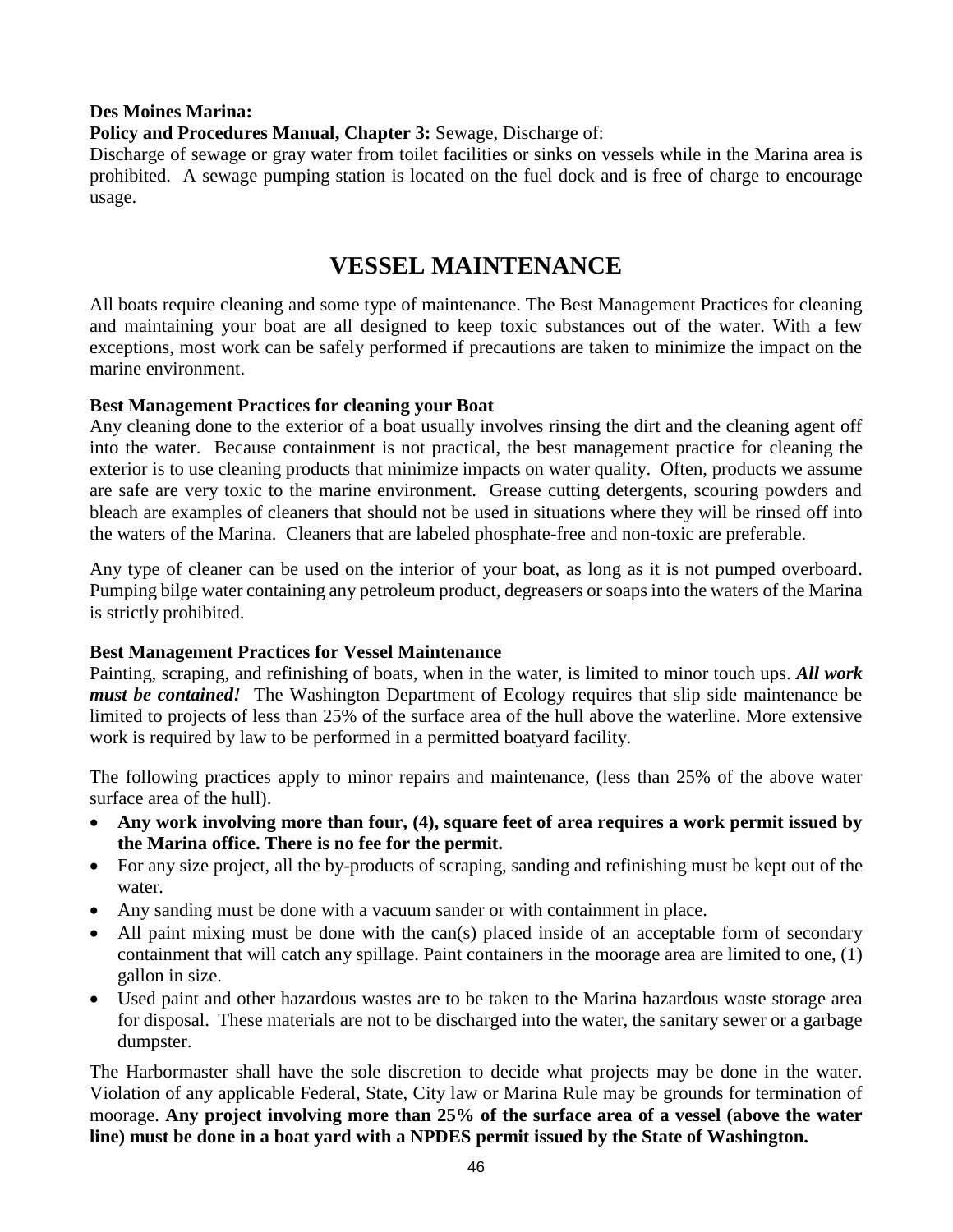# **MARINA ELECTRICAL SAFETY**

To promote personal safety and reduce the risk of fire, the Marina hereby adopts the Best Management Practices for Marina Electrical Safety; Association of Marina **Industries**, 2013, as part of the City of Des Moines Marina Rules & Regulations. Marina tenants are encouraged to read the Best Management Practices. Tenants will be responsible for complying with the Boaters' Electrical Responsibility found on the last page of this section. New tenants will be required to sign a statement that affirms that they have read and understand the Boaters' Electrical Responsibility Code.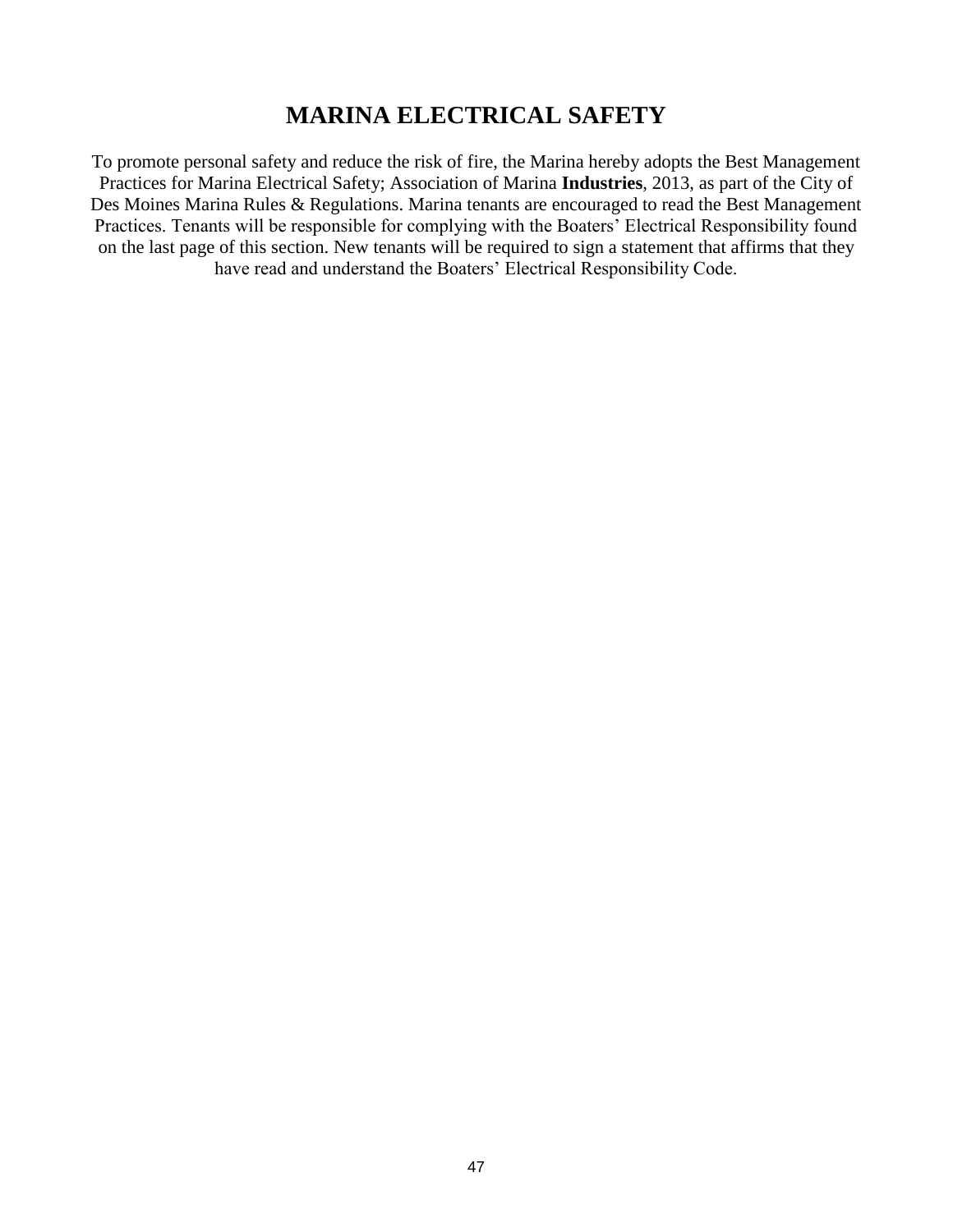# **Chapter 5: Marina Rates and Tariffs**

*The Marina charges various fees for customer services, maintenance services and some administrative functions. The Marina also has established penalties for late payment of moorage fees and for infractions of some Marina Rules. All wet and dry moorage fees are established by the City Council. All other tariffs and fees are set by the City Manager, (DMMC 15.04.480 and Rule 5.2), and are listed as follows.*

# **MARINA SERVICES**

## **Tenant Sling Hoist**

The staff will launch/retrieve tenant vessels up to 22' everyday by appointment. Vessels 23' - 27' will only be launched on Sunday's. You must make an appointment a minimum of 24 hours prior to launching. If your vessel must be hauled/ launched without prior notice (pending staff availability) or it's an emergency situation you will be charged the emergency launch fee, no exceptions. Your moorage account will be billed for the service.

|                    | <b>ONE WAY</b> |
|--------------------|----------------|
| Tenant Hoist/Dingy | \$25.00        |
| <b>Travel Lift</b> | \$75.00        |
| Emergency/Day Of   | \$125.00       |

**Note:** The Marina does not launch boats from bunk trailers.

**Guest Overnight Moorage - 4 hour courtesy docking period before Moorage rates apply.**

| <b>LENGTH OF</b><br><b>VESSEL</b> | <b>PRICE PER</b><br>DAY |
|-----------------------------------|-------------------------|
| $0'$ - 30'                        | \$20.00                 |
| $31' - 50'$                       | \$.75/foot              |
| $51' +$                           | \$1.00/foot             |

*Individual boaters whose vessel is 32 feet or larger can make a reservation by calling the Marina office during office hours. Reservation requires the first nights moorage payment at least one day in advance and are nonrefundable. Group reservations see page 54.*

## **Event or Holiday Guest Moorage Rates**

On Memorial Weekend, Fourth of July, and Labor Day all boats will be charged \$1.00 per foot.

Leasehold tax of 12.84%, or as revised by law, will be charged on stays over 30 days. All rates are payable in advance. Electricity is \$3.00 per night. Commercial vessel or vessels with "for sale" signs displayed will be charged an additional \$3.00 per day.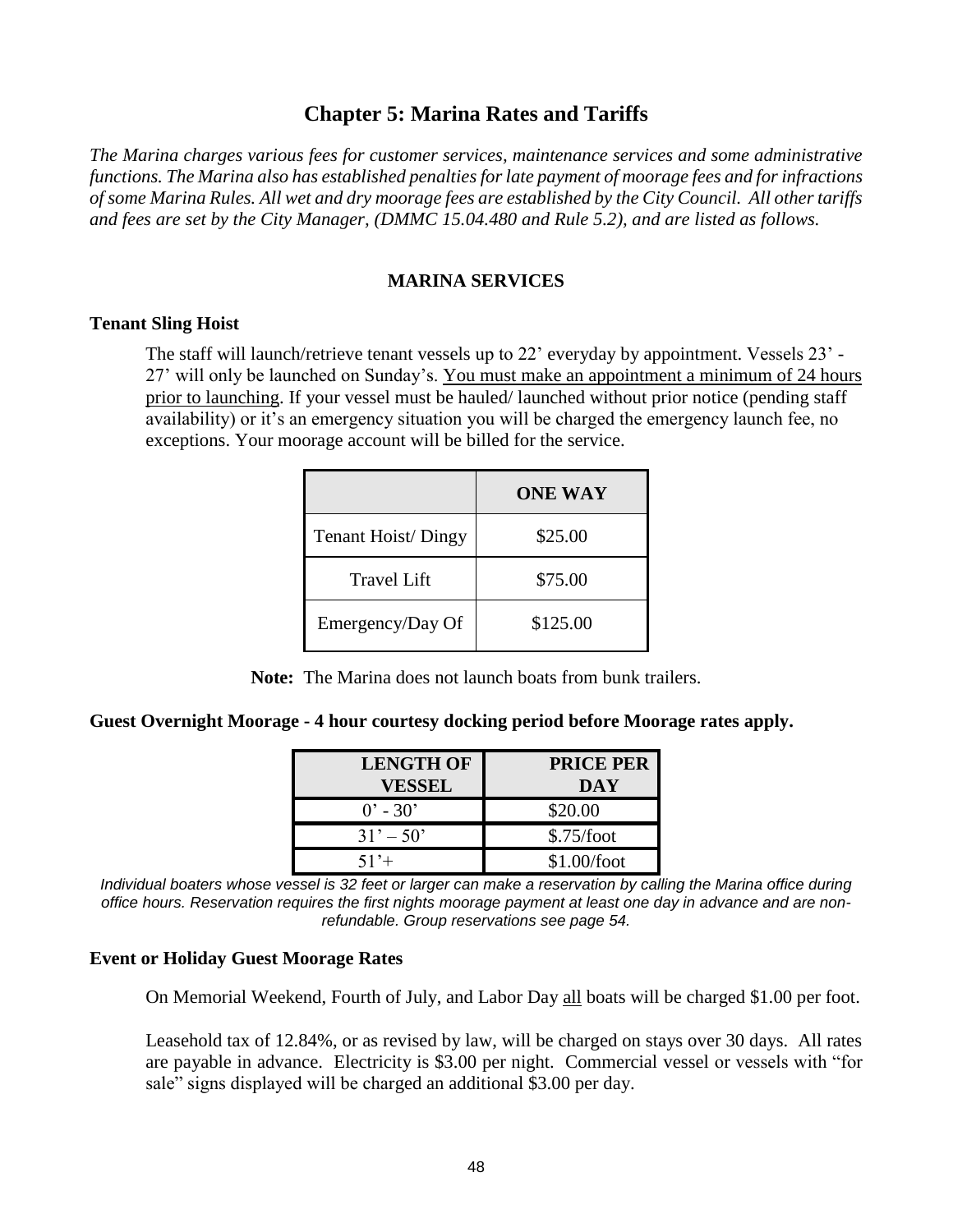## **Winter Moorage**

See Open Moorage (Winter Rates) page 50.

Water, garbage & recycle, and parking available at \$50.00 per month. Metered electricity is available at posted rates.

Leasehold tax of 12.84% or as revised by law, will be charged on stays over 30 days. Failure to pay in advance for charges due will result in the impoundment of the vessel until all fees and charges have been satisfied. Fees and charges will continue to accrue during any impoundment period.

### **Commercial Landing Fee**

The Landing fee for all commercial vessels, tour boats and party boats is \$100.00 per trip or per day if continuous.

# **MAINTENANCE SERVICES**

### **Covered Moorage Cutouts**

Alterations to exterior walls of the covered moorage's to accommodate larger vessels are permitted under limited circumstances. "Cutouts" must be approved by the Harbormaster. All work must be done by Marina staff. Materials used will be billed to the tenant at actual cost. Staff time will be billed at \$50 per hour.

#### **Pumping and Non-Emergency Towing within Marina**

A \$50.00 per hour fee with one hour minimum will be charged for the pumping of any vessel.

A \$50.00 per hour fee with one hour minimum will be charged for the non-emergency towing of a vessel **within** the marina. We do not tow any vessels outside the break-water.

The Marina staff does not respond to non-emergency requests for towing outside the breakwater.

### **Electrical Service**

Tenants are charged a \$3.50 per month flat fee for electricity, which includes the first 30 KW hours of use. Any use over 30 KW hours is billed at the actual cost of .08 cents per KW hour.

Any request for electrical meter installation or removal will be charged a fee of \$10.00 per request after the initial installation or removal of the electrical meter.

Requests for increasing electrical service from 20 to 30 amp will be done on a first come first serve basis, and will depend on capacity of existing marina wiring. All parts + labor will be charged to the tenant at the flat rate of \$35.00 which will include all parts associated with the modification.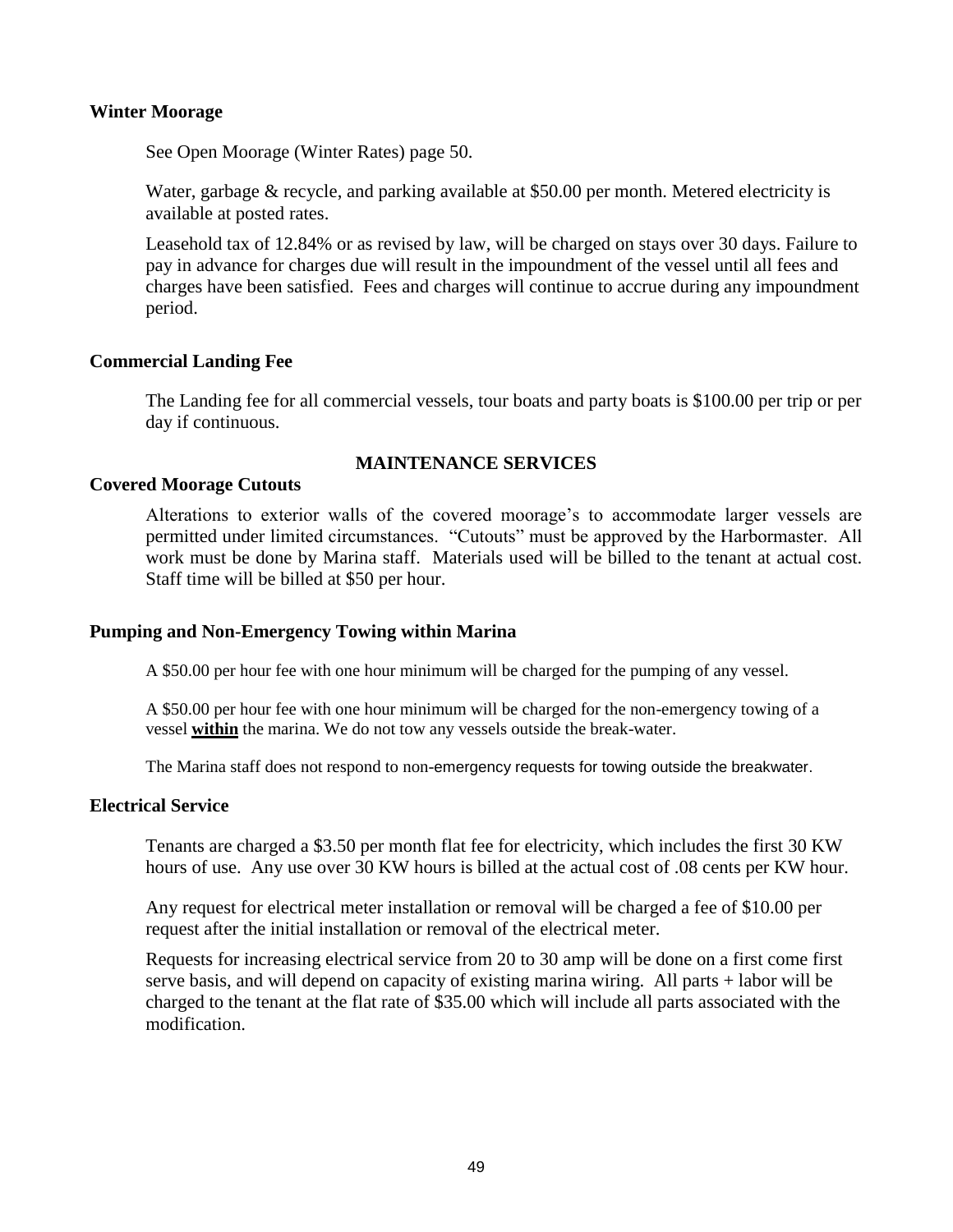# **ADMINISTRATIVE FEES**

### **Slip Exchange List**

A \$40.00 fee per party is required to be put on slip exchange wait list.

### **Waiting List Fees**

An annual fee of \$25.00 will be charged on the anniversary date of each waiting list applicant until an offer of moorage is made.

# **Fees & Deposits**

A \$30.00 fee is required prior to being placed on the waiting list for permanent moorage.

Each permanent moorage tenant must give the Marina a moorage security deposit in the amount of one month's moorage fee for the class of moorage they are occupying. The security deposit is due, along with the first's months' moorage and leasehold tax when the prospective tenant is issued keycards.

### **Storage Lockers**

The rental fee for an external storage locker is \$15.00 per month, internal lockers rent for \$20.00 per month. Tenants provide their own lock. A deposit is not required to be placed on the waiting list for a locker.

## **Dingy Storage**

Dinghy's are stored on a rack in the designated Dry Shed for a monthly fee of \$15. Contact staff to request assistance putting it in the water.

## **Storage Lot**

Monthly rates for boats on trailers include LOA of trailer hitch, plus 12.84% leasehold tax. Launching privilege only available to boats 16'-22' and are subject to weight approval by Marina staff (additional fee).

| <b>LOT SIZE</b> |          |  |  |
|-----------------|----------|--|--|
| 16 - 24 Feet    | \$65.00  |  |  |
| $25 - 30$ Feet  | \$105.00 |  |  |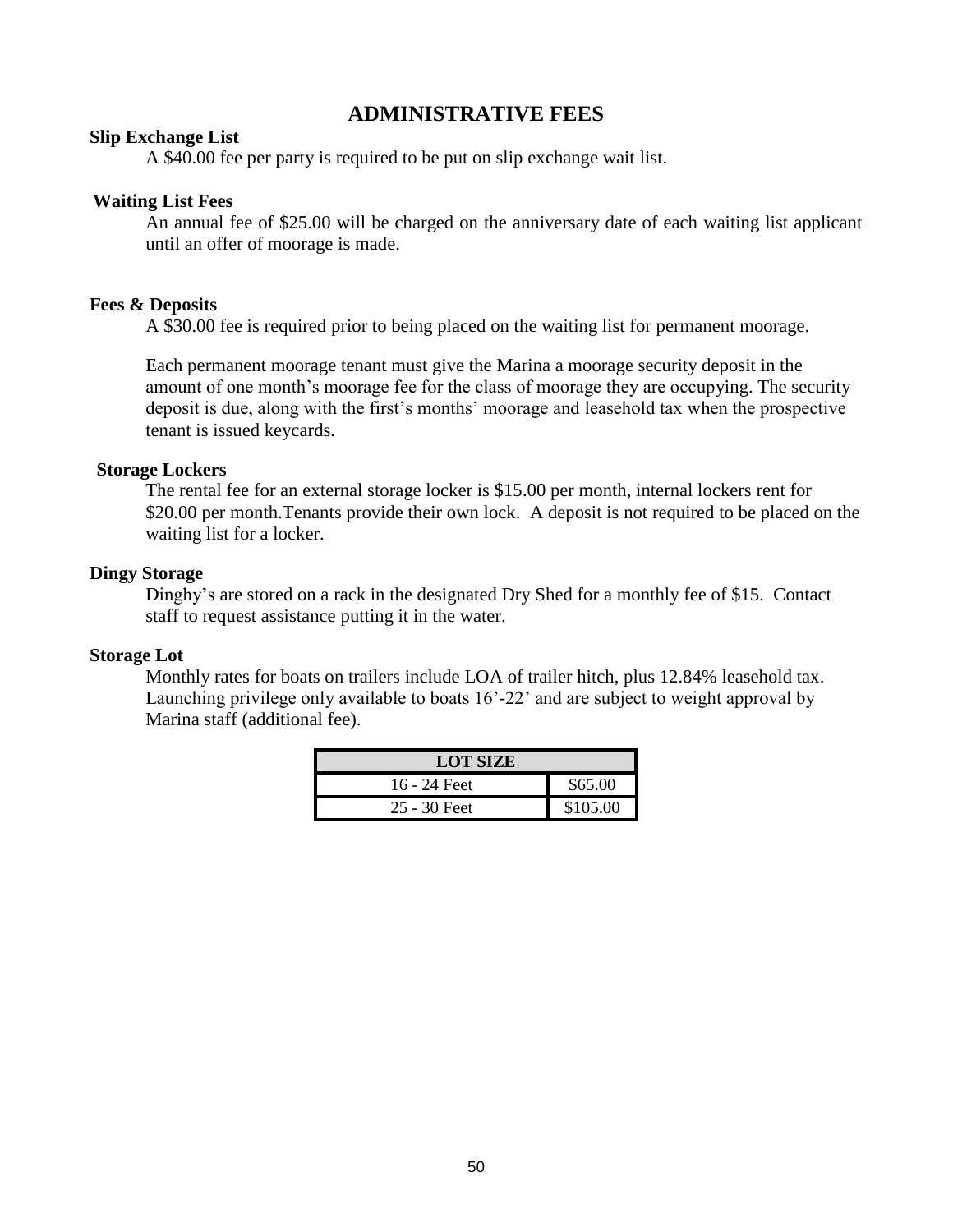## **PENALTIES AND LATE FEES**

#### **Late Fees for Monthly Moorage**

Moorage statements are mailed on the 30th of the month or as close as possible to that date. They are due by the 15th of the following month. A late fee of 3% will be applied to the balance on the  $20<sup>th</sup>$  of the month.

A \$50 impound fee will be charged when it is necessary to chain up a boat to secure payment of moorage.

#### **Delinquent Account Reinstatement**

If a tenant's moorage/service agreement is terminated for failure to pay moorage fees, the tenant will be assessed a \$100.00 reinstatement fee in addition to all moorage fees that are due. All moorage fees, the reinstatement fee, and impound fee if applicable must be paid within the time limit given in Rule No. 5 for the tenant's account to be reinstated in good standing.

#### **Late Fees for Guest Moorage**

Failure to pay in advance for guest moorage will result in a \$25.00 impound fee assessed to the moorage fees in addition to the regular moorage fees.

#### **Impound Fees for Parking Violations**

The owners of vehicles and trailers that are impounded for violations of Marina Parking Rules will be charged a \$100.00 impound fee.

#### **Emergency Response Fee**

Customers requesting afterhours emergency response from Marina staff will be billed \$75.00 per hour per employee responding with a minimum of a 2 hour charge. Additional costs may be added pending the type of emergency.

*NOTE: Gate access is not considered an emergency unless you are a liveaboard or there is an immediate danger present (i.e. fire, sinking boat, etc.). Call 911 for all immediate danger emergencies.*

| 1 BRW. 11 11 12 11 12 0 R. 10 B. R. 11 1 B. |             |                |                                       |         |
|---------------------------------------------|-------------|----------------|---------------------------------------|---------|
| <b>BERTH SIZE</b>                           | <b>OPEN</b> | <b>COVERED</b> | <b>LIVEABOARD/</b><br><b>SUBLEASE</b> |         |
|                                             |             |                | Open                                  | Covered |
| 20 Foot                                     | \$6.31      | \$7.84         | \$7.58                                | \$9.41  |
| 24 Foot                                     | \$7.07      | \$8.99         | \$8.49                                | \$10.79 |
| 28 Foot                                     | \$7.33      | \$9.74         | \$8.80                                | \$11.69 |
| 30 Foot                                     | \$7.83      | \$10.18        | \$9.43                                | \$12.22 |
| 32 Foot                                     | \$8.01      | \$10.37        | \$9.62                                | \$12.45 |
| 36 Foot                                     | \$8.49      | \$11.81        | \$10.19                               | \$14.18 |
| 40 Foot                                     | \$9.07      | \$12.53        | \$10.89                               | \$15.04 |
| 50 Foot                                     | \$10.25     | \$14.69        | \$12.30                               | \$17.63 |
| 54 Foot                                     | \$10.25     | N/A            | \$12.30                               | N/A     |
| 62 Foot                                     | \$10.63     | N/A            | \$12.76                               | N/A     |

### **PERMANENT MOORAGE RATES**

Overhang shall be pro-rated. Any portion of a foot shall be considered a full foot. 12.84% leasehold tax will be added to rates shown above.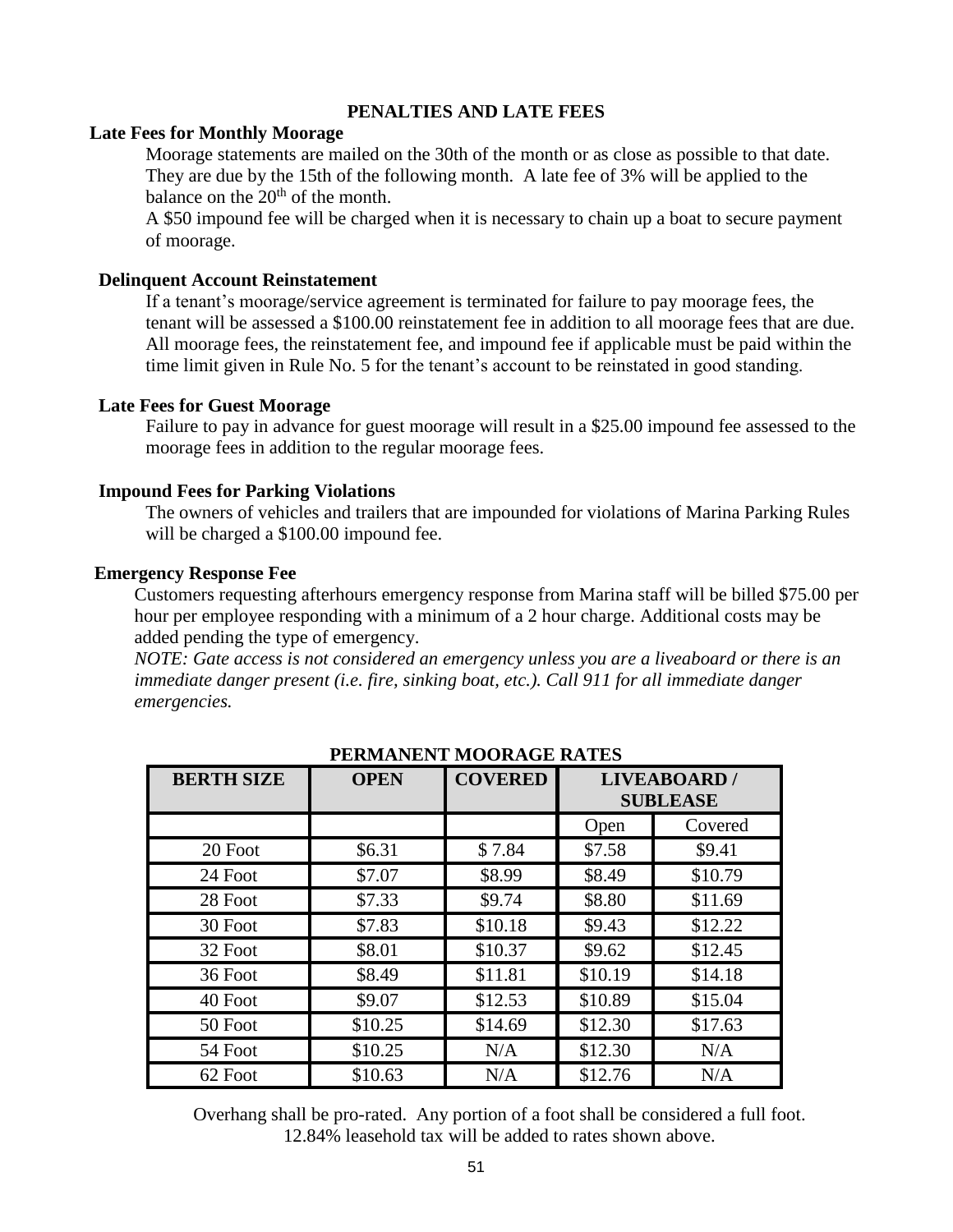|                             | <b>ANNUAL</b> |                             | <b>SEASONAL</b><br><b>March 1/October 31</b> |                | <b>SEASONAL</b><br><b>5 Month Pre-Payment</b> |                | <b>WINTER</b>                             |
|-----------------------------|---------------|-----------------------------|----------------------------------------------|----------------|-----------------------------------------------|----------------|-------------------------------------------|
| <b>BERTH</b><br><b>SIZE</b> | <b>OPEN</b>   | 1 payment<br><b>COVERED</b> | <b>OPEN</b>                                  | <b>COVERED</b> | <b>OPEN</b>                                   | <b>COVERED</b> | <b>MOORAGE</b><br><b>GUEST</b><br>SLIPS** |
| 20 Foot                     | \$4.89        | \$6.08                      | \$10.79                                      | \$13.47        | \$9.17                                        | \$11.45        | N A                                       |
| 24 Foot                     | \$5.71        | \$6.97                      | \$11.79                                      | \$14.92        | \$10.02                                       | \$12.68        | N A                                       |
| 28 Foot                     | \$6.60        | \$8.77                      | \$11.60                                      | \$14.69        | \$9.86                                        | \$12.48        | N A                                       |
| 30 Foot                     | N/A           | N/A                         | N/A                                          | N/A            | N/A                                           | N/A            | N A                                       |
| 32 Foot                     | N/A           | N/A                         | N/A                                          | N/A            | N/A                                           | N/A            | \$8.56                                    |
| 36 Foot                     | N/A           | N/A                         | N/A                                          | N/A            | N/A                                           | N/A            | \$9.09                                    |
| 40 Foot                     | N/A           | N/A                         | N/A                                          | N/A            | N/A                                           | N/A            | \$9.70                                    |
| 50 Foot                     | N/A           | N/A                         | N/A                                          | N/A            | N/A                                           | N/A            | \$10.96                                   |
| 54 Foot                     | N/A           | N/A                         | N/A                                          | N/A            | N/A                                           | N/A            | \$10.96                                   |
| 62 Foot                     | N/A           | N/A                         | N/A                                          | N/A            | N/A                                           | N/A            | \$11.30                                   |

# **ANNUAL, SEASONAL & WINTER RATES**

Overhang shall be pro-rated. Any portion of a foot shall be considered a full foot. 12.84% leasehold tax will be added to all moorage fees.

### **Annual Rates**

Annual rates apply to 20' 24', and 28' open and covered moorage. This is a discount off the regular monthly rate and y**ou must pay 12 months in advance upon signing up**. Terminating slip prior to end of 12 month period forfeits offer and you will be prorated back to the regular monthly rate.

## **Seasonal Rates**

Seasonal rates apply to 20', 24', and 28'open or covered moorage during the period of March 1st to October 31st. If the tenant stays beyond this season, he will be charged the permanent rate.

## **Dry Shed**

\$200.00 per month plus 12.84% leasehold tax for a registered vessel. \$348.36 per month plus 12.84% leasehold tax for any other type of storage (see Rule 7.2).

Security Deposits for dry shed keys

Launch key ……... \$75.00 (limit 1 per shed) 1 st Shed Key …..... \$25.00 Additional Shed Keys… \$35.00/each (limit 4)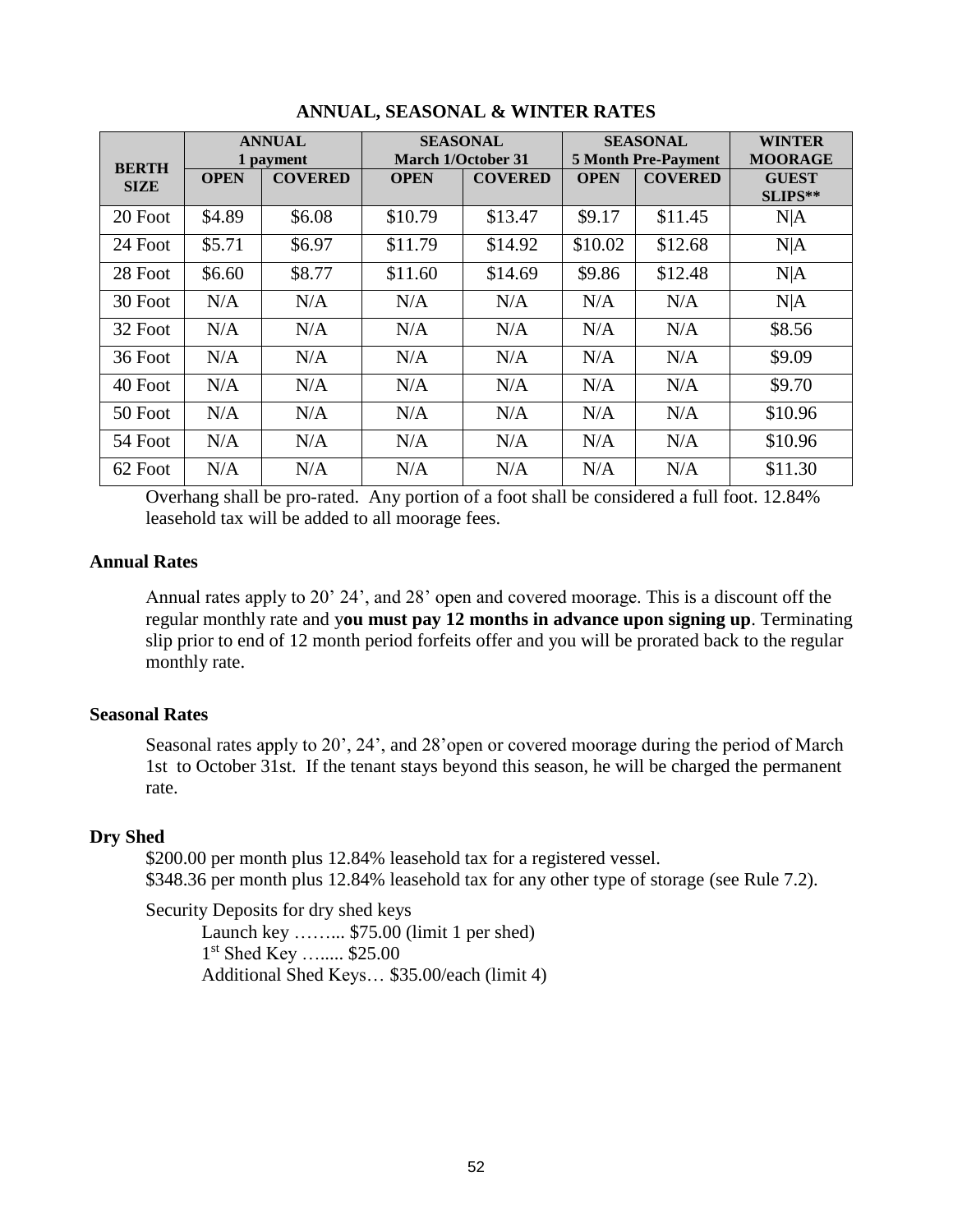### **Redondo Lot Parking Rates:**

| $1$ hour \$1.25                      |                                    |
|--------------------------------------|------------------------------------|
| 2 hours \$2.50                       |                                    |
| 3 hours \$3.75                       |                                    |
| 4 hours \$5.25                       |                                    |
| 5 hours \$6.75                       |                                    |
| All Day \$9.00                       |                                    |
| Vehicle-Trailer combinations \$10.00 |                                    |
|                                      | Seasonal Pass \$140.00 + sales tax |

### **Non-payment of fee (parking ticket) \$20.00**

### **Failure to pay parking ticket within 15 days \$20.00 (Total \$40.00)**

Refer to Rule 11.1 - Establishing Regulations, Fees, and Enforcement Procedures for the Redondo Parking Lot

#### **Marina & Beach Park Parking Rates**

| $1$ hour $\dots\dots\dots\dots\dots$ \$1.00 |  |
|---------------------------------------------|--|
| 2 hours \$2.00                              |  |
| $3 \text{ hours}$ \$3.00                    |  |
| 4 hours \$4.00                              |  |
| All Day  \$5.00                             |  |
| Lost Ticket Fee \$5.00                      |  |
|                                             |  |

This is a pay on exit lot.

### **Parking Passes**

|                                    | <b>Daily Rate</b> | <b>Duration</b> |  |
|------------------------------------|-------------------|-----------------|--|
|                                    |                   |                 |  |
| South Lot Oversized                |                   |                 |  |
| Vehicles and trailer               | \$16.00           | N/A             |  |
| combinations (10 day max)          |                   |                 |  |
| Frequent User Pass -               | N A               | \$30.00/ year   |  |
| Resident                           |                   |                 |  |
| Frequent User Pass - Non-          | N A               | \$90.00/ year   |  |
| Resident                           |                   |                 |  |
| <b>Overnight Fishing Pier Pass</b> | N A               | \$25.00/quarter |  |
| Commercial Pass*                   | N A               | \$100.00/ year  |  |
| Concessionaire Pass*               | N A               | \$100.00/ year  |  |

\*See additional regulations under Rule 13.0

#### **Tenant Proximity Cards**

- The fee for a proximity card is \$5.00 each plus sales tax for the first two. Additional cards will cost \$30.00 plus sales tax each.
- The fee for a key fob device is \$10.00 each plus sales tax for the first two. Additional fobs will cost \$30.00 each plus sales tax.
- Non-Working/Lost proximity devices will be replaced at the lower fee. The device reported lost will be deleted from the system.
- Tenants are allowed a MAXIMUM of 4 proximity cards